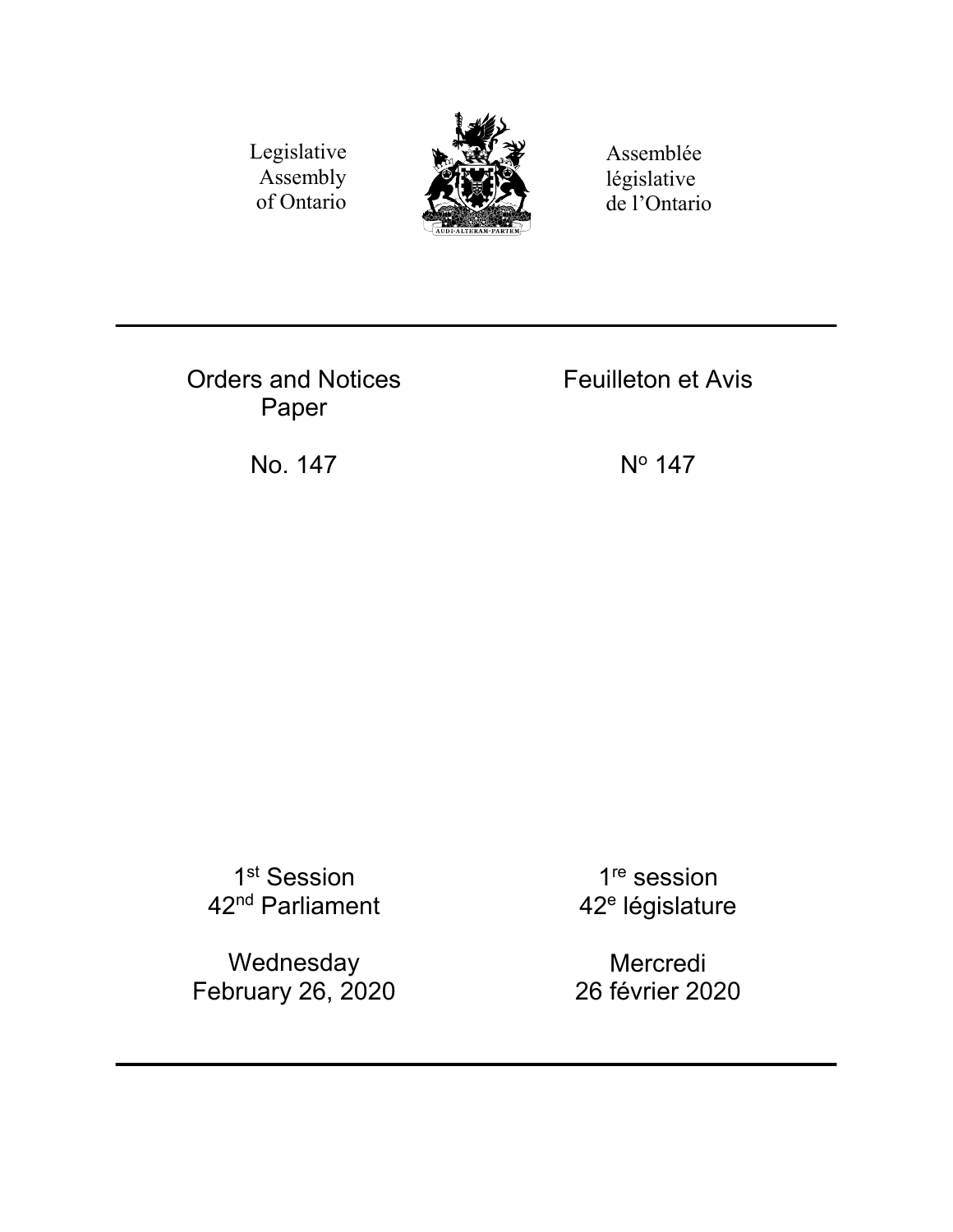#### **TODAY'S BUSINESS TRAVAUX DU JOUR**

### **9:00 A.M. 9 H**

# **PRAYERS PRIÈRES**

## **ORDERS OF THE DAY ORDRE DU JOUR**

**G171.** Resuming the debate adjourned on February 25, 2020 on the motion for **Second** Reading of Bill 171, An Act to enact the Building Transit Faster Act, 2020 and make related amendments to other Acts. Hon. Ms. Mulroney. **PRINTED.** Time used: 8 hrs. 12 mins.

**G171.** Suite du débat ajourné le 25 février 2020 sur la motion portant **deuxième** lecture du projet de loi 171, Loi édictant la Loi de 2020 sur la construction plus rapide de transport en commun et apportant des modifications connexes à d'autres lois. L'hon. Mme Mulroney. **IMPRIMÉ.** Durée du débat : 8 h 12.

#### **10:15 A.M. 10 H 15**

 $\overline{\phantom{a}}$ 

#### **MORNING ROUTINE AFFAIRES DU MATIN**

Members' Statements Déclarations des députées et députés Introduction of Visitors Présentation des visiteuses et visiteurs Question Period Période de questions Deferred Votes Votes différés Recess Pause

#### **3:00 P.M. 15 H**

 $\_$  , and the set of the set of the set of the set of the set of the set of the set of the set of the set of the set of the set of the set of the set of the set of the set of the set of the set of the set of the set of th

 $\frac{1}{2}$ 

\_\_\_\_\_\_\_\_\_\_\_\_\_\_\_\_\_\_\_\_\_\_\_\_\_\_\_\_\_\_\_\_\_\_\_\_\_\_\_\_\_\_\_\_\_\_\_\_\_\_\_\_\_\_\_\_\_\_\_\_\_\_\_\_\_\_\_\_\_\_\_\_\_\_\_\_\_\_\_\_\_\_

 $\frac{1}{2}$ 

# **AFTERNOON ROUTINE AFFAIRES DE L'APRÈS-MIDI** Introduction of Visitors Présentation des visiteuses et visiteurs

Introduction of Bills Dépôt de projets de loi

# Reports by Committees Rapports de comités Statements by the Ministry and Responses Déclarations ministérielles et réponses Motions Motions Motions Petitions Pétitions

### **ORDERS OF THE DAY ORDRE DU JOUR**

**G145. Third** Reading of Bill 145, An Act to amend the Real Estate and Business Brokers Act, 2002. Hon. Ms. Thompson. **REPRINTED.** 

**G145. Troisième** lecture du projet de loi 145, Loi modifiant la Loi de 2002 sur le courtage commercial et immobilier. L'hon. M<sup>me</sup> Thompson. **RÉIMPRIMÉ.** 

*Today's business continues on next page Suite des travaux du jour à la page suivante*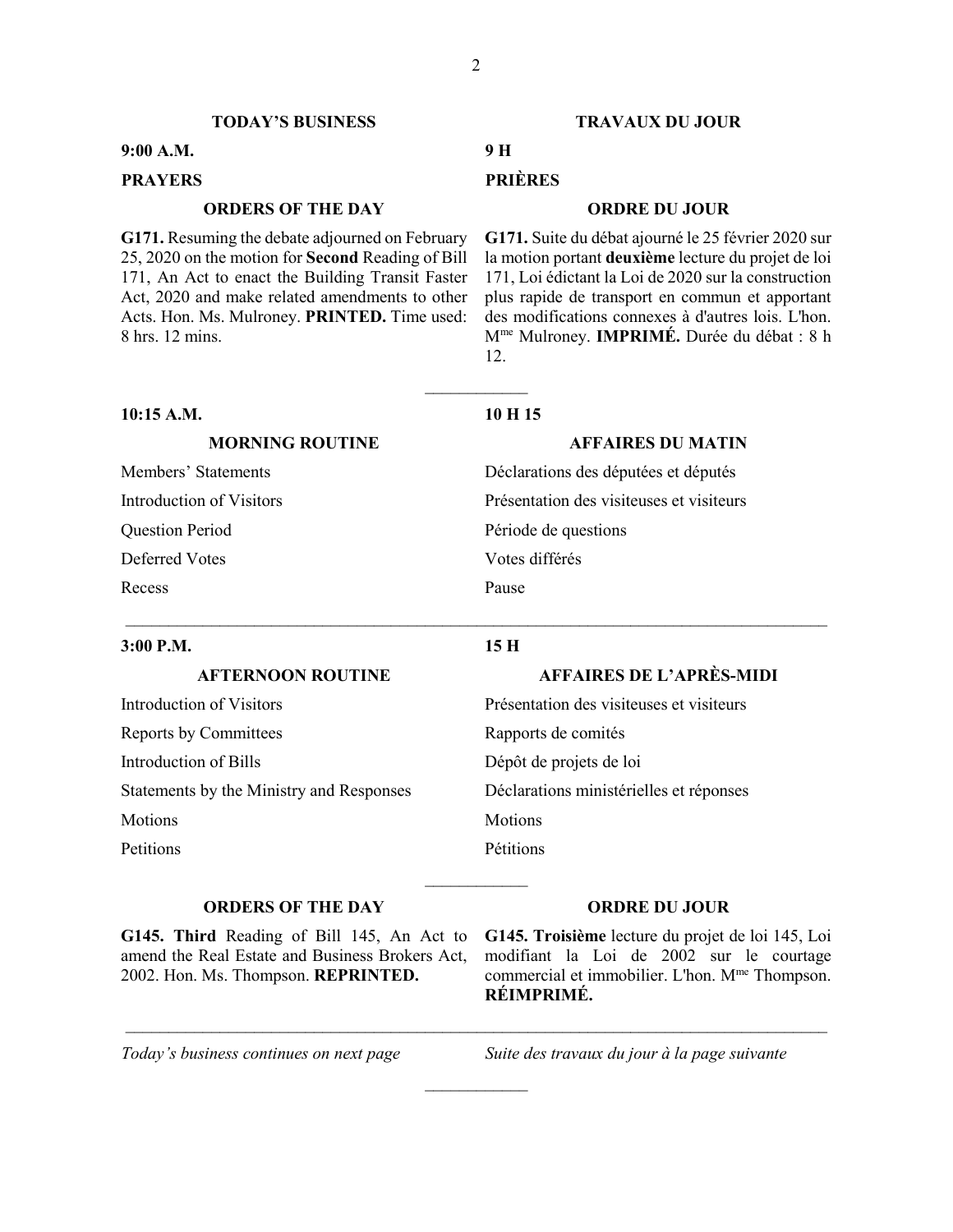# **COMMITTEE MEETINGS SÉANCES DES COMITÉS**

The **Standing Committee on Public Accounts** will meet to consider Metrolinx—GO Station Selection (Section 3.06, 2018 Annual Report of the Office of the Auditor General of Ontario), as follows:

Today 9:00 a.m. (closed session) Room No. 151

and 12:30 p.m.  $\_$  , and the set of the set of the set of the set of the set of the set of the set of the set of the set of the set of the set of the set of the set of the set of the set of the set of the set of the set of the set of th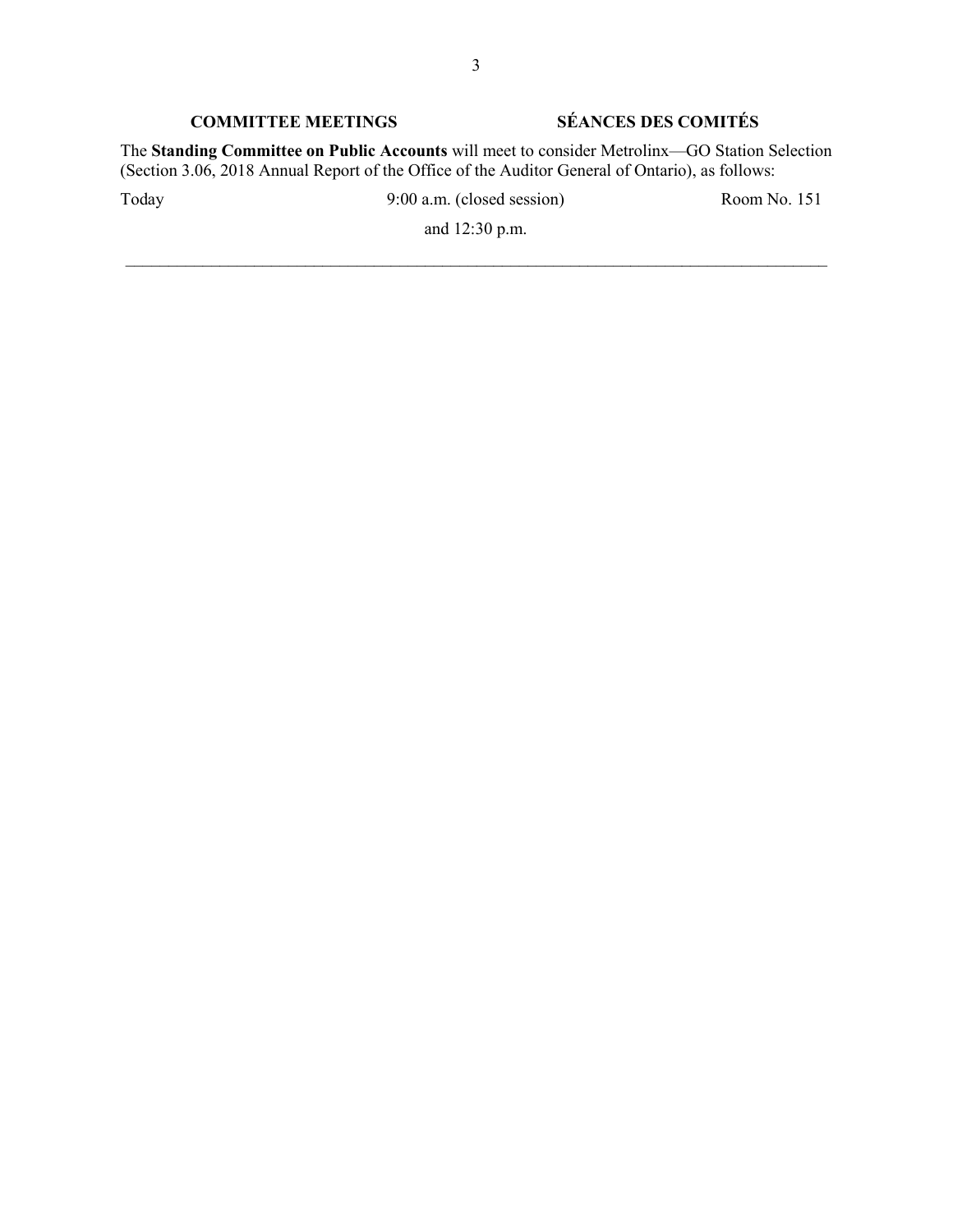# **ORDERS ORDRES**

#### **LEGISLATION PROJETS DE LOI**

| Legend        |     |                                   | Légende                               |     |                                                                 |
|---------------|-----|-----------------------------------|---------------------------------------|-----|-----------------------------------------------------------------|
| " $G$ "       | $=$ | Government Bill.                  | $\langle G \rangle$                   | $=$ | projet de loi émanant du                                        |
| " $M$ "       |     | $=$ Private Member's Public Bill. |                                       |     | gouvernement.                                                   |
| $\mathcal{L}$ |     | $=$ Committee Bill.               | « $M \nu$                             | $=$ | projet de loi d'intérêt public<br>émanant d'une députée ou d'un |
|               |     | " $Pr" = Private Bill$            |                                       |     | député.                                                         |
|               |     |                                   | $\langle \langle D \rangle \rangle$   |     | $=$ projet de loi d'un comité.                                  |
|               |     |                                   | $\langle \langle \Pr \rangle \rangle$ | $=$ | projet de loi d'intérêt privé.                                  |

**G1. Second** Reading of Bill 1, An Act to perpetuate an ancient parliamentary right. Hon. Mr. Ford. **PRINTED.** 

**M8. Second** Reading of Bill 8, An Act to promote transparency and accountability in the funding of health care services in Ontario. M<sup>me</sup> Gélinas. **PRINTED.** 

**M12. Second** Reading of Bill 12, An Act to amend the Employment Standards Act, 2000 in respect of leaves of absence. Ms. French. **PRINTED.** 

**M13. Second** Reading of Bill 13, An Act to amend the Long-Term Care Homes Act, 2007 to establish a minimum standard of daily care. Ms. Armstrong. **PRINTED.** 

**M14. Second** Reading of Bill 14, An Act to require the Minister of the Environment, Conservation and Parks to discharge the responsibilities under subsection 15 (1) of the Ontario Water Resources Act to determine the zebra mussel content of Cana Lake, Canal Bay, Canal Lake, Canard Lake, Canard River, Canary Lake, Cancer Lake, Candide Creek, Candide Lake, Candler Lake, Candybar Creek, Candybar Lake, Candy Creek, Cane Lake, Canisbay Creek, Canisbay Lake, Canis Lake, Canister Creek, Canister Lake, Can Lake, Canna Creek, Canna Lake, Cannard's Bay, Canniff Creek, Canniff Lake, Canning Lake, Cannings Falls, Cannon Creek, Cannon Lake, Canoe Bay, Canoe Bay Channel, Canoe Channel, Canoe Creek and Canoe Lake. Mr. Bisson. **PRINTED.** 

**G1. Deuxième** lecture du projet de loi 1, Loi visant à perpétuer un ancien droit parlementaire. L'hon. M. Ford. **IMPRIMÉ.** 

**M8. Deuxième** lecture du projet de loi 8, Loi visant à promouvoir le financement transparent et responsable des services de soins de santé en Ontario. Mme Gélinas. **IMPRIMÉ.** 

**M12. Deuxième** lecture du projet de loi 12, Loi modifiant la Loi de 2000 sur les normes d'emploi en ce qui concerne les congés. M<sup>me</sup> French. **IMPRIMÉ.** 

**M13. Deuxième** lecture du projet de loi 13, Loi modifiant la Loi de 2007 sur les foyers de soins de longue durée afin d'établir une norme minimale en matière de soins quotidiens. M<sup>me</sup> Armstrong. **IMPRIMÉ.** 

**M14. Deuxième** lecture du projet de loi 14, Loi visant à exiger que le ministre de l'Environnement, de la Protection de la nature et des Parcs assume ses responsabilités en application du paragraphe 15 (1) de la Loi sur les ressources en eau de l'Ontario pour établir la quantité de moules zébrées dans les cours d'eau suivants : Cana Lake, Canal Bay, Canal Lake, Canard Lake, Canard River, Canary Lake, Cancer Lake, Candide Creek, Candide Lake, Candler Lake, Candybar Creek, Candybar Lake, Candy Creek, Cane Lake, Canisbay Creek, Canisbay Lake, Canis Lake, Canister Creek, Canister Lake, Can Lake, Canna Creek, Canna Lake, Cannard's Bay, Canniff Creek, Canniff Lake, Canning Lake, Cannings Falls, Cannon Creek, Cannon Lake, Canoe Bay, Canoe Bay Channel, Canoe Channel, Canoe Creek et Canoe Lake. M. Bisson. **IMPRIMÉ.**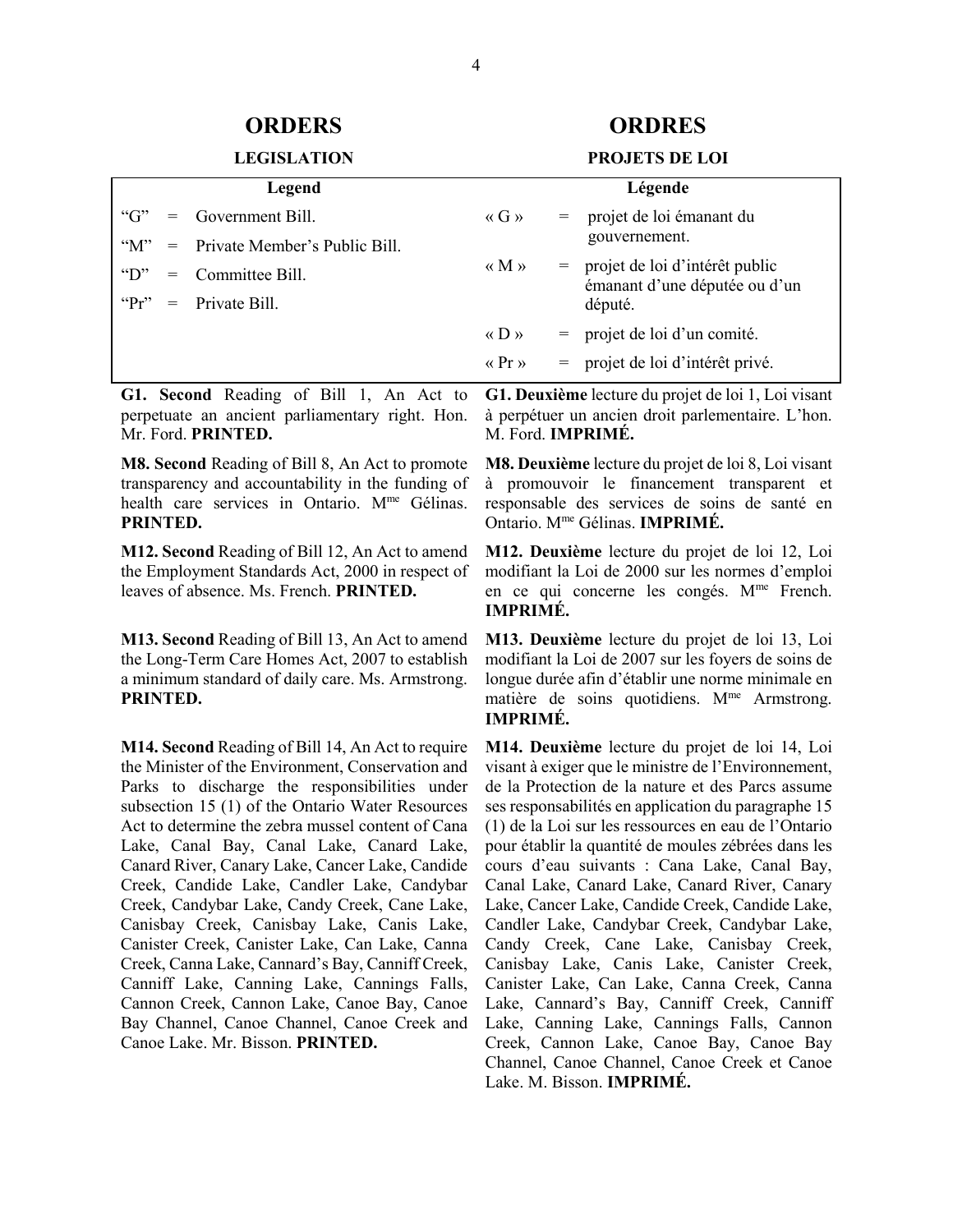**M15. Second** Reading of Bill 15, An Act to require the Minister of the Environment, Conservation and Parks to discharge the responsibilities under subsection 15 (1) of the Ontario Water Resources Act to determine the zebra mussel content of Carcass Lake, Card Bay, Carder Lake, Cardiff Creek, Cardiff Lake, Cardinal Creek, Cardinalis Lake, Cardinal Lake, Card Lake, Cards Lake, Cardwell Lake, Carew Lake, Carey Creek, Carey Lake, Carfrae Lake, Cargill Lake, Cargill Mill Pond, Carhess Creek, Cariad Lake, Carib Creek, Carib Lake, Cariboo Creek, Cariboo Lake, Caribou Bay, Caribou Creek, Caribou Lake, Caribou Rapids, Caribou River, Caribou Throat Lake, Caribus Lake, Carillon Rapids, Carkner Lake, Car Lake, Carl Bay, Carlbom Lake, Carl Creek, Carleton Lake, Carling Bay, Carling Lake, Carl Lake, Carlo Lake, Carlson Lake, Carlstead Bay, Carlton Lake, Carlyle Lake, Carman Bay, Carman Creek, Carman Lake, Carrnichael Lake, Carnachan Bay, Carnahan Lake, Carney Creek, Carney Lake

and Carnilac Lake. Mr. Bisson. **PRINTED.** 

**M16. Second** Reading of Bill 16, An Act to require the Minister of the Environment, Conservation and Parks to discharge the responsibilities under subsection 15 (1) of the Ontario Water Resources Act to determine the zebra mussel content of Caro Lake, Caroline Lake, Carol Lake, Carolyn Creek, Caron Creek, Caron Lake, Carpenter Lake, Carpenter River, Carpet Lake, Carp Lake, Carp River, Carre Lake, Carrick Creek, Carrick Lake, Carrie Lake, Carrie Lake, Carriere Lake, Carrigan Lake, Carrington Lake, Carroll Creek, Carroll Lake, Carroll Wood Bay, Carrot Lake, Carruthers Lake, Carrying Lake, Carry Lake, Carscallen Lake, Carson Bay, Carson Creek, Carson Lake, Carss Creek, Carstens Lake, Carswell Lake, Cartan Lake, Carter Bay, Carter Lake, Carter Rapids, Carthew Bay, Cartier Lake, Cartier Creek, Cart Lake, Cartwrights Creek, Carty Creek, Carty Lake, Carver Lake, Cascade Falls, Cascade Lake, Cascaden Lake, Cascade Rapids, Cascade River, Cascanette Lake, Case River, Casey Creek and Casey Lake. Mr. Bisson. **PRINTED.** 

**M15. Deuxième** lecture du projet de loi 15, Loi visant à exiger que le ministre de l'Environnement, de la Protection de la nature et des Parcs assume ses responsabilités en application du paragraphe 15 (1) de la Loi sur les ressources en eau de l'Ontario pour établir la quantité de moules zébrées dans les cours d'eau suivants : Carcass Lake, Card Bay, Carder Lake, Cardiff Creek, Cardiff Lake, Cardinal Creek, Cardinalis Lake, Cardinal Lake, Card Lake, Cards Lake, Cardwell Lake, Carew Lake, Carey Creek, Carey Lake, Carfrae Lake, Cargill Lake, Cargill Mill Pond, Carhess Creek, Cariad Lake, Carib Creek, Carib Lake, Cariboo Creek, Cariboo Lake, Caribou Bay, Caribou Creek, Caribou Lake, Caribou Rapids, Caribou River, Caribou Throat Lake, Caribus Lake, Carillon Rapids, Carkner Lake, Car Lake, Carl Bay, Carlbom Lake, Carl Creek, Carleton Lake, Carling Bay, Carling Lake, Carl Lake, Carlo Lake, Carlson Lake, Carlstead Bay, Carlton Lake, Carlyle Lake, Carman Bay, Carman Creek, Carman Lake, Carrnichael Lake, Carnachan Bay, Carnahan Lake, Carney Creek, Carney Lake et Carnilac Lake. M. Bisson. **IMPRIMÉ.** 

**M16. Deuxième** lecture du projet de loi 16, Loi visant à exiger que le ministre de l'Environnement, de la Protection de la nature et des Parcs assume ses responsabilités en application du paragraphe 15 (1) de la Loi sur les ressources en eau de l'Ontario pour établir la quantité de moules zébrées dans les cours d'eau suivants : Caro Lake, Caroline Lake, Carol Lake, Carolyn Creek, Caron Creek, Caron Lake, Carpenter Lake, Carpenter River, Carpet Lake, Carp Lake, Carp River, Carre Lake, Carrick Creek, Carrick Lake, Carrie Lake, Carrie Lake, Carriere Lake, Carrigan Lake, Carrington Lake, Carroll Creek, Carroll Lake, Carroll Wood Bay, Carrot Lake, Carruthers Lake, Carrying Lake, Carry Lake, Carscallen Lake, Carson Bay, Carson Creek, Carson Lake, Carss Creek, Carstens Lake, Carswell Lake, Cartan Lake, Carter Bay, Carter Lake, Carter Rapids, Carthew Bay, Cartier Lake, Cartier Creek, Cart Lake, Cartwrights Creek, Carty Creek, Carty Lake, Carver Lake, Cascade Falls, Cascade Lake, Cascaden Lake, Cascade Rapids, Cascade River, Cascanette Lake, Case River, Casey Creek et Casey Lake. M. Bisson. **IMPRIMÉ.**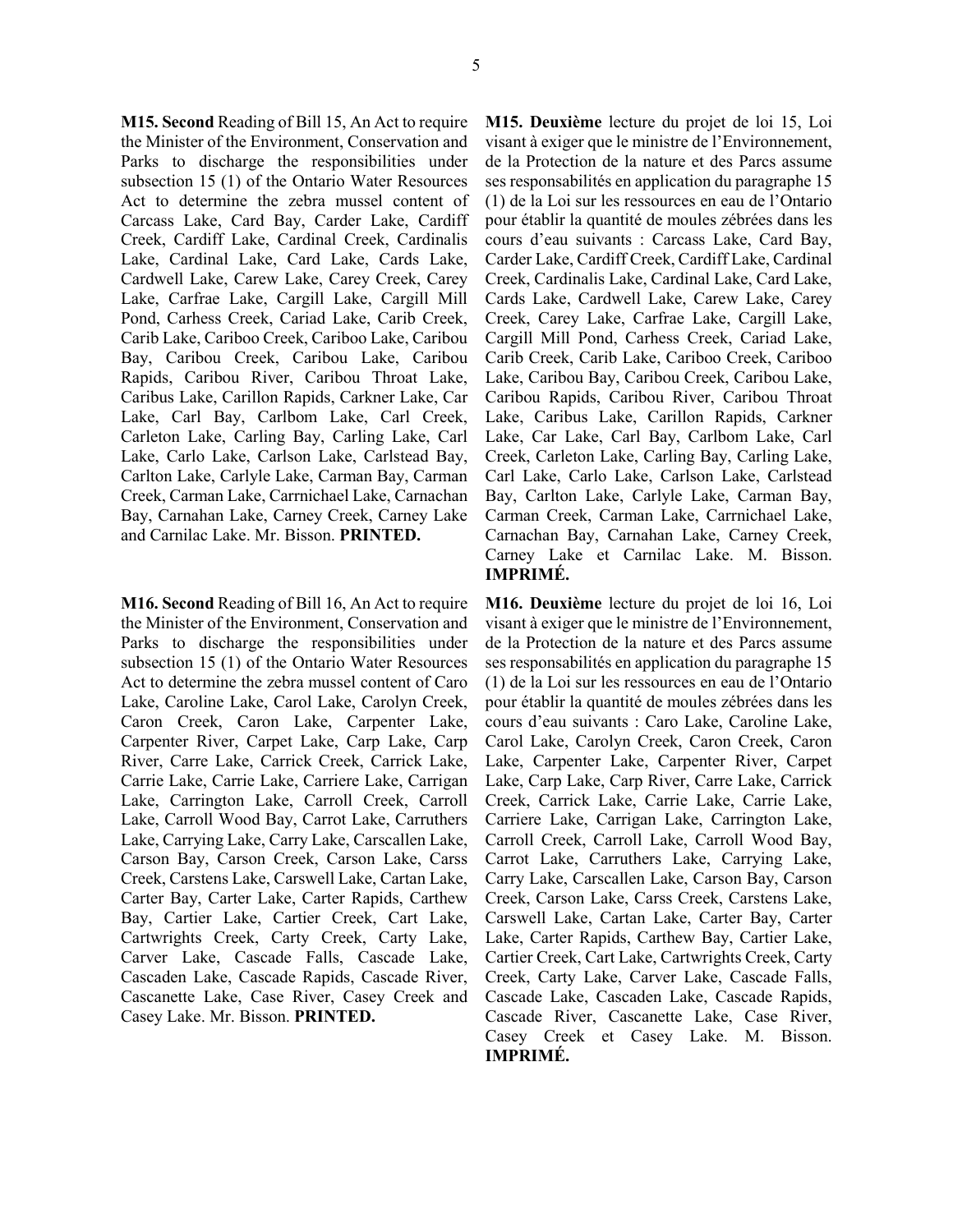**M17. Second** Reading of Bill 17, An Act to require the Minister of the Environment, Conservation and Parks to discharge the responsibilities under subsection 15 (1) of the Ontario Water Resources Act to determine the zebra mussel content of Casgrain Creek, Casgrain Lake, Cash Creek, Cashel Lake, Cashman Creek, Cashore Creek, Casino Lake, Caskie Bay, Caskill Lake, Cask Lake, Casper Lake, Casque Lake, Cassdaga Lake, Casselman's Lake and Casselman's Creek, Cassels Lake, Cassidy Bay, Cassidy Creek, Cassidy Lake, Cassidys Bay, Cass Lake, Casson Lake, Castellar Creek, Castellar Lake, Castlebar Creek, Castlebar Lake, Castle Bay, Castle Creek, Castle Lake, Castleman Lake, Castlewood Creek, Castlewood Lake, Castor Creek, Castor Lake, Castoroil Lake, Castor Ponds, Castor River, Castra Lake, Casurnmit Lake, Caswell Bay, Casvell Lake, Cataract Falls, Cataract Lake, Cataraqui Bay and Cataraqui River. Mr. Bisson. **PRINTED.** 

**M18. Second** Reading of Bill 18, An Act to require the Minister of the Environment, Conservation and Parks to discharge the responsibilities under subsection 15 (1) of the Ontario Water Resources Act to determine the zebra mussel content of Catastrophe Creek, Catastrophe Lake, Catawba Lake, Cat Bay, Catchacoma Lake, Catcher Lake, Cat Creek, Caterpillar Lake, Cat Falls, Catfish Bay, Catfish Creek, Catfish Lake, Catfish Rapids, Catharine Lake, Cathro Lake, Cathy's Lake, Catlonite Creek, Catlonite Lake, Cat River, Cat Tail River, Cattral Lake, Cauchon Creek, Cauchon Lake, Caulfield Lake, Cauley Lake, Cauliflower Creek, Cauliflower Lake, Caulkin Lake, Caution Lake, Cavalary Creek, Cavalary Lake, Cavanagh Lake, Cavan Creek, Cavano Lake, Cave Harbour, Cave Lake, Cavell Creek, Cavell Lake, Cavendish Lake, Caverly's Bay, Cavern Creek, Cavern Lake, Cavers Bay, Cavern Creek, Cavern Lake, Cavers Creek, Cavers Lake, Caviar Lake, Cawanogami Lake, Cawdron Creek, Cawdron Lake, Cawing Lake, Cawston Lakes, Cawthra Creek, Caya's Lake and Cayer Creek. Mr. Bisson. **PRINTED.** 

**M17. Deuxième** lecture du projet de loi 17, Loi visant à exiger que le ministre de l'Environnement, de la Protection de la nature et des Parcs assume ses responsabilités en application du paragraphe 15 (1) de la Loi sur les ressources en eau de l'Ontario pour établir la quantité de moules zébrées dans les cours d'eau suivants : Casgrain Creek, Casgrain Lake, Cash Creek, Cashel Lake, Cashman Creek, Cashore Creek, Casino Lake, Caskie Bay, Caskill Lake, Cask Lake, Casper Lake, Casque Lake, Cassdaga Lake, Casselman's Lake and Casselman's Creek, Cassels Lake, Cassidy Bay, Cassidy Creek, Cassidy Lake, Cassidys Bay, Cass Lake, Casson Lake, Castellar Creek, Castellar Lake, Castlebar Creek, Castlebar Lake, Castle Bay, Castle Creek, Castle Lake, Castleman Lake, Castlewood Creek, Castlewood Lake, Castor Creek, Castor Lake, Castoroil Lake, Castor Ponds, Castor River, Castra Lake, Casurnmit Lake, Caswell Bay, Casvell Lake, Cataract Falls, Cataract Lake, Cataraqui Bay et Cataraqui River. M. Bisson. **IMPRIMÉ.** 

**M18. Deuxième** lecture du projet de loi 18, Loi visant à exiger que le ministre de l'Environnement, de la Protection de la nature et des Parcs assume ses responsabilités en application du paragraphe 15 (1) de la Loi sur les ressources en eau de l'Ontario pour établir la quantité de moules zébrées dans les cours d'eau suivants : Catastrophe Creek, Catastrophe Lake, Catawba Lake, Cat Bay, Catchacoma Lake, Catcher Lake, Cat Creek, Caterpillar Lake, Cat Falls, Catfish Bay, Catfish Creek, Catfish Lake, Catfish Rapids, Catharine Lake, Cathro Lake, Cathy's Lake, Catlonite Creek, Catlonite Lake, Cat River, Cat Tail River, Cattral Lake, Cauchon Creek, Cauchon Lake, Caulfield Lake, Cauley Lake, Cauliflower Creek, Cauliflower Lake, Caulkin Lake, Caution Lake, Cavalary Creek, Cavalary Lake, Cavanagh Lake, Cavan Creek, Cavano Lake, Cave Harbour, Cave Lake, Cavell Creek, Cavell Lake, Cavendish Lake, Caverly's Bay, Cavern Creek, Cavern Lake, Cavers Bay, Cavern Creek, Cavern Lake, Cavers Creek, Cavers Lake, Caviar Lake, Cawanogami Lake, Cawdron Creek, Cawdron Lake, Cawing Lake, Cawston Lakes, Cawthra Creek, Caya's Lake et Cayer Creek. M. Bisson. **IMPRIMÉ.**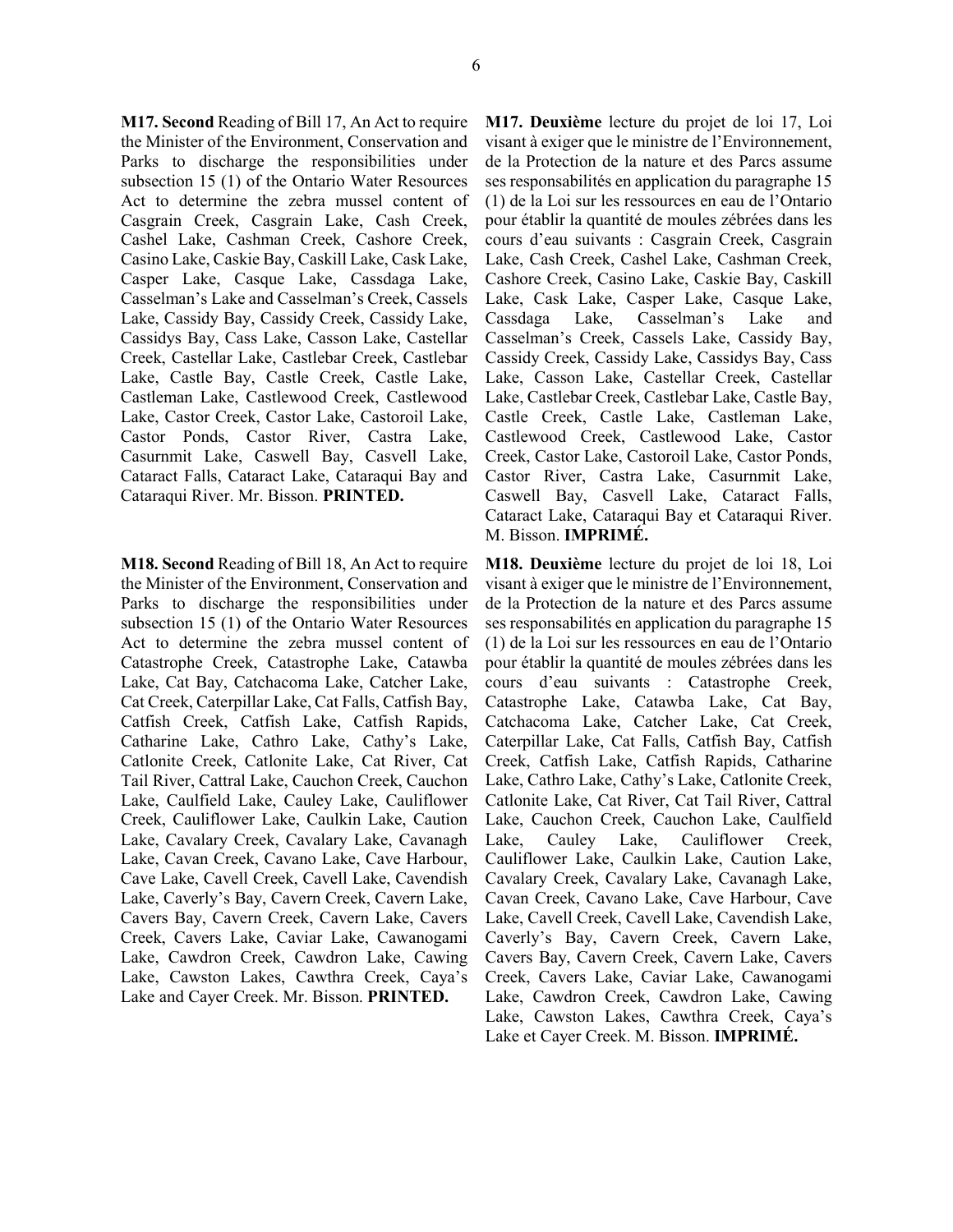**M19. Second** Reading of Bill 19, An Act to require the Minister of the Environment, Conservation and Parks to discharge the responsibilities under subsection 15 (1) of the Ontario Water Resources Act to determine the zebra mussel content of Cayer Lake, Cayiens Creek, Caysee Lake, Cayuga Creek, Cayuga Lake, Cebush Lake, Cecebe Lake, Cecil Creek, Cecile Lake, Cedar Bay, Cedarbough Lake, Cedarclump Lake, Cedar Creek, Cedar Falls, Cedargum Lake, Cedar Harbour, Cedar Lake, Cedar Rapids, Cedar River, Cedarskirt Lake, Cedric Lake, Cee Creek, Ceepee Lake, Celastruc Lake, Cellist Lake, Celt Creek, Celtis Lake, Celt Lake, Cemetery Creek, Cemetery Lake, Centennial Lake, Centralis Creek, Centralis Lake, Central Lake, Centre Channel, Centre Creek, Centre Falls, Centrefire Creek, Centrefire Lake, Centre Lake, Centreville Creek, Ceph Lake, Ceres Lake, Cerulean Lake, Cerullo Lake, Chabbie Lake, Chabbie River, Chabot Lake, Chadwick Lake, Chagma Lake, Chagnon Lake and Chaillon Lake. Mr. Bisson. **PRINTED.** 

**M20. Second** Reading of Bill 20, An Act to require the Minister of the Environment, Conservation and Parks to discharge the responsibilities under subsection 15 (1) of the Ontario Water Resources Act to determine the zebra mussel content of Grant Point Harbour, Grants Creek, Grants Creek Bay, Gosselin Creek, Gosselin Lake, Gosselin's Bay, Goss Lake, Goudreau Creek, Goudreau Lake, Goudy Creek, Goudy Lake, Gough Creek, Gough Lake, Gouinlock Lake, Gouin Lake, Goulais Bay, Goulais Lake, Goulais River, Gould Creek, Goulding Lake, Goulet Bay, Goulet Creek, Goulet Lake, Gourd Lake, Gourlay Lake, Gourlie Creek, Govan Lake, Gove Lake, Gover Lake, Government Bay, Government Creek, Government Lake, Governor Bay, Gowan Creek, Gowan Lake, Gowar Bay, Goward Lake, Gowganda Bay, Gowganda Lake, Gowie Bay, Grabers Lake, Grab Lake, Grace Bay, Grace Creek, Graceful Lake, Grace Lake, Gracie Lake, Grady Lake, Graff Lake, Goose Lake, Goose Neck Bay, Gooseneck Creek, Gooseneck Lake, Gooseneck Rapids, Goose Pond, Goose River, Gord Lake, Gordon Bay, Gordon Creek, Gordon Lake, Gordon Rapids, Gordons Bay and Gordons Creek. Mr. Bisson. **PRINTED.** 

**M19. Deuxième** lecture du projet de loi 19, Loi visant à exiger que le ministre de l'Environnement, de la Protection de la nature et des Parcs assume ses responsabilités en application du paragraphe 15 (1) de la Loi sur les ressources en eau de l'Ontario pour établir la quantité de moules zébrées dans les cours d'eau suivants : Cayer Lake, Cayiens Creek, Caysee Lake, Cayuga Creek, Cayuga Lake, Cebush Lake, Cecebe Lake, Cecil Creek, Cecile Lake, Cedar Bay, Cedarbough Lake, Cedarclump Lake, Cedar Creek, Cedar Falls, Cedargum Lake, Cedar Harbour, Cedar Lake, Cedar Rapids, Cedar River, Cedarskirt Lake, Cedric Lake, Cee Creek, Ceepee Lake, Celastruc Lake, Cellist Lake, Celt Creek, Celtis Lake, Celt Lake, Cemetery Creek, Cemetery Lake, Centennial Lake, Centralis Creek, Centralis Lake, Central Lake, Centre Channel, Centre Creek, Centre Falls, Centrefire Creek, Centrefire Lake, Centre Lake, Centreville Creek, Ceph Lake, Ceres Lake, Cerulean Lake, Cerullo Lake, Chabbie Lake, Chabbie River, Chabot Lake, Chadwick Lake, Chagma Lake, Chagnon Lake et Chaillon Lake. M. Bisson. **IMPRIMÉ.** 

**M20. Deuxième** lecture du projet de loi 20, Loi visant à exiger que le ministre de l'Environnement, de la Protection de la nature et des Parcs assume ses responsabilités en application du paragraphe 15 (1) de la Loi sur les ressources en eau de l'Ontario pour établir la quantité de moules zébrées dans les cours d'eau suivants : Grant Point Harbour, Grants Creek, Grants Creek Bay, Gosselin Creek, Gosselin Lake, Gosselin's Bay, Goss Lake, Goudreau Creek, Goudreau Lake, Goudy Creek, Goudy Lake, Gough Creek, Gough Lake, Gouinlock Lake, Gouin Lake, Goulais Bay, Goulais Lake, Goulais River, Gould Creek, Goulding Lake, Goulet Bay, Goulet Creek, Goulet Lake, Gourd Lake, Gourlay Lake, Gourlie Creek, Govan Lake, Gove Lake, Gover Lake, Government Bay, Government Creek, Government Lake, Governor Bay, Gowan Creek, Gowan Lake, Gowar Bay, Goward Lake, Gowganda Bay, Gowganda Lake, Gowie Bay, Grabers Lake, Grab Lake, Grace Bay, Grace Creek, Graceful Lake, Grace Lake, Gracie Lake, Grady Lake, Graff Lake, Goose Lake, Goose Neck Bay, Gooseneck Creek, Gooseneck Lake, Gooseneck Rapids, Goose Pond, Goose River, Gord Lake, Gordon Bay, Gordon Creek, Gordon Lake, Gordon Rapids, Gordons Bay et Gordons Creek. M. Bisson. **IMPRIMÉ.**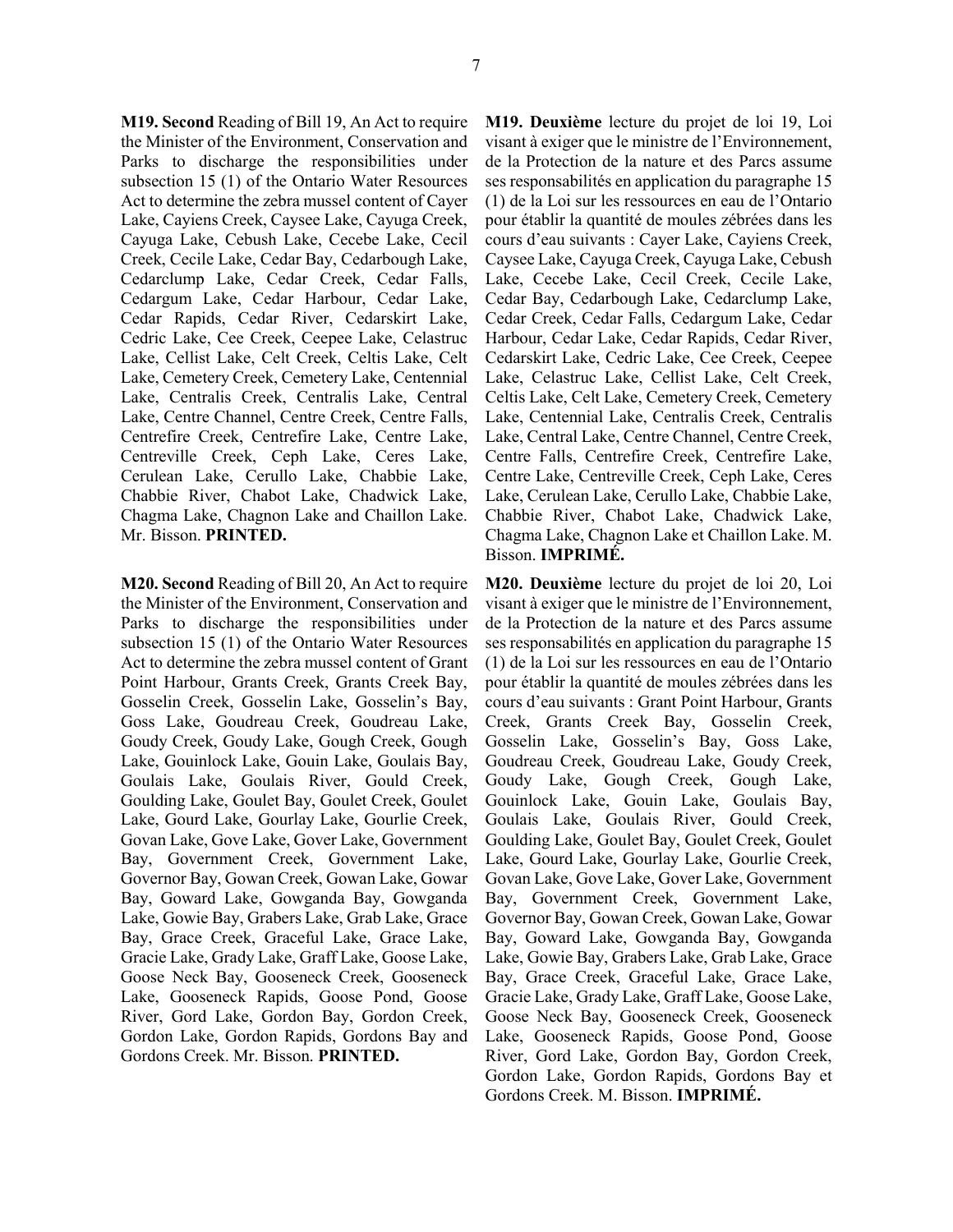**M21. Second** Reading of Bill 21, An Act to require the Minister of the Environment, Conservation and Parks to discharge the responsibilities under subsection 15 (1) of the Ontario Water Resources Act to determine the zebra mussel content of Gore Bay, Gorge Creek, Gorge Creek Falls, Gorge Lake, Gorman Creek, Gorman Lake, Gorrnan River, Gormans Creek, Gormire Lake, Gormley Creek, Gornupkagama Lake, Gorrie Lake, Gorr Lakes, Gorse Creek, Gorse Lake, Gort Creek, Gort Lake, Goshawk Lake, Goshen Lake, Gosling Lake, Goldie Lake, Goldie River, Goldilocks Lake, Golding Lake, Gold Lake, Gold Mountain Lake, Goldsborough Creek, Goldsborough Lake, Gold Seekers Bay, Goldsmith Lake, Goldspink Lake, Goldstein Lake, Goldthrope Lake, Goldwin Creek, Goldwin Lake, Golf Course Bay, Golf Lake, Goltz Lake, Golub Lake, Gong Creek, Gong Lake, Gooch Creek, Gooch Lake, Goodchild Creek, Goodchild Lake, Goode Lake, Goodens Creek, Gooderham Creek, Gooderham Lake, Goodeve Lake, Goodfish Lake, Good Fortune Lake, Good Harbour, Goodie Creek, Goodie Lake, Goodier Lake, Goodkey Creek and Goodlad Lake. Mr. Bisson. **PRINTED.** 

**M22. Second** Reading of Bill 22, An Act to require the Minister of the Environment, Conservation and Parks to discharge the responsibilities under subsection 15 (1) of the Ontario Water Resources Act to determine the zebra mussel content of Chain Creek, Chain Lake, Chain Lakes, The Chain of Lakes, Chainy Creek, Chainy Lake, Chair Lake; Chalet Creek, Chalet Lake, Chalice Lake, Chalk Bay, Chalk Creek, Chalkend Lake, Chalk Lake, Chalk River, Challener Lake, Challener River, Challis Lake, Chalmers Lake, Chamandy Lake, Chamberlain Lake, Chamber Lake, Chambers Lake, Champagne Lake, Champlain Creek, Champlain Trail Lakes, Chance Lake, Chancellor Lake, Chandos Lake, Change Lake, Chanley Lake, Channel Lake, Channel Lakes; Green River, Greenrod Lake, Greens Bay, Green's Creek, Greenshields Lake, Greenshore Lake, Greensides Lake, Greens Lake, Greenstone Rapids, Greensward Lake, Green Tree Lake, Greenwater Creek, Greenwater Lake, Greenwich Creek, Greenwich Lake, Greenwood Lake and Greenwood River. Mr. Bisson. **PRINTED.** 

**M21. Deuxième** lecture du projet de loi 21, Loi visant à exiger que le ministre de l'Environnement, de la Protection de la nature et des Parcs assume ses responsabilités en application du paragraphe 15 (1) de la Loi sur les ressources en eau de l'Ontario pour établir la quantité de moules zébrées dans les cours d'eau suivants : Gore Bay, Gorge Creek, Gorge Creek Falls, Gorge Lake, Gorman Creek, Gorman Lake, Gorrnan River, Gormans Creek, Gormire Lake, Gormley Creek, Gornupkagama Lake, Gorrie Lake, Gorr Lakes, Gorse Creek, Gorse Lake, Gort Creek, Gort Lake, Goshawk Lake, Goshen Lake, Gosling Lake, Goldie Lake, Goldie River, Goldilocks Lake, Golding Lake, Gold Lake, Gold Mountain Lake, Goldsborough Creek, Goldsborough Lake, Gold Seekers Bay, Goldsmith Lake, Goldspink Lake, Goldstein Lake, Goldthrope Lake, Goldwin Creek, Goldwin Lake, Golf Course Bay, Golf Lake, Goltz Lake, Golub Lake, Gong Creek, Gong Lake, Gooch Creek, Gooch Lake, Goodchild Creek, Goodchild Lake, Goode Lake, Goodens Creek, Gooderham Creek, Gooderham Lake, Goodeve Lake, Goodfish Lake, Good Fortune Lake, Good Harbour, Goodie Creek, Goodie Lake, Goodier Lake, Goodkey Creek et Goodlad Lake. M. Bisson. **IMPRIMÉ.** 

**M22. Deuxième** lecture du projet de loi 22, Loi visant à exiger que le ministre de l'Environnement, de la Protection de la nature et des Parcs assume ses responsabilités en application du paragraphe 15 (1) de la Loi sur les ressources en eau de l'Ontario pour établir la quantité de moules zébrées dans les cours d'eau suivants : Chain Creek, Chain Lake, Chain Lakes, The Chain of Lakes, Chainy Creek, Chainy Lake, Chair Lake; Chalet Creek, Chalet Lake, Chalice Lake, Chalk Bay, Chalk Creek, Chalkend Lake, Chalk Lake, Chalk River, Challener Lake, Challener River, Challis Lake, Chalmers Lake, Chamandy Lake, Chamberlain Lake, Chamber Lake, Chambers Lake, Champagne Lake, Champlain Creek, Champlain Trail Lakes, Chance Lake, Chancellor Lake, Chandos Lake, Change Lake, Chanley Lake, Channel Lake, Channel Lakes; Green River, Greenrod Lake, Greens Bay, Green's Creek, Greenshields Lake, Greenshore Lake, Greensides Lake, Greens Lake, Greenstone Rapids, Greensward Lake, Green Tree Lake, Greenwater Creek, Greenwater Lake, Greenwich Creek, Greenwich Lake, Greenwood Lake et Greenwood River. M. Bisson. **IMPRIMÉ.**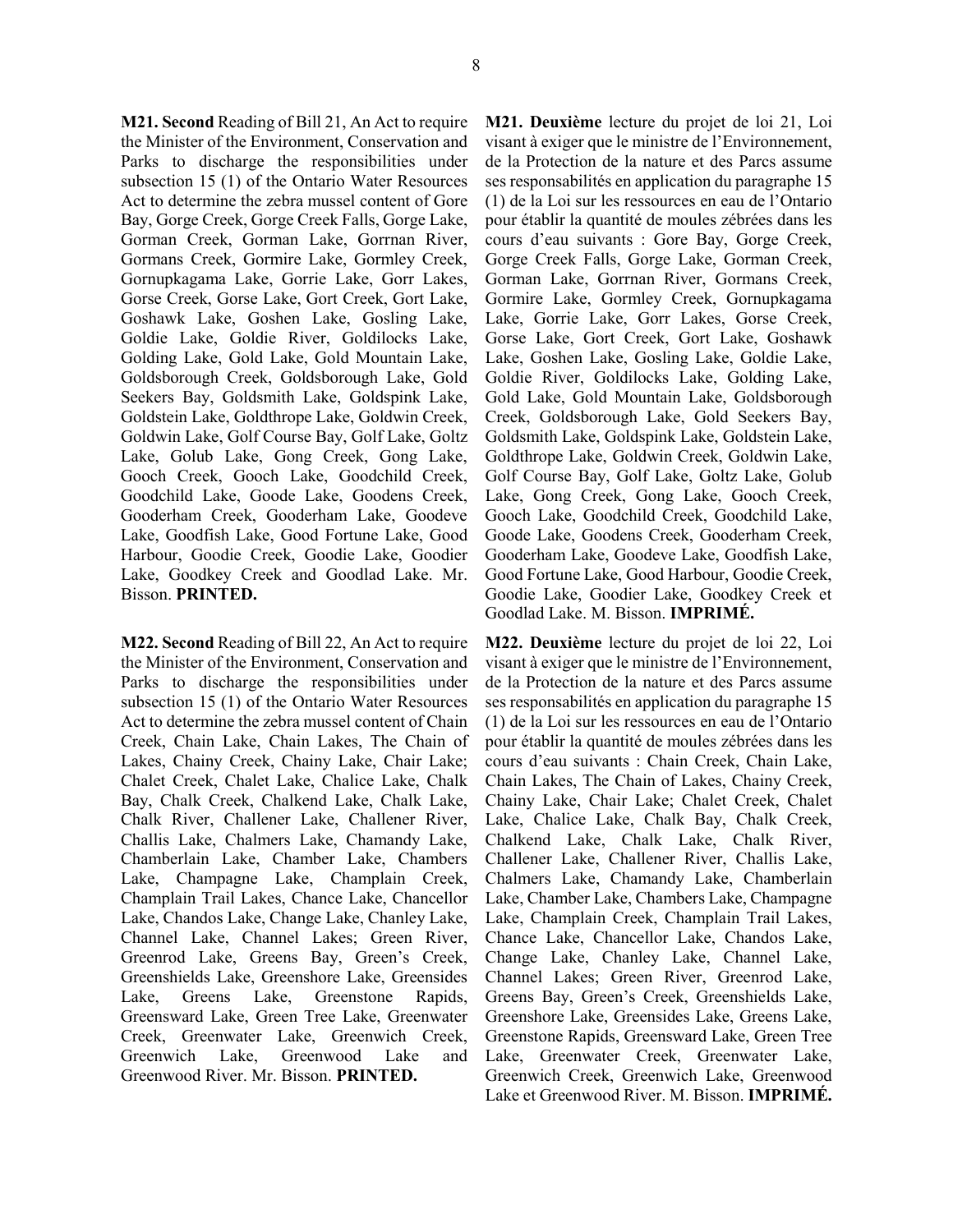**M23. Second** Reading of Bill 23, An Act to require the Minister of the Environment, Conservation and Parks to discharge the responsibilities under subsection 15 (1) of the Ontario Water Resources Act to determine the zebra mussel content of Greer Creek, Greer Lake, Greers Bay, Greggio Lake, Greggs Lake, Gregory Bay, Gregory Creek, Gregory Lake, Grehan Lake, Greig Lake, Gremm Lake, Grenadier Creek, Grenadier Lake, Grenadier Pond, Grenfell Lake, Grenier Lake, Grenville Lake, Greske Lake, Greta Lake, Gretchel Creek, Gretchel Lake, Gretel Creek, Gretel Lake, Grew Lake, Grew River, Grey Duck Lake, Grey Lake, Grelava Lake, Grey Owl Bay, Grey Owl Lake, Green Creek, Greengrass Lake, Greenheart Creek, Greenheart Lake, Greenhedge Lake, Greenhill Lake, Greenhill Rapids, Greenhill River, Greenhorn Bay, Greenhue Lake, Greening Lake, Greening's Bay, Greenish Creek, Greenish Lake, Green Island Bay, Green Island Lake, Green Lake, Green Lakes, Greenland Lake, Greenlaw Lake, Greenleaf Creek, Greenleaf Lake, Greenlee Lake, Greenmantle Lake, Greenmantle River, Greenock Creek, Greenock Lake, Greenough Harbour, Greenpike Lake, Gravel Lake, Gravel Lakes, Gravelly Bay, Gravelpit Lake, Gravel Pit Pond, Gravelridge Lake, Gravel River, Gravenor Lake, Graves Lake, Graveyard Creek and Graveyard Lake. Mr. Bisson. **PRINTED.** 

**M24. Second** Reading of Bill 24, An Act to amend the Ministry of Community and Social Services Act to establish the Social Assistance Research Commission. Mr. Miller (Hamilton East—Stoney Creek). **PRINTED.** 

**M23. Deuxième** lecture du projet de loi 23, Loi visant à exiger que le ministre de l'Environnement, de la Protection de la nature et des Parcs assume ses responsabilités en application du paragraphe 15 (1) de la Loi sur les ressources en eau de l'Ontario pour établir la quantité de moules zébrées dans les cours d'eau suivants : Greer Creek, Greer Lake, Greers Bay, Greggio Lake, Greggs Lake, Gregory Bay, Gregory Creek, Gregory Lake, Grehan Lake, Greig Lake, Gremm Lake, Grenadier Creek, Grenadier Lake, Grenadier Pond, Grenfell Lake, Grenier Lake, Grenville Lake, Greske Lake, Greta Lake, Gretchel Creek, Gretchel Lake, Gretel Creek, Gretel Lake, Grew Lake, Grew River, Grey Duck Lake, Grey Lake, Grelava Lake, Grey Owl Bay, Grey Owl Lake, Green Creek, Greengrass Lake, Greenheart Creek, Greenheart Lake, Greenhedge Lake, Greenhill Lake, Greenhill Rapids, Greenhill River, Greenhorn Bay, Greenhue Lake, Greening Lake, Greening's Bay, Greenish Creek, Greenish Lake, Green Island Bay, Green Island Lake, Green Lake, Green Lakes, Greenland Lake, Greenlaw Lake, Greenleaf Creek, Greenleaf Lake, Greenlee Lake, Greenmantle Lake, Greenmantle River, Greenock Creek, Greenock Lake, Greenough Harbour, Greenpike Lake, Gravel Lake, Gravel Lakes, Gravelly Bay, Gravelpit Lake, Gravel Pit Pond, Gravelridge Lake, Gravel River, Gravenor Lake, Graves Lake, Graveyard Creek et Graveyard Lake. M. Bisson. **IMPRIMÉ.** 

**M24. Deuxième** lecture du projet de loi 24, Loi modifiant la Loi sur le ministère des Services sociaux et communautaires afin de créer la Commission de recherche sur l'aide sociale. M. Miller (Hamilton-Est—Stoney Creek). **IMPRIMÉ.**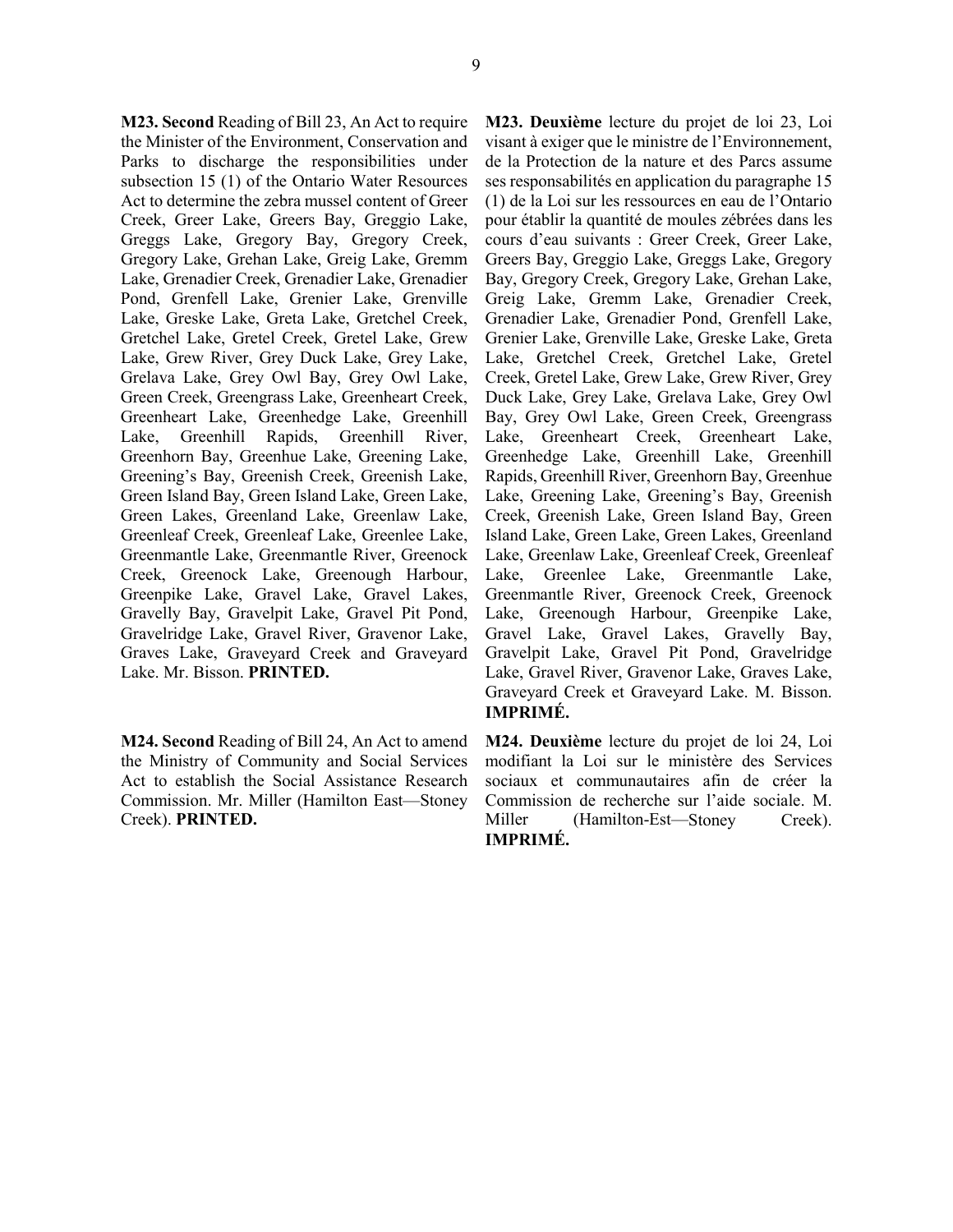**M25. Second** Reading of Bill 25, An Act to require the Minister of the Environment, Conservation and Parks to discharge the responsibilities under subsection 15 (1) of the Ontario Water Resources Act to determine the zebra mussel content of Graveyard Rapids, Gravy Lake, Grawbarger Lake, Grawbarger's Rapids, Graydarl Lake, Graydon Lake, Gray Lake, Grayling Lake, Graymud Lake, Gray Rapids, Grays Bay, Grays Creek, Grays Lake, Grayson Lake, Grayson River, Grays River, Graystone Lake, Graytrout Lake, Grazing Lake, Grazing River, Great Lake, Great Mountain Lake, Great North Bay, Great Portage Lake, Great South Bay, Grebe Lake, Greb Lake, Green Bay, Greenbough Lake, Green Bug Lake, Greenbush Lake, Green Creek, Grants Lake, Granzies Lake, Grape Lake, Graphic Creek, Graphic Lake, Graphite Lake, Grapnel Bay, Grapnel Creek, Grapnel Lake, Grasett Lake, Grass Creek, Grasser Lake, Grass Hill Lake, Grass Lake, Grassy Bay, Grassy Creek, Grassy Lake, Grassy Portage Bay, Grassy River, Gratton Creek, Gratton Lake, Grave Bay, Grave Creek and Grave Lake. Mr. Bisson. **PRINTED.** 

**M26. Second** Reading of Bill 26, An Act to require the Minister of the Environment, Conservation and Parks to discharge the responsibilities under subsection 15 (1) of the Ontario Water Resources Act to determine the zebra mussel content of Gravel Bay, Gravel Beach Lake, Gravel Falls, Graham Bay, Graham Creek, Graham Lake, Graharns Creek, Graharn's Lake, Granary Creek, Granary Lake, Grand Bay, Grand Campment Bay, Grande Lake, Grandeur Lake, Grand Lake, Grandmaison Lake, Grandma Lake, Grandma Stevens Pond, Grandolph Bay, Grandpa Lake, Grandpop's Lake, Grand Rapids, Grand River, Grandview Lake, Granite Bay, Graniteboss Lake, Granite Creek, Granite Falls, Granitehill Lake, Granite Lake, Granite River, Granitic Lake, Granka Lake, Granny Bay, Granny's Creek, Grano Lake, Grant Bay, Grant Creek and Grant Lake. Mr. Bisson. **PRINTED.** 

**M25. Deuxième** lecture du projet de loi 25, Loi visant à exiger que le ministre de l'Environnement, de la Protection de la nature et des Parcs assume ses responsabilités en application du paragraphe 15 (1) de la Loi sur les ressources en eau de l'Ontario pour établir la quantité de moules zébrées dans les cours d'eau suivants : Graveyard Rapids, Gravy Lake, Grawbarger Lake, Grawbarger's Rapids, Graydarl Lake, Graydon Lake, Gray Lake, Grayling Lake, Graymud Lake, Gray Rapids, Grays Bay, Grays Creek, Grays Lake, Grayson Lake, Grayson River, Grays River, Graystone Lake, Graytrout Lake, Grazing Lake, Grazing River, Great Lake, Great Mountain Lake, Great North Bay, Great Portage Lake, Great South Bay, Grebe Lake, Greb Lake, Green Bay, Greenbough Lake, Green Bug Lake, Greenbush Lake, Green Creek, Grants Lake, Granzies Lake, Grape Lake, Graphic Creek, Graphic Lake, Graphite Lake, Grapnel Bay, Grapnel Creek, Grapnel Lake, Grasett Lake, Grass Creek, Grasser Lake, Grass Hill Lake, Grass Lake, Grassy Bay, Grassy Creek, Grassy Lake, Grassy Portage Bay, Grassy River, Gratton Creek, Gratton Lake, Grave Bay, Grave Creek et Grave Lake. M. Bisson. **IMPRIMÉ.** 

**M26. Deuxième** lecture du projet de loi 26, Loi visant à exiger que le ministre de l'Environnement, de la Protection de la nature et des Parcs assume ses responsabilités en application du paragraphe 15 (1) de la Loi sur les ressources en eau de l'Ontario pour établir la quantité de moules zébrées dans les cours d'eau suivants : Gravel Bay, Gravel Beach Lake, Gravel Falls, Graham Bay, Graham Creek, Graham Lake, Graharns Creek, Graharn's Lake, Granary Creek, Granary Lake, Grand Bay, Grand Campment Bay, Grande Lake, Grandeur Lake, Grand Lake, Grandmaison Lake, Grandma Lake, Grandma Stevens Pond, Grandolph Bay, Grandpa Lake, Grandpop's Lake, Grand Rapids, Grand River, Grandview Lake, Granite Bay, Graniteboss Lake, Granite Creek, Granite Falls, Granitehill Lake, Granite Lake, Granite River, Granitic Lake, Granka Lake, Granny Bay, Granny's Creek, Grano Lake, Grant Bay, Grant Creek et Grant Lake. M. Bisson. **IMPRIMÉ.**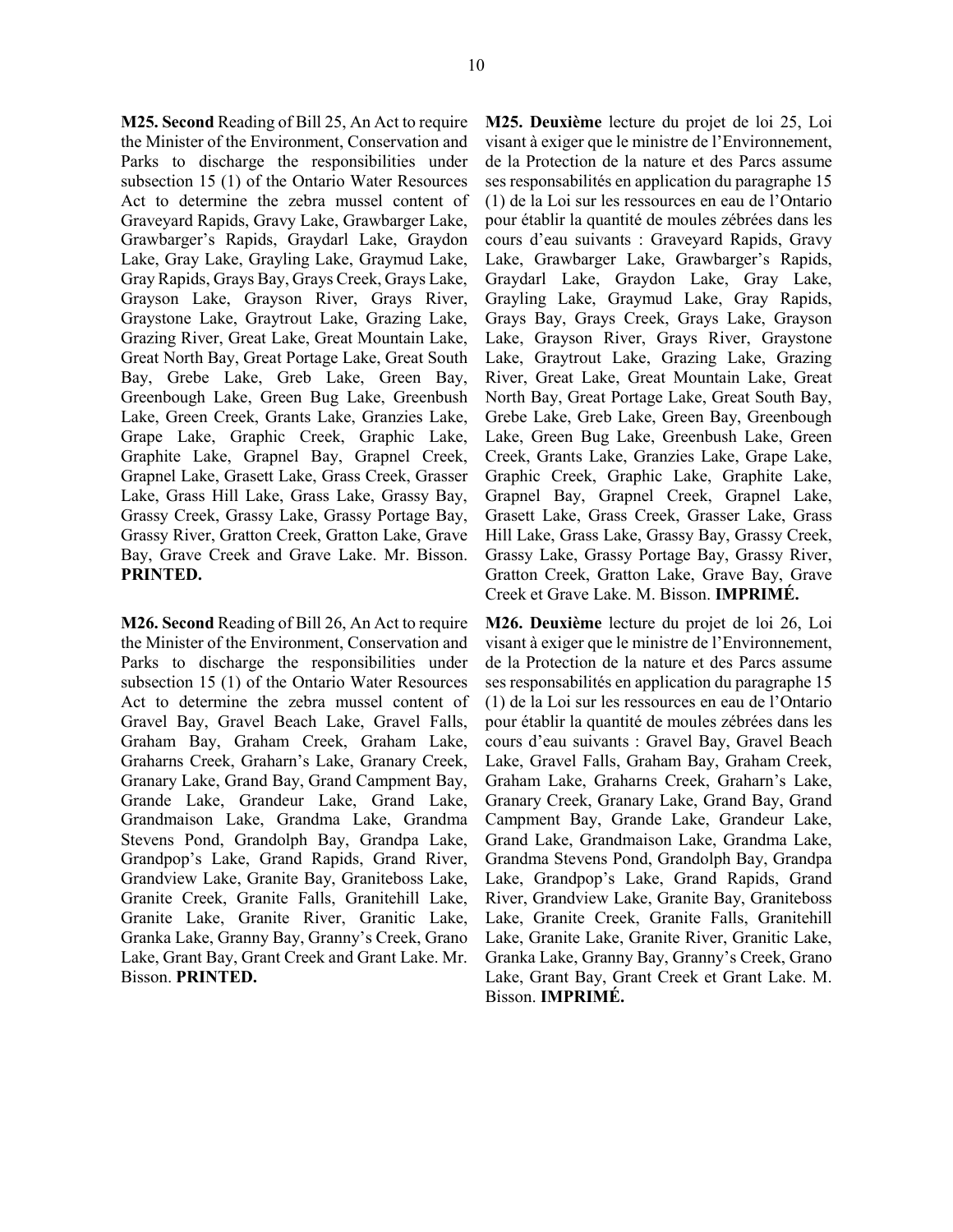**M27. Second** Reading of Bill 27, An Act to require the Minister of the Environment, Conservation and Parks to discharge the responsibilities under subsection 15 (1) of the Ontario Water Resources Act to determine the zebra mussel content of Good Lake, Goodliff Lake, Goodman Creek, Goodman Lake, Goodmorning Lakes, Goodoar Lake, Goodreau Lake, Goods Lake, Goodwill Lake, Goodwin Lake, Gooley Lake, Goosander Creek, Goosander Lake, Goose Bay, Gooseberry Brook, Gooseberry Creek, Gooseberry Lake, Goose Channel, Goose Creek, Goose Egg Lake, Gilder Creek, Gilder Lake, Glimmer Lake, Gling Lake, Gliskning Lake, Glitter Creek, Glitter Lake, Globe Creek, Globe Lake, Gloomy Lake, Glorious Lake, Glory Creek, Glory Lake, Glosser Bay, Gloucester Pool, Glover Bay, Glover Lake, Glovers Bay, Glue Lake, Glynn Lake, Gnat Lake, Gneiss Lake, Gneiss Rapids, Gnome Lake, Goat Creek, Goat Island Channel, Goat Lake, Goat River, Goblin Bay, Goblin Lake, Godda Lake, Goddard Lake, Godfrey Creek, Godfrey Lake, Godin Creek, Godin Lake, God's Lake, Godson Creek, Godson Lake, Goff Lake, Gog Lake, Gohere Bay, Go Home Bay, Go Home Lake, Go Home River, Going Lake, Golborne Lakes, Goldbar Lake, Gold Creek, Golden Creek, Goldeneye Lake, Golden Gate Lake, Golden Lake, Goldfield Creek, Goldfield Lake, Glass Falls, Glass Lake and Glassy Creek. Mr. Bisson. **PRINTED.** 

**M27. Deuxième** lecture du projet de loi 27, Loi visant à exiger que le ministre de l'Environnement, de la Protection de la nature et des Parcs assume ses responsabilités en application du paragraphe 15 (1) de la Loi sur les ressources en eau de l'Ontario pour établir la quantité de moules zébrées dans les cours d'eau suivants : Good Lake, Goodliff Lake, Goodman Creek, Goodman Lake, Goodmorning Lakes, Goodoar Lake, Goodreau Lake, Goods Lake, Goodwill Lake, Goodwin Lake, Gooley Lake, Goosander Creek, Goosander Lake, Goose Bay, Gooseberry Brook, Gooseberry Creek, Gooseberry Lake, Goose Channel, Goose Creek, Goose Egg Lake, Gilder Creek, Gilder Lake, Glimmer Lake, Gling Lake, Gliskning Lake, Glitter Creek, Glitter Lake, Globe Creek, Globe Lake, Gloomy Lake, Glorious Lake, Glory Creek, Glory Lake, Glosser Bay, Gloucester Pool, Glover Bay, Glover Lake, Glovers Bay, Glue Lake, Glynn Lake, Gnat Lake, Gneiss Lake, Gneiss Rapids, Gnome Lake, Goat Creek, Goat Island Channel, Goat Lake, Goat River, Goblin Bay, Goblin Lake, Godda Lake, Goddard Lake, Godfrey Creek, Godfrey Lake, Godin Creek, Godin Lake, God's Lake, Godson Creek, Godson Lake, Goff Lake, Gog Lake, Gohere Bay, Go Home Bay, Go Home Lake, Go Home River, Going Lake, Golborne Lakes, Goldbar Lake, Gold Creek, Golden Creek, Goldeneye Lake, Golden Gate Lake, Golden Lake, Goldfield Creek, Goldfield Lake, Glass Falls, Glass Lake et Glassy Creek. M. Bisson. **IMPRIMÉ.**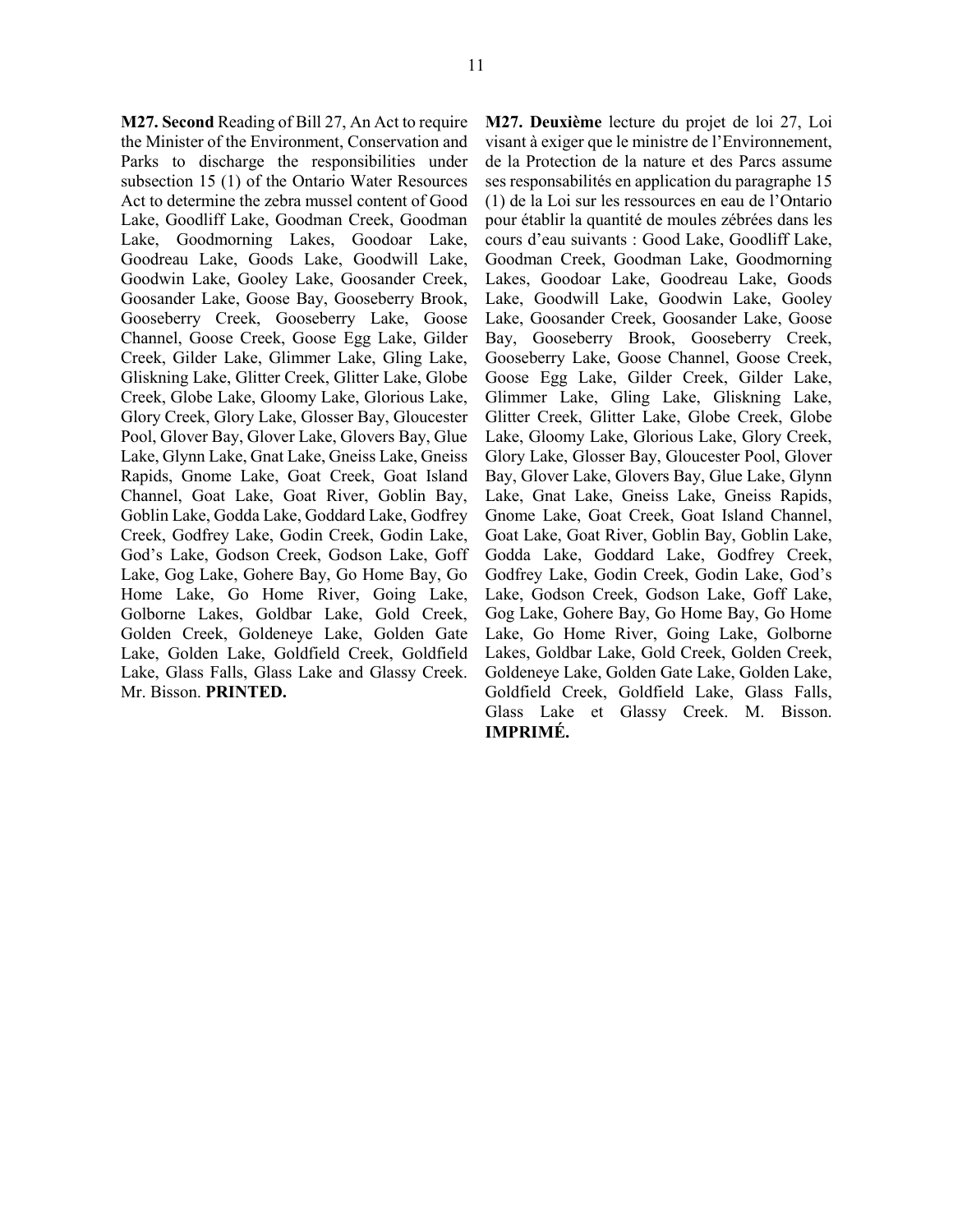**M29. Second** Reading of Bill 29, An Act to require the Minister of the Environment, Conservation and Parks to discharge the responsibilities under subsection 15 (1) of the Ontario Water Resources Act to determine the zebra mussel content of Gibraltar Bay, Gibraltar Lake, Gibson Creek, Gibson Lake, Gibson River, Gibsons Bay, Gibsorns Lake, Gids Harbour, Giffins Lake, Gifford Bay, Gifford Lake, Gignac Lake, Giguere Lake, Gilbert Creek, Gilbert Lake, Gilboe Lake, Gilby Lake; Gilchrist Bay, Gilchrist Creek, Gilchrist Lake, Gilden Lake, Gills Bay, Gilhuly Lake, Gillard Lake, Gilleach Lake, Gilleran Lake, Genessee Bay, Genessee Lake, Geneva Creek, Geneva Lake, Genier Greek, Genier Lake, Gennis Lake, Genoa Creek, Genoa Lake, Genricks Lake, Gentian Creek, Gentian Lake, Gentleman Creek, Geoffrey Lake, Geoffrion Lake, Geometry Lake, Geordie Lake, Geordies Lake, George Creek, George Lake, Georges Bay, George's Lake, Georgia Lake, Georgian Bay, Georgie Creek, Georgina Lake, Geraldine Lake, Gerald Lake, Gerber Lake, Gerloch Creek, German Bay, German Lake, German Mills Creek, Gerow Lake, Gerrard Lake, Gerry Creek, Gerry Lake, Gertrude Lake, Gervais Lake and Gervis Lake. Mr. Bisson. **PRINTED.** 

**G31.** Resuming the debate adjourned on September 17, 2018 on the motion for **Second** Reading of Bill 31, An Act to amend the City of Toronto Act, 2006, the Municipal Act, 2001, the Municipal Elections Act, 1996 and the Education Act and to revoke two regulations. Hon. Mr. Clark. **PRINTED.** Time used: 6 hrs. 39 mins.

**M35. Second** Reading of Bill 35, An Act to amend the Human Rights Code with respect to immigration status, genetic characteristics, police records and social conditions. Mme Des Rosiers. **PRINTED.** 

**M43. Second** Reading of Bill 43, An Act to amend the Capital Investment Plan Act, 1993 and the Highway 407 East Act, 2012 with respect to toll highways. Ms. French. **PRINTED.** 

**M29. Deuxième** lecture du projet de loi 29, Loi visant à exiger que le ministre de l'Environnement, de la Protection de la nature et des Parcs assume ses responsabilités en application du paragraphe 15 (1) de la Loi sur les ressources en eau de l'Ontario pour établir la quantité de moules zébrées dans les cours d'eau suivants : Gibraltar Bay, Gibraltar Lake, Gibson Creek, Gibson Lake, Gibson River, Gibsons Bay, Gibsorns Lake, Gids Harbour, Giffins Lake, Gifford Bay, Gifford Lake, Gignac Lake, Giguere Lake, Gilbert Creek, Gilbert Lake, Gilboe Lake, Gilby Lake; Gilchrist Bay, Gilchrist Creek, Gilchrist Lake, Gilden Lake, Gills Bay, Gilhuly Lake, Gillard Lake, Gilleach Lake, Gilleran Lake, Genessee Bay, Genessee Lake, Geneva Creek, Geneva Lake, Genier Greek, Genier Lake, Gennis Lake, Genoa Creek, Genoa Lake, Genricks Lake, Gentian Creek, Gentian Lake, Gentleman Creek, Geoffrey Lake, Geoffrion Lake, Geometry Lake, Geordie Lake, Geordies Lake, George Creek, George Lake, Georges Bay, George's Lake, Georgia Lake, Georgian Bay, Georgie Creek, Georgina Lake, Geraldine Lake, Gerald Lake, Gerber Lake, Gerloch Creek, German Bay, German Lake, German Mills Creek, Gerow Lake, Gerrard Lake, Gerry Creek, Gerry Lake, Gertrude Lake, Gervais Lake et Gervis Lake. M. Bisson. **IMPRIMÉ.** 

**G31.** Suite du débat ajourné le 17 septembre 2018 sur la motion portant **deuxième** lecture du projet de loi 31, Loi modifiant la Loi de 2006 sur la cité de Toronto, la Loi de 2001 sur les municipalités, la Loi de 1996 sur les élections municipales et la Loi sur l'éducation et abrogeant deux règlements. L'hon. M. Clark. **IMPRIMÉ.** Durée du débat : 6 h 39.

**M35. Deuxième** lecture du projet de loi 35, Loi modifiant le Code des droits de la personne en ce qui concerne le statut d'immigrant, les caractéristiques génétiques, l'existence de dossiers de police et la situation sociale. Mme Des Rosiers. **IMPRIMÉ.** 

**M43. Deuxième** lecture du projet de loi 43, Loi modifiant la Loi de 1993 sur le plan d'investissement et la Loi de 2012 sur l'autoroute 407 Est en ce qui concerne les voies publiques à péage. Mme French. **IMPRIMÉ.**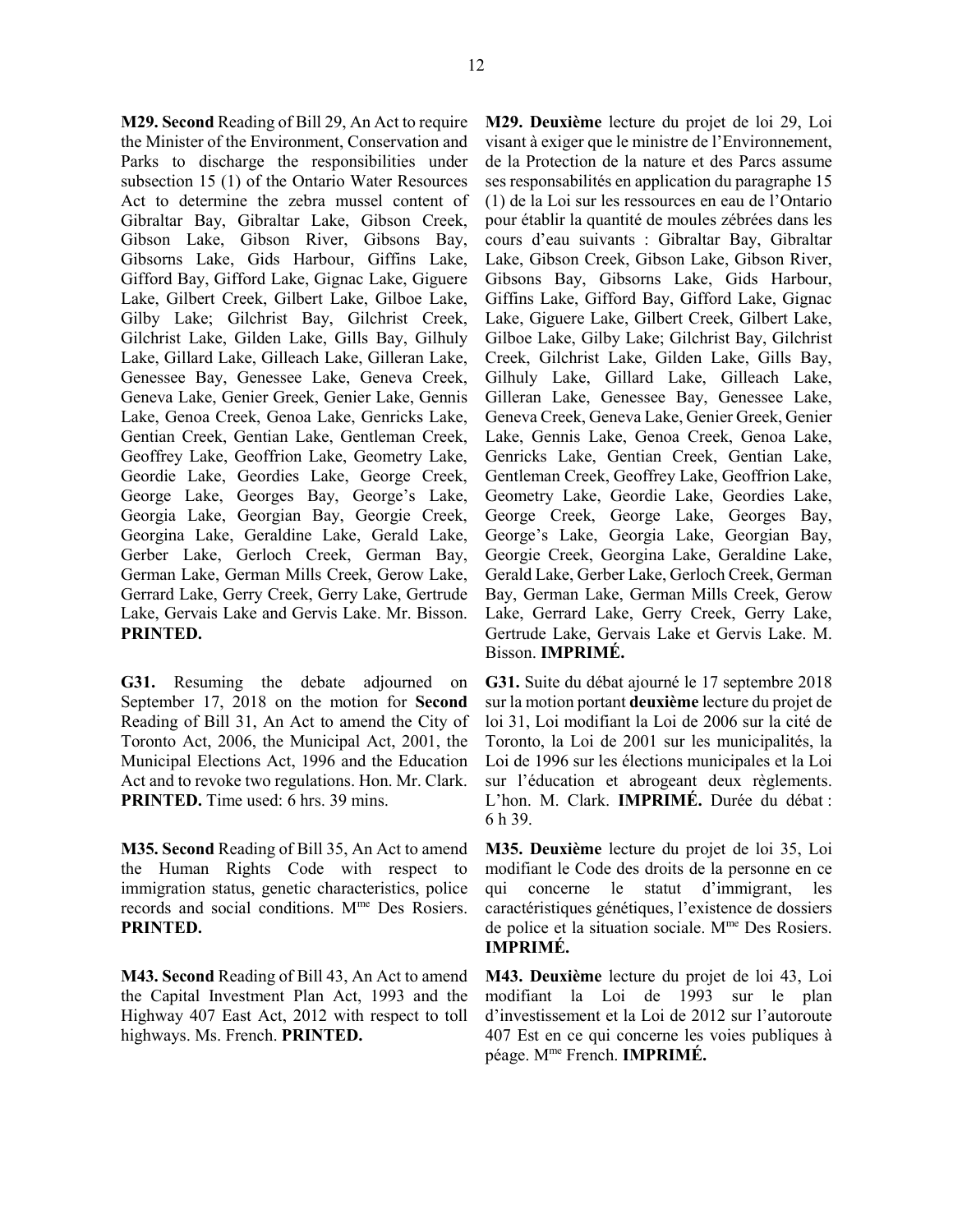**M52. Second** Reading of Bill 52, An Act to amend the Juries Act with respect to juror eligibility and to make related amendments to other Acts. Mme Des Rosiers. **PRINTED.** 

**M53. Second** Reading of Bill 53, An Act to proclaim Special Hockey Day. Mr. Smith (Peterborough—Kawartha). **PRINTED.** 

**M58. Second** Reading of Bill 58, An Act to proclaim Family Caregiver Day. Mme Gélinas. **PRINTED.** 

**M62. Second** Reading of Bill 62, An Act to amend the Highway Traffic Act in respect of harm to vulnerable road users. Ms. Bell. **PRINTED.** 

**M73. Second** Reading of Bill 73, An Act to amend the Home Care and Community Services Act, 1994 in respect of funded services for new residents. Mrs. Gretzky. **PRINTED.** 

**M80. Second** Reading of Bill 80, An Act to amend the Archives and Recordkeeping Act, 2006 to impose penalties for offences relating to public records of archival value. Mr. Tabuns. **PRINTED.** 

**M82. Second** Reading of Bill 82, An Act to amend the Resource Recovery and Circular Economy Act, 2016. Mr. Arthur. **PRINTED.** 

**M85. Second** Reading of Bill 85, An Act to amend the Election Finances Act with respect to contributions. Mme Des Rosiers. **PRINTED.** 

**M86. Second** Reading of Bill 86, An Act to amend the Municipal Property Assessment Corporation Act, 1997. Mr. Calandra. **PRINTED.** 

**M91. Second** Reading of Bill 91, An Act to amend the Trillium Gift of Life Network Act. Mme Gélinas. **PRINTED.** 

**M92. Second** Reading of Bill 92, An Act to amend the Labour Relations Act, 1995 with respect to replacement workers. Mme Gélinas. **PRINTED.** 

**M52. Deuxième** lecture du projet de loi 52, Loi modifiant la Loi sur les jurys en ce qui concerne l'habilité des jurés et apportant des modifications connexes à d'autres lois. M<sup>me</sup> Des Rosiers. **IMPRIMÉ.** 

**M53. Deuxième** lecture du projet de loi 53, Loi proclamant la Journée du hockey adapté. M. Smith (Peterborough—Kawartha). **IMPRIMÉ.** 

**M58. Deuxième** lecture du projet de loi 58, Loi proclamant le Jour des aidants naturels. Mme Gélinas. **IMPRIMÉ.** 

**M62. Deuxième** lecture du projet de loi 62, Loi modifiant le Code de la route à l'égard des dommages causés aux usagers de la route vulnérables. Mme Bell. **IMPRIMÉ.** 

**M73. Deuxième** lecture du projet de loi 73, Loi modifiant la Loi de 1994 sur les services de soins à domicile et les services communautaires en ce qui concerne les services financés pour les nouveaux résidents. Mme Gretzky. **IMPRIMÉ.** 

**M80. Deuxième** lecture du projet de loi 80, Loi modifiant la Loi de 2006 sur les Archives publiques et la conservation des documents pour imposer des peines en cas d'infraction relative aux documents publics ayant un intérêt archivistique. M. Tabuns. **IMPRIMÉ.** 

**M82. Deuxième** lecture du projet de loi 82, Loi modifiant la Loi de 2016 sur la récupération des ressources et l'économie circulaire. M. Arthur. **IMPRIMÉ.** 

**M85. Deuxième** lecture du projet de loi 85, Loi modifiant la Loi sur le financement des élections en ce qui concerne les contributions. Mme Des Rosiers. **IMPRIMÉ.** 

**M86. Deuxième** lecture du projet de loi 86, Loi modifiant la Loi de 1997 sur la Société d'évaluation foncière des municipalités. M. Calandra. **IMPRIMÉ.** 

**M91. Deuxième** lecture du projet de loi 91, Loi visant à modifier la Loi sur le Réseau Trillium pour le don de vie. Mme Gélinas. **IMPRIMÉ.** 

**M92. Deuxième** lecture du projet de loi 92, Loi modifiant la Loi de 1995 sur les relations de travail en ce qui concerne les travailleurs suppléants. M<sup>me</sup> Gélinas. **IMPRIMÉ.**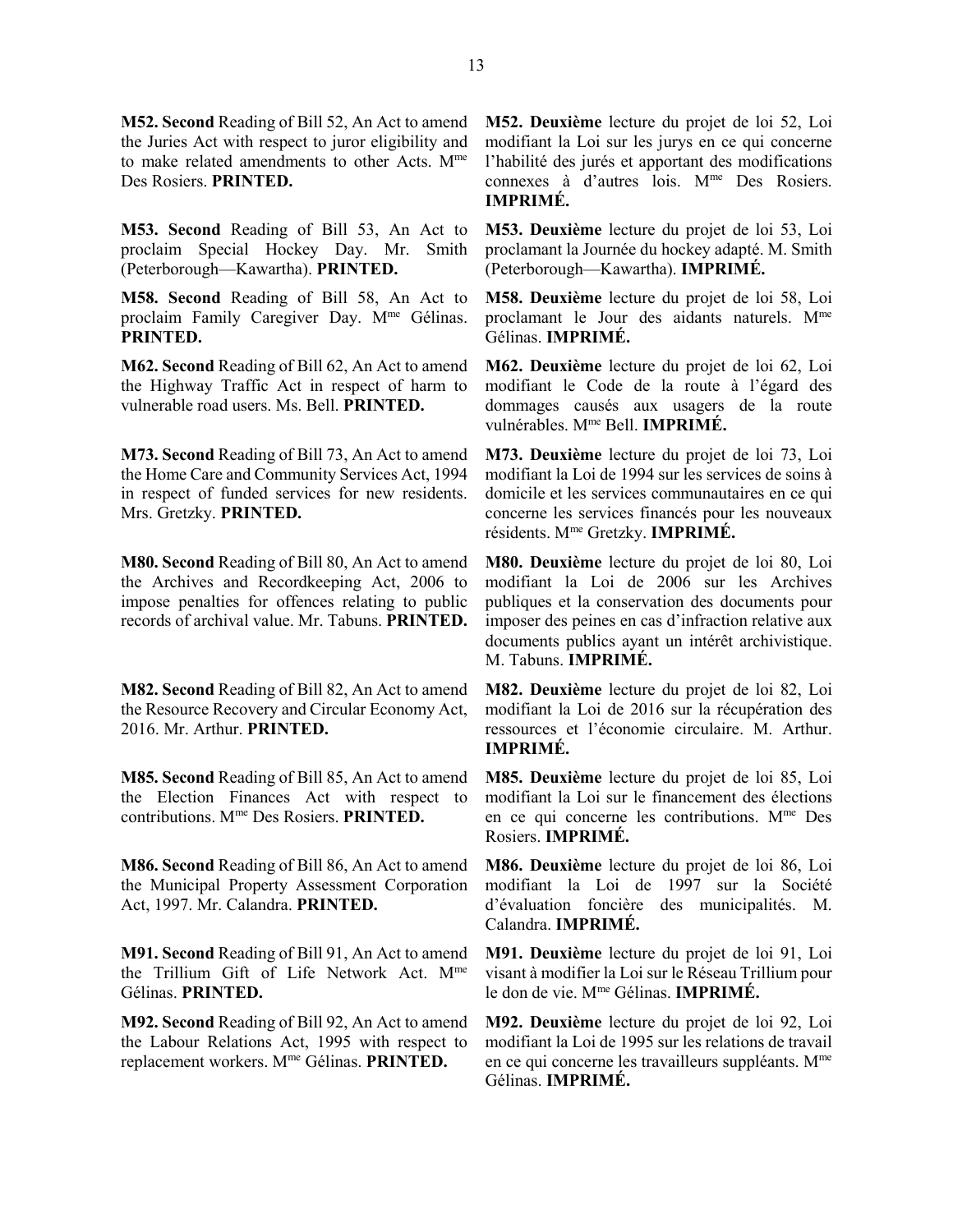**M93. Second** Reading of Bill 93, An Act to amend the Residential Tenancies Act, 2006. Ms. Morrison. **PRINTED.** 

**M94. Second** Reading of Bill 94, An Act to proclaim April as Genocide Awareness, Education, Condemnation and Prevention Month. Mr. Babikian. **PRINTED.** 

**M95. Second** Reading of Bill 95, An Act to amend the Police Services Act and the Community Safety and Policing Act, 2019 with respect to a Commissioner Appointment Advisory Committee. Mme Des Rosiers and Mr. Schreiner. **PRINTED.** 

**M98. Second** Reading of Bill 98, An Act to amend the Time Act. Mme Lalonde. **PRINTED.** 

**M99. Second** Reading of Bill 99, An Act to amend the Election Finances Act with respect to charges for fund-raising events. Mr. Schreiner. **PRINTED.** 

**M103. Second** Reading of Bill 103, An Act to amend the Election Finances Act in respect of contributions to leadership contestants following the leadership vote. Mr. Fraser. **PRINTED.** 

**M109. Second** Reading of Bill 109, An Act to amend the Retail Sales Tax Act to provide for a rebate of the Ontario portion of the Harmonized Sales Tax in respect of certain medical supplies. Ms. Karpoche. **PRINTED.** 

**M110. Second** Reading of Bill 110, An Act to amend the Oil, Gas and Salt Resources Act to prohibit hydraulic fracturing and related activities. Mr. Tabuns. **PRINTED.** 

**M111. Second** Reading of Bill 111, An Act to amend the Occupational Health and Safety Act to protect workers who speak out about workplace violence and workplace harassment. M<sup>me</sup> Gélinas. **PRINTED.** 

**M93. Deuxième** lecture du projet de loi 93, Loi modifiant la Loi de 2006 sur la location à usage d'habitation. Mme Morrison. **IMPRIMÉ.** 

**M94. Deuxième** lecture du projet de loi 94, Loi proclamant le mois d'avril Mois de la sensibilisation aux génocides et de la condamnation et de la prévention des génocides. M. Babikian. **IMPRIMÉ.** 

**M95. Deuxième** lecture du projet de loi 95, Loi modifiant la Loi sur les services policiers et la Loi de 2019 sur la sécurité communautaire et les services policiers en ce qui concerne le Comité consultatif sur la nomination du commissaire. Mme Des Rosiers et M. Schreiner. **IMPRIMÉ.** 

**M98. Deuxième** lecture du projet de loi 98, Loi modifiant la Loi sur l'heure légale. Mme Lalonde. **IMPRIMÉ.** 

**M99. Deuxième** lecture du projet de loi 99, Loi modifiant la Loi sur le financement des élections en ce qui concerne les droits exigés pour les activités de financement. M. Schreiner. **IMPRIMÉ.** 

**M103. Deuxième** lecture du projet de loi 103, Loi modifiant la Loi sur le financement des élections en ce qui concerne les contributions faites aux candidats à la direction d'un parti postérieurement à la tenue du scrutin. M. Fraser. **IMPRIMÉ.** 

**M109. Deuxième** lecture du projet de loi 109, Loi modifiant la Loi sur la taxe de vente au détail pour prévoir le remboursement de la portion ontarienne de la taxe de vente harmonisée à l'égard de certaines fournitures médicales. Mme Karpoche. **IMPRIMÉ.** 

**M110. Deuxième** lecture du projet de loi 110, Loi modifiant la Loi sur les ressources en pétrole, en gaz et en sel en vue d'interdire la facturation hydraulique et les activités connexes. M. Tabuns. **IMPRIMÉ.** 

**M111. Deuxième** lecture du projet de loi 111, Loi modifiant la Loi sur la santé et la sécurité au travail pour protéger les travailleurs qui dénoncent la violence au travail et le harcèlement au travail. M<sup>me</sup> Gélinas. **IMPRIMÉ.**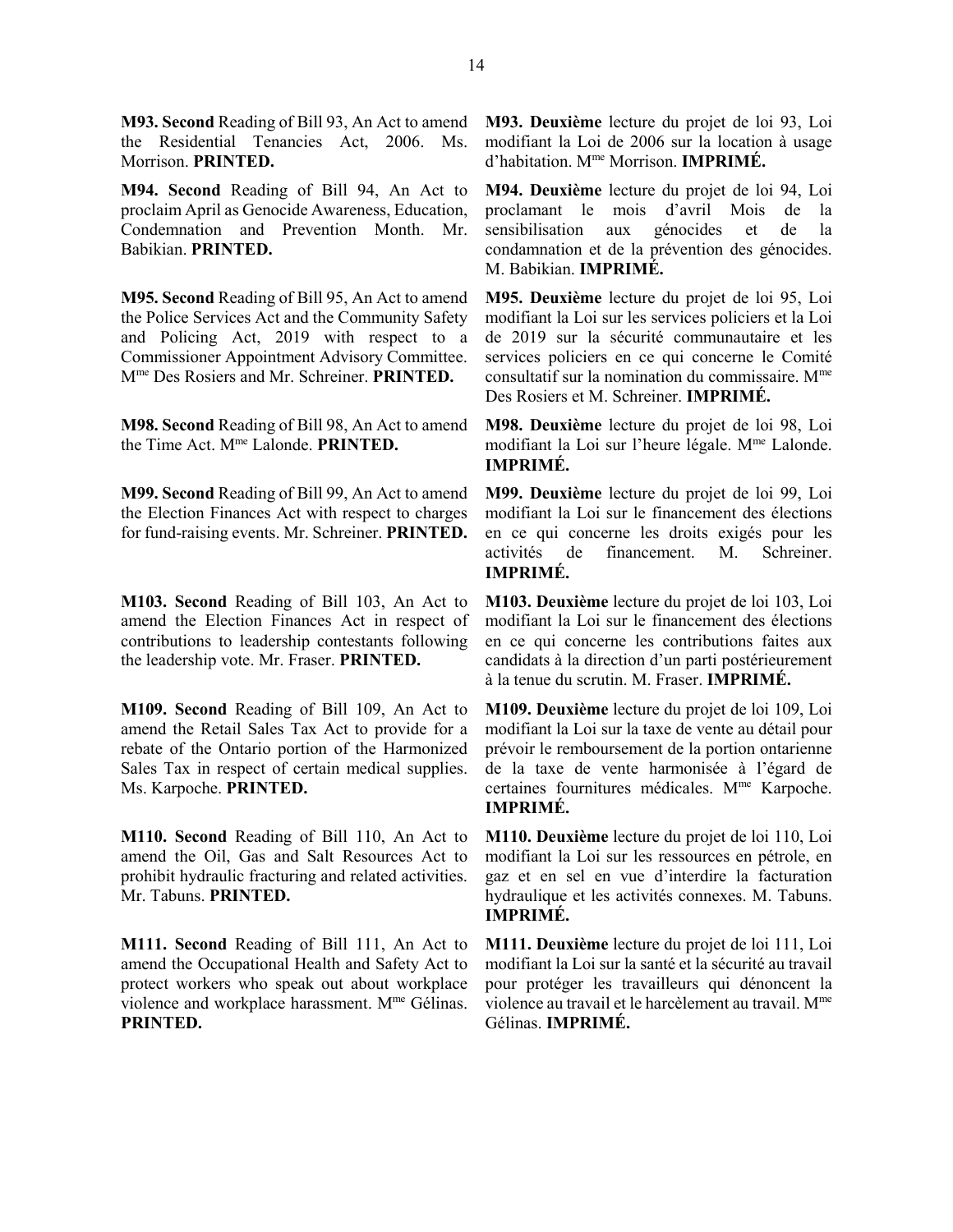**M113. Second** Reading of Bill 113, An Act to amend the Ministry of Correctional Services Act with respect to solitary confinement. Mme Des Rosiers. **PRINTED.** 

**M119. Second** Reading of Bill 119, An Act to amend the Workplace Safety and Insurance Act, 1997 in respect of compensation for loss of earnings. Mr. Gates. **PRINTED.** 

**M120. Second** Reading of Bill 120, An Act to Proclaim Menstrual Hygiene Day. Ms. Karpoche. **PRINTED.** 

**M121. Second** Reading of Bill 121, An Act to afford municipalities certain protections with respect to legislative changes affecting their Governance and Structure. Ms. Horwath. **PRINTED.** 

**M122. Second** Reading of Bill 122, An Act to amend the Highway Traffic Act to create an offence of contravention causing death or serious bodily harm. Ms. French. **PRINTED.** 

**M126. Second** Reading of Bill 126, An Act to promote the maintenance and development of Ontario's Francophonie. Mme Des Rosiers and Mme Lalonde. **PRINTED.** 

**M127. Second** Reading of Bill 127, An Act to amend the Planning Act to protect lands in relation to the Ontario Food Terminal. Ms. Karpoche. **PRINTED.** 

**M128. Second** Reading of Bill 128, An Act to amend the Ontario Water Resources Act. Ms. Dunlop. **PRINTED.** 

**M129. Second** Reading of Bill 129, An Act to amend the Health Insurance Act and the Health Protection and Promotion Act in respect of addressing gun violence and its impacts. Ms. Hunter. **PRINTED.** 

**M131. Second** Reading of Bill 131, An Act to proclaim the month of July as Tibetan Heritage Month. Ms. Karpoche. **PRINTED.** 

**M134. Second** Reading of Bill 134, An Act to proclaim the month of October Caribbean Heritage Month. Mr. Coteau. **PRINTED.** 

**M113. Deuxième** lecture du projet de loi 113, Loi modifiant la Loi sur le ministère des Services correctionnels en ce qui concerne l'isolement cellulaire. Mme Des Rosiers. **IMPRIMÉ.** 

**M119. Deuxième** lecture du projet de loi 119, Loi modifiant la Loi de 1997 sur la sécurité professionnelle et l'assurance contre les accidents du travail en ce qui concerne l'indemnité pour pertes de gains. M. Gates. **IMPRIMÉ.** 

**M120. Deuxième** lecture du projet de loi 120, Loi proclamant la Journée de l'hygiène menstruelle. Mme Karpoche. **IMPRIMÉ.** 

**M121. Deuxième** lecture du projet de loi 121, Loi offrant certaines protections aux municipalités en ce qui concerne les modifications législatives touchant leur gouvernance et structure. Mme Horwath. **IMPRIMÉ.** 

**M122. Deuxième** lecture du projet de loi 122, Loi modifiant le Code de la route pour ériger en infraction le fait d'avoir causé un décès ou des blessures corporelles graves pendant la commission d'une contravention. M<sup>me</sup> French. **IMPRIMÉ.** 

**M126. Deuxième** lecture du projet de loi 126, Loi visant à promouvoir le maintien et l'épanouissement de la Francophonie ontarienne. Mme Des Rosiers et Mme Lalonde. **IMPRIMÉ.** 

**M127. Deuxième** lecture du projet de loi 127, Loi modifiant la Loi sur l'aménagement du territoire pour protéger des terrains en ce qui a trait au Marché des produits alimentaires de l'Ontario. M<sup>me</sup> Karpoche. **IMPRIMÉ.** 

**M128. Deuxième** lecture du projet de loi 128, Loi modifiant la Loi sur les ressources en eau de l'Ontario. Mme Dunlop. **IMPRIMÉ.** 

**M129. Deuxième** lecture du projet de loi 129, Loi modifiant la Loi sur l'assurance-santé et la Loi sur la protection et la promotion de la santé en ce qui concerne la violence armée et ses répercussions. Mme Hunter. **IMPRIMÉ.** 

**M131. Deuxième** lecture du projet de loi 131, Loi proclamant le mois de juillet Mois du patrimoine tibétain. Mme Karpoche. **IMPRIMÉ.** 

**M134. Deuxième** lecture du projet de loi 134, Loi proclamant le mois d'octobre Mois du patrimoine caribéen. M. Coteau. **IMPRIMÉ.**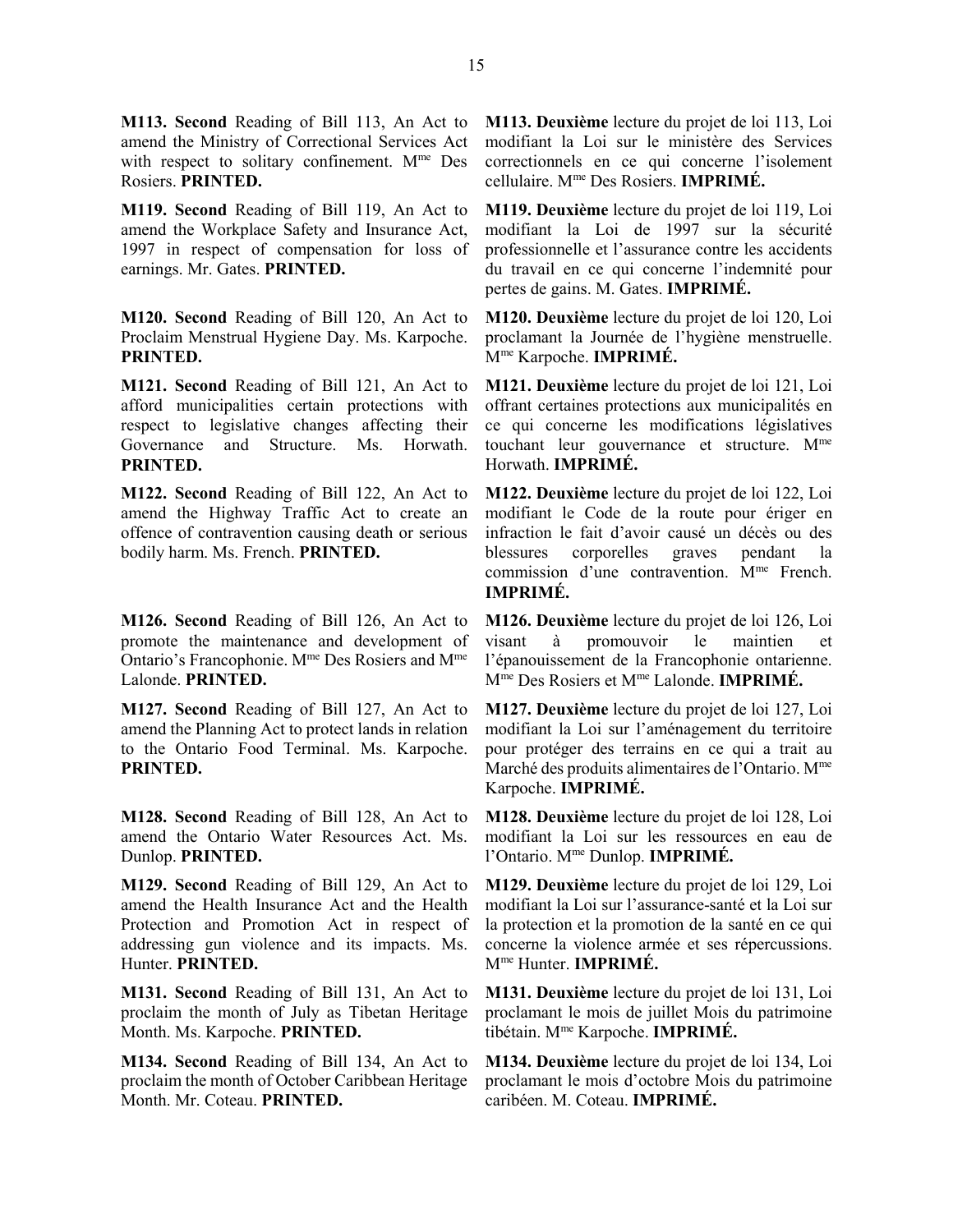**M135. Second** Reading of Bill 135, An Act to promote the maintenance and development of La Francophonie of Ontario. Mr. Fraser. **PRINTED.** 

**M137. Second** Reading of Bill 137, An Act to promote the preservation, growth and vitality of the Franco-Ontarian Community. Mr. Bourgouin. **PRINTED.** 

**M139. Second** Reading of Bill 139, An Act to proclaim the month of August in each year as Caribbean Heritage Month. Ms. Singh (Brampton Centre). **PRINTED.** 

**M140. Second** Reading of Bill 140, An Act to enact the Defibrillator Registry Act, 2019. Mme Gélinas. **PRINTED.** 

**M143. Second** Reading of Bill 143, An Act to proclaim Health and Safety at Work Day. Ms. McKenna. **PRINTED.** 

**G145. Third** Reading of Bill 145, An Act to amend the Real Estate and Business Brokers Act, 2002. Hon. Ms. Thompson. **REPRINTED.** 

**M146. Second** Reading of Bill 146, An Act to proclaim Stop Cyberbullying in Ontario Day. Mr. Rasheed. **PRINTED.** 

**M148. Second** Reading of Bill 148, An Act to amend the Highway Traffic Act with respect to reporting of incidents of unsafely opening a motor vehicle door on a highway. Ms. Bell. **PRINTED.** 

**M149. Second** Reading of Bill 149, An Act to proclaim Dyslexia Awareness Month. Mr. Harden. **PRINTED.** 

**M151. Second** Reading of Bill 151, An Act to amend the Smoke-Free Ontario Act, 2017 with respect to activities related to vapour products. M<sup>me</sup> Gélinas. **PRINTED.** 

**M155. Second** Reading of Bill 155, An Act to amend the Residential Tenancies Act, 2006 with respect to rules relating to rent. Ms. Morrison. **PRINTED.** 

**M135. Deuxième** lecture du projet de loi 135, Loi visant à promouvoir le maintien et l'épanouissement de la francophonie ontarienne. M. Fraser. **IMPRIMÉ.** 

**M137. Deuxième** lecture du projet de loi 137, Loi visant à promouvoir la préservation et l'épanouissement de la communauté francoontarienne. M. Bourgouin. **IMPRIMÉ.** 

**M139. Deuxième** lecture du projet de loi 139, Loi proclamant le mois d'août de chaque année Mois du patrimoine caribéen. M<sup>me</sup> Singh (Brampton-Centre). **IMPRIMÉ.** 

**M140. Deuxième** lecture du projet de loi 140, Loi édictant la Loi de 2019 sur le registre des défibrillateurs. Mme Gélinas. **IMPRIMÉ.** 

**M143. Deuxième** lecture du projet de loi 143, Loi proclamant la Journée de la santé et de la sécurité au travail. Mme McKenna. **IMPRIMÉ.** 

**G145. Troisième** lecture du projet de loi 145, Loi modifiant la Loi de 2002 sur le courtage commercial et immobilier. L'hon. Mme Thompson. **RÉIMPRIMÉ.** 

**M146. Deuxième** lecture du projet de loi 146, Loi proclamant la Journée pour l'élimination de la cyberintimidation en Ontario. M. Rasheed. **IMPRIMÉ.** 

**M148. Deuxième** lecture du projet de loi 148, Loi modifiant le Code de la route en ce qui concerne les rapports sur les incidents d'ouverture non sécuritaire des portes d'un véhicule automobile sur une voie publique. Mme Bell. **IMPRIMÉ.** 

**M149. Deuxième** lecture du projet de loi 149, Loi proclamant le Mois de sensibilisation à la dyslexie. M. Harden. **IMPRIMÉ.** 

**M151. Deuxième** lecture du projet de loi 151, Loi modifiant la Loi de 2017 favorisant un Ontario sans fumée en ce qui concerne des activités liées aux produits de vapotage. Mme Gélinas. **IMPRIMÉ.** 

**M155. Deuxième** lecture du projet de loi 155, Loi modifiant la Loi de 2006 sur la location à usage d'habitation en ce qui concerne les règles relatives au loyer. Mme Morrison. **IMPRIMÉ.**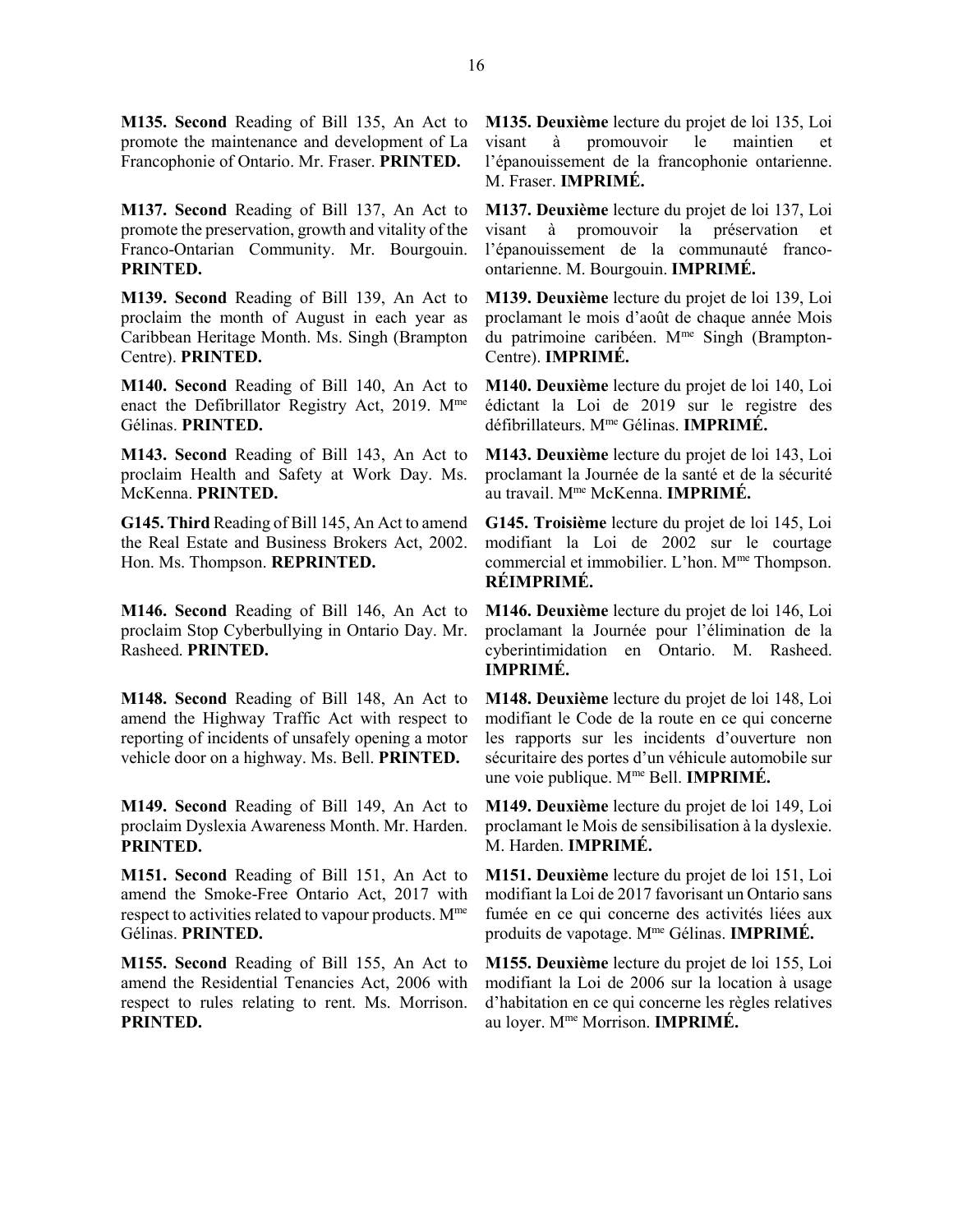**G156.** Resuming the debate adjourned on February 20, 2020 on the motion for **Second** Reading of Bill 156, An Act to protect Ontario's farms and farm animals from trespassers and other forms of interference and to prevent contamination of Ontario's food supply. Hon. Mr. Hardeman. **PRINTED.** Time used: 9 hrs. 46 mins.

**M158. Second** Reading of Bill 158, An Act to provide for public access to and training with respect to defibrillators. Mr. Fraser. **PRINTED.** 

**M160. Second** Reading of Bill 160, An Act to amend the Education Act with respect to the use of seclusion and physical restraints. Mr. Coteau. **PRINTED.** 

**G161.** Resuming the debate adjourned on February 19, 2020 on the motion for **Second** Reading of Bill 161, An Act to enact the Legal Aid Services Act, 2019 and to make various amendments to other Acts dealing with the courts and other justice matters. Hon. Mr. Downey. *The Lieutenant Governor's recommendation, pursuant to S.O. 57, has been received.* **PRINTED.** Time used: 3 hrs. 40 mins.

**M164. Second** Reading of Bill 164, An Act to establish a framework for the licensing of supportive living accommodation. Mr. Burch. **PRINTED.** 

**M165. Second** Reading of Bill 165, An Act to require the establishment of the Ontario Climate Crisis Strategy for the Public Sector. Mr. Tabuns. **PRINTED.** 

**M166. Second** Reading of Bill 166, An Act to amend the Great Lakes Protection Act, 2015. Mr. Barrett. **PRINTED.** 

**M168. Second** Reading of Bill 168, An Act to combat antisemitism. Mr. Bouma and Mrs. Martin. **PRINTED.** 

**M169. Second** Reading of Bill 169, An Act to amend the Ontario New Home Warranties Plan Act to provide for competition in the delivery of new home warranties. Mr. Rakocevic. **PRINTED.** 

**G156.** Suite du débat ajourné le 20 février 2020 sur la motion portant **deuxième** lecture du projet de loi 156, Loi visant à protéger les fermes et les animaux d'élevage en Ontario contre les entrées sans autorisation et d'autres actes susceptibles de les déranger et à prévenir la contamination de l'approvisionnement alimentaire en Ontario. L'hon. M. Hardeman. **IMPRIMÉ.** Durée du débat : 9 h 46.

**M158. Deuxième** lecture du projet de loi 158, Loi prévoyant l'accès du public et la formation aux défibrillateurs. M. Fraser. **IMPRIMÉ.** 

**M160. Deuxième** lecture du projet de loi 160, Loi modifiant la Loi sur l'éducation en ce qui concerne le recours à l'isolement et à la contention physique. M. Coteau. **IMPRIMÉ.** 

**G161.** Suite du débat ajourné le 19 février 2020 sur la motion portant **deuxième** lecture du projet de loi 161, Loi visant à édicter la Loi de 2019 sur les services d'aide juridique et apportant diverses modifications à des lois traitant des tribunaux et d'autres questions relatives à la justice. L'hon. M. Downey. *La recommandation de la lieutenantegouverneure a été reçue, conformément à l'article 57 du Règlement.* **IMPRIMÉ.** Durée du débat : 3 h 40.

**M164. Deuxième** lecture du projet de loi 164, Loi établissant un cadre pour la délivrance de permis d'exploitation de logements supervisés. M. Burch. **IMPRIMÉ.** 

**M165. Deuxième** lecture du projet de loi 165, Loi exigeant l'établissement de la Stratégie du secteur public de l'Ontario relative à la crise climatique. M. Tabuns. **IMPRIMÉ.** 

**M166. Deuxième** lecture du projet de loi 166, Loi modifiant la Loi de 2015 sur la protection des Grands Lacs. M. Barrett. **IMPRIMÉ.** 

**M168. Deuxième** lecture du projet de loi 168, Loi sur la lutte contre l'antisémitisme. M. Bouma et Mme Martin. **IMPRIMÉ.** 

**M169. Deuxième** lecture du projet de loi 169, Loi modifiant la Loi sur le Régime de garanties des logements neufs de l'Ontario pour ouvrir le secteur des garanties des logements neufs à la concurrence. M. Rakocevic. **IMPRIMÉ.**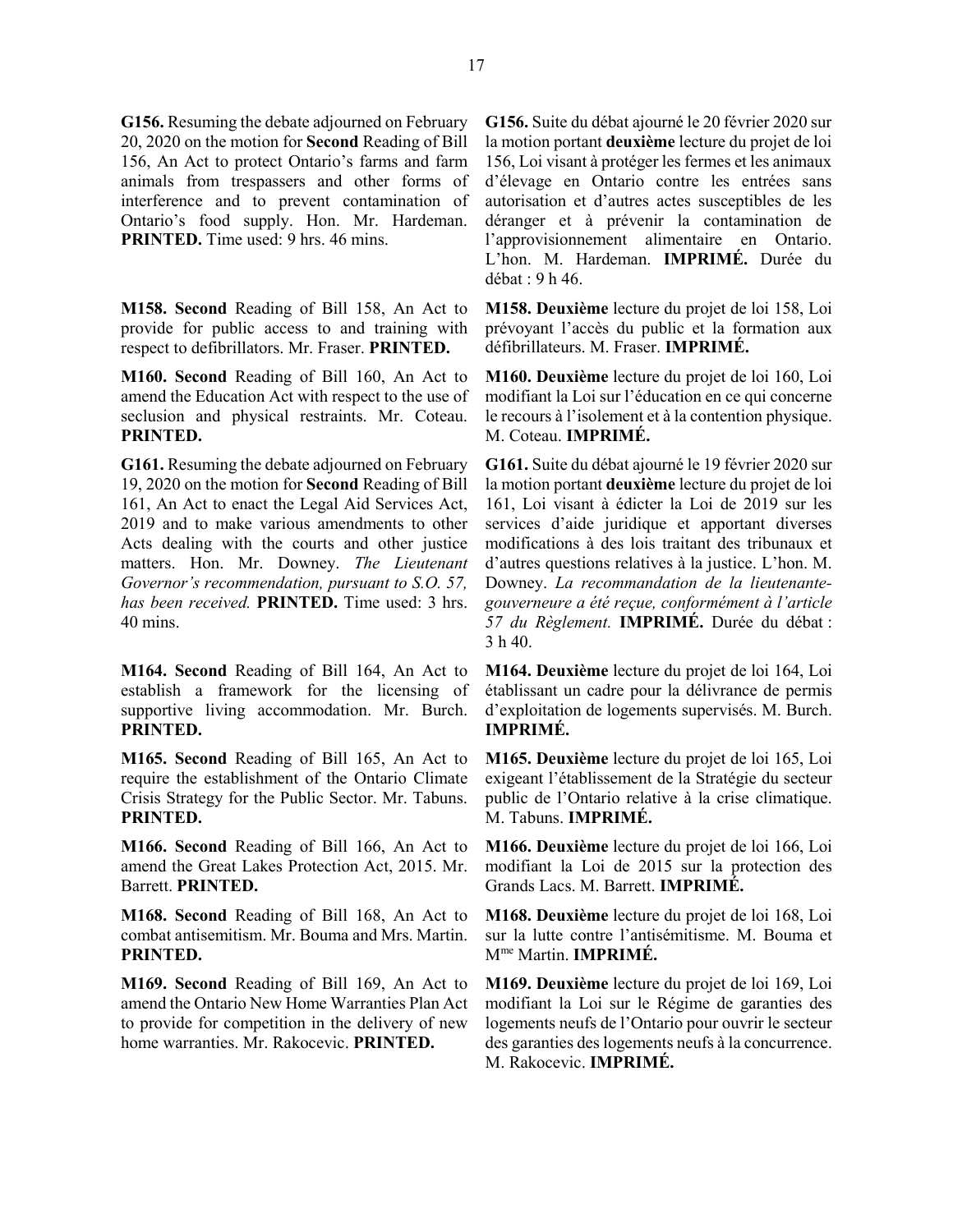**M170. Second** Reading of Bill 170, An Act to amend the Highway Traffic Act to increase the penalty for transporting a passenger for compensation without a licence, permit or authorization. Mr. Fraser. **PRINTED.** 

**G171.** Resuming the debate adjourned on February 25, 2020 on the motion for **Second** Reading of Bill 171, An Act to enact the Building Transit Faster Act, 2020 and make related amendments to other Acts. Hon. Ms. Mulroney. **PRINTED.** Time used: 8 hrs. 12 mins.

**M172. Second** Reading of Bill 172, An Act in relation to Fetal Alcohol Spectrum Disorder (FASD). Ms. Wynne. **PRINTED.** 

**M173. Second** Reading of Bill 173, An Act to proclaim Ontario Day. Mr. Parsa. **PRINTED.** 

**M174. Second** Reading of Bill 174, An Act to amend the Time Act. Mr. Miller (Hamilton East— Stoney Creek).

**G175. Second** Reading of Bill 175, An Act to amend and repeal various Acts respecting home care and community services. Hon. Ms. Elliott.

**M176. Second** Reading of Bill 176, An Act to proclaim Maternal Mental Health Day and to require a review of maternal mental health in Ontario and the preparation of a Provincial Framework and Action Plan. Ms. Karpoche.

**M170. Deuxième** lecture du projet de loi 170, Loi modifiant le Code de la route afin de majorer la pénalité prévue à l'égard du transport de passagers moyennant rémunération sans permis d'exploitation, licence ou autorisation. M. Fraser. **IMPRIMÉ.** 

**G171.** Suite du débat ajourné le 25 février 2020 sur la motion portant **deuxième** lecture du projet de loi 171, Loi édictant la Loi de 2020 sur la construction plus rapide de transport en commun et apportant des modifications connexes à d'autres lois. L'hon. Mme Mulroney. **IMPRIMÉ.** Durée du débat : 8 h 12.

**M172. Deuxième** lecture du projet de loi 172, Loi concernant l'ensemble des troubles causés par l'alcoolisation foetale. Mme Wynne. **IMPRIMÉ.** 

**M173. Deuxième** lecture du projet de loi 173, Loi proclamant le Jour de l'Ontario. M. Parsa. **IMPRIMÉ.** 

**M174. Deuxième** lecture du projet de loi 174, Loi modifiant la Loi sur l'heure légale. M. Miller (Hamilton-Est–Stoney Creek).

**G175. Deuxième** lecture du projet de loi 175, Loi modifiant et abrogeant diverses lois en ce qui concerne les services de soins à domicile et en milieu communautaire. L'hon. M<sup>me</sup> Elliott.

**M176. Deuxième** lecture du projet de loi 176, Loi proclamant le Jour de la santé mentale maternelle et exigeant un examen des enjeux de la santé mentale maternelle en Ontario et l'élaboration d'un cadre et plan d'action provincial. Mme Karpoche.

### **BILLS IN COMMITTEE OF THE WHOLE HOUSE**

**M54.** Bill 54, An Act to regulate the labelling and certification of organic products. Mr. McDonell. Referred November 29, 2018.

**M162.** Bill 162, An Act to amend the Legislative Assembly Act, the Lobbyists Registration Act, 1998, the Members' Integrity Act, 1994 and the Public Service of Ontario Act, 2006. Mr. Hillier. Referred February 20, 2020.

## **PROJECTS DE LOI EN COMITÉ PLÉNIER**

**M54.** Projet de loi 54, Loi visant à réglementer l'étiquetage et la certification des produits biologiques. M. McDonell. Renvoyé le 29 novembre 2018.

**M162.** Projet de loi 162, Loi modifiant la Loi sur l'Assemblée législative, la Loi de 1998 sur l'enregistrement des lobbyistes, la Loi de 1994 sur l'intégrité des députés et la Loi de 2006 sur la fonction publique de l'Ontario. M. Hillier. Renvoyé le 20 février 2020.

\_\_\_\_\_\_\_\_\_\_\_\_\_\_\_\_\_\_\_\_\_\_\_\_\_\_\_\_\_\_\_\_\_\_\_\_\_\_\_\_\_\_\_\_\_\_\_\_\_\_\_\_\_\_\_\_\_\_\_\_\_\_\_\_\_\_\_\_\_\_\_\_\_\_\_\_\_\_\_\_\_\_\_

 $\_$  , and the set of the set of the set of the set of the set of the set of the set of the set of the set of the set of the set of the set of the set of the set of the set of the set of the set of the set of the set of th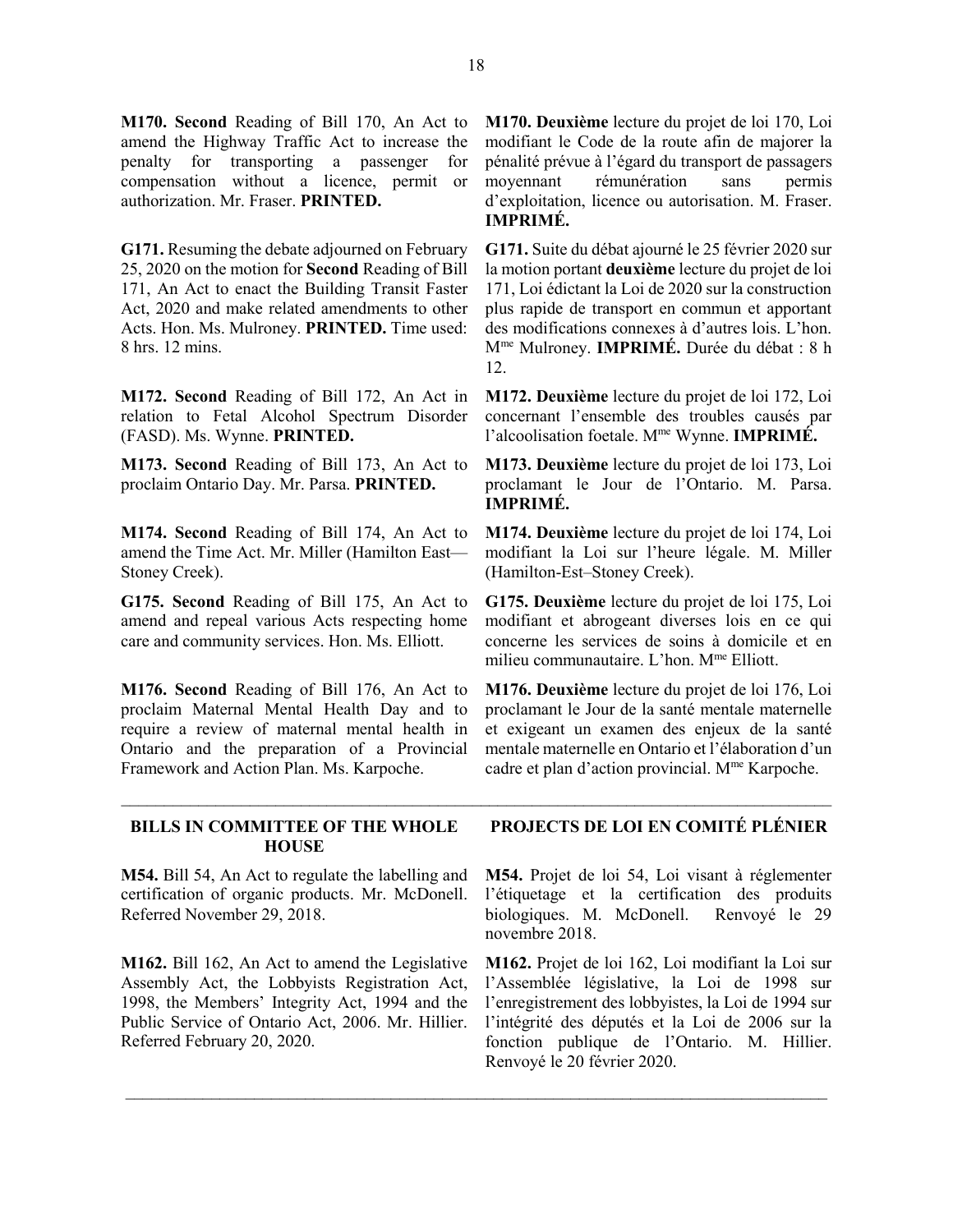2018 on the motion regarding government priorities, as follows:

#### **GOVERNMENT ORDERS ORDRES DU GOUVERNEMENT**

2. Resuming the debate adjourned on August 14, 2. Suite du débat ajourné le 14 août 2018 sur la motion concernant les priorités du gouvernement, comme suit :-

Mr. Smith (Bay of Quinte) moved:- M. Smith (Baie de Quinte) propose :-

That, in the opinion of this House, the current government is a government for the people with a clear mandate to pursue policies that put more money in people's pockets; create and protect jobs; address the hydro crisis; reduce hospital wait times; and restore accountability and trust in government.

2018. Time used: 11 hrs. 31 mins.

5. Resuming the debate adjourned on September 19, 2018 on the amendment to the motion for allocation of time on Bill 31, An Act to amend the City of Toronto Act, 2006, the Municipal Act, 2001, the Municipal Elections Act, 1996 and the Education Act and to revoke two regulations, as follows:

Debated July 24, 26, 30, 31; August 1 and 14, Débattue le 24, 26, 30, 31 juillet; 1<sup>er</sup> et 14 août 2018. Durée du débat : 11 h 31.

> 5. Suite du débat ajourné le 19 septembre 2018 sur l'amendement à la motion d'attribution de temps du projet de loi 31, Loi modifiant la Loi de 2006 sur la cité de Toronto, la Loi de 2001 sur les municipalités, la Loi de 1996 sur les élections municipales et la Loi sur l'éducation et abrogeant deux règlements, comme suit :-

Mr. Smith (Bay of Quinte) moved:- M. Smith (Baie de Quinte) propose :-

That, pursuant to Standing Order 47 and notwithstanding any other Standing Order or Special Order of the House relating to Bill 31, An Act to amend the City of Toronto Act, 2006, the Municipal Act, 2001, the Municipal Elections Act, 1996 and the Education Act and to revoke two regulations, when Bill 31 is next called as a Government Order, the Speaker shall put every question necessary to dispose of the Second Reading stage of the Bill, without further debate or amendment, and at such time the Bill shall be ordered for Third Reading, which Order may be called that same day; and

That, when the Order for Third Reading of the Bill is called, the Speaker shall put every question necessary to dispose of this stage of the Bill without further debate or amendment; and

That, except in the case of a recorded division arising from morning Orders of the Day, pursuant to Standing Order 9(c), no deferral of the Second Reading or Third Reading vote shall be permitted; and

That, in the case of any division relating to any proceedings on the Bill, the division bell shall be limited to five minutes.

Mr. Bisson moved:- M. Bisson propose :-

That the motion be amended by deleting everything after "ordered" in the first paragraph and replacing with:

"to the Standing Committee on General Government; and

That the Standing Committee on General Government be authorized to meet on Wednesday, September 26, 2018, from 2:00 p.m. to 8:00 p.m. and Thursday, September 27, 2018 from 2:00 p.m. to 8:00 p.m. for the purpose of public hearings on the Bill; and

That the Clerk of the Committee, in consultation with the Committee Chair, be authorized to arrange the following with regard to Bill 31:

- Notice of public hearings on the Ontario parliamentary channel, the Legislative Assembly's website and Canada NewsWire; and
- That the deadline for requests appear to be 6:00 p.m. on Monday, September 24, 2018; and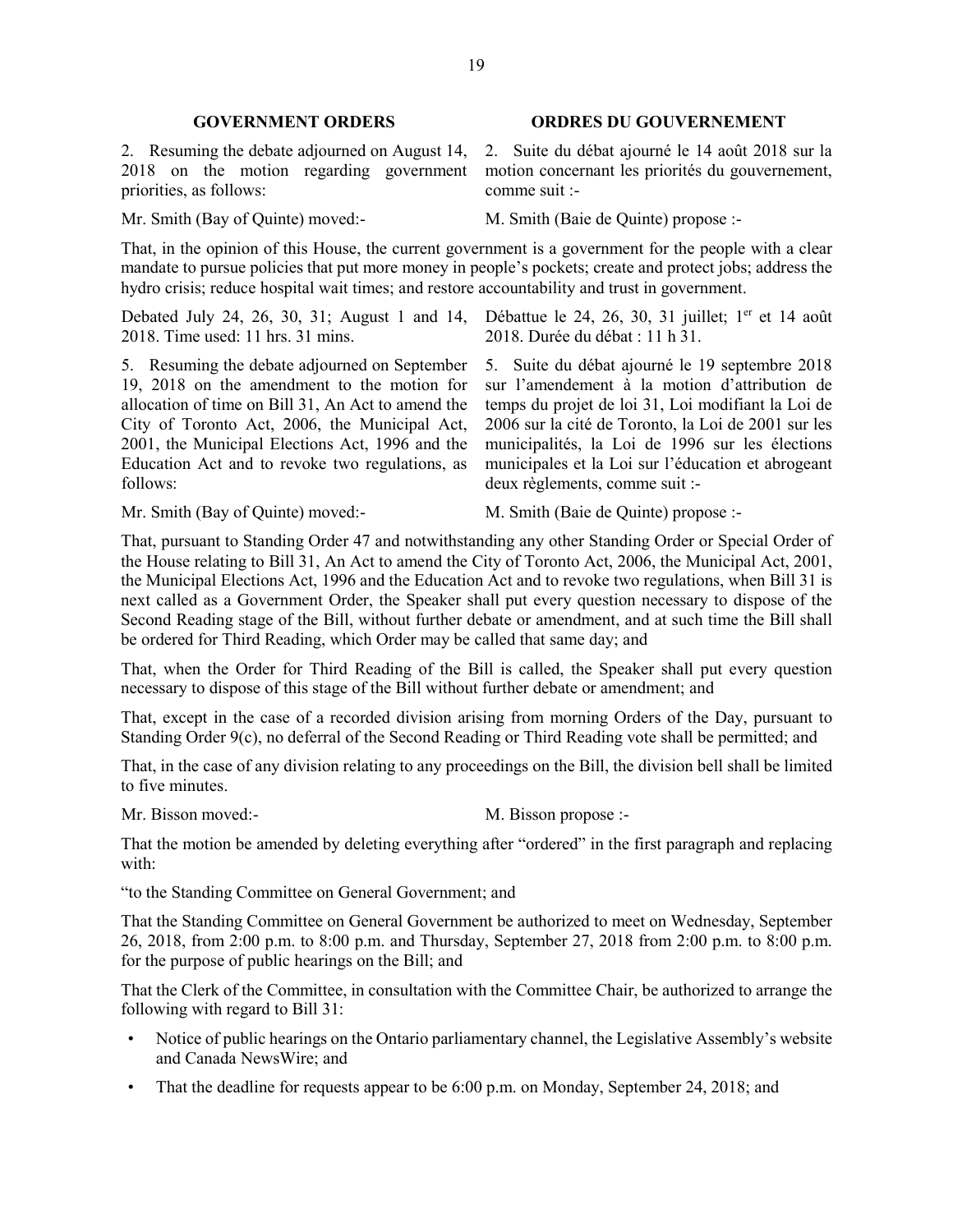- That witnesses be scheduled to appear before the Committee on a first-come, first-served basis; and
- That each witness will receive up to nine minutes for their presentation followed by six minutes for questions from Committee members divided equally amongst the recognized parties;

That the deadline for written submissions be 8:00 p.m. on Thursday, September 27, 2018; and

That the deadline for filing amendments to the Bill with the Clerk of the Committee shall be 9:00 a.m. on Monday, October 1, 2018; and

That the Committee be authorized to meet on Wednesday, October 3, 2018, from 9:00 a.m. to 10:15 a.m. and 1:00 p.m. to 8:00 p.m. for the purpose of clause-by-clause consideration of the Bill; and

That, upon receiving the report of the Standing Committee on General Government, the Speaker shall put the question for adoption of the report forthwith, and at such time the Bill shall be ordered for Third Reading, which Order may be called that same day; and

That on Wednesday, October 3, 2018, at 5:30 p.m., those amendments which have not yet been moved shall be deemed to have been moved, and the Chair of the Committee shall interrupt the proceedings and shall, without further debate or amendment, put every question necessary to dispose of all the remaining sections of the Bill and any amendments thereto. At this time, the Chair shall allow one 20-minute waiting period pursuant to Standing Order 129(a); and

That the Committee shall report the Bill to the House no later than Thursday, October 4, 2018. In the event that the Committee fails to report the Bill on that day, the Bill shall be deemed to be passed by the Committee and shall be deemed to be reported to and received by the House; and

That, when the Order for Third Reading of the Bill is called, one hour of debate shall be allotted to the Third Reading stage of the Bill with 30 minutes apportioned to the Government, 20 minutes to the Official Opposition, seven minutes to the independent Liberal Party members and three minutes to the independent Green Party member. At the end of this time, the Speaker shall interrupt the proceedings and shall put every question necessary to dispose of this stage of the Bill without further debate or amendment; and

That, except in the case of a recorded division arising from morning Orders of the Day, pursuant to Standing Order 9(c), no deferral of the Second Reading or Third Reading vote shall be permitted; and

That, in the case of any division relating to any proceedings on the Bill, the division bell shall be limited to five minutes, except that the division bell for the vote on the motion for Third Reading shall be 15 minutes."

mins.

10. Resuming the debate adjourned on February 19, 2019 on the motion for adoption of the recommendations contained in the Report of the Standing Committee on Public Accounts on Settlement and Integration Services for Newcomers (Section 3.13, 2017 Annual Report of the Office of the Auditor General of Ontario).

12. Resuming the debate adjourned on March 4, 2019 on the motion for adoption of the recommendations contained in the Report of the Standing Committee on Finance and Economic Affairs on the Pre-Budget Consultation 2019.

Debated September 19, 2018. Time used: 1 hr. 12 Débattue le 19 septembre 2018. Durée du débat : 1 h 12.

> 10. Suite du débat ajourné le 19 février 2019 sur la motion portant l'adoption des recommandations contenues dans le rapport du Comité permanent des comptes publics sur Services d'établissement et d'intégration pour les nouveaux arrivants (Rapport annuel 2017 du Bureau de la vérificatrice générale de l'Ontario, section 3.13).

> 12. Suite du débat ajourné le 4 mars 2019 sur la motion portant adoption des recommandations contenues dans le rapport du Comité permanent des finances et des affaires économiques sur les Consultations prébudgétaires pour 2019.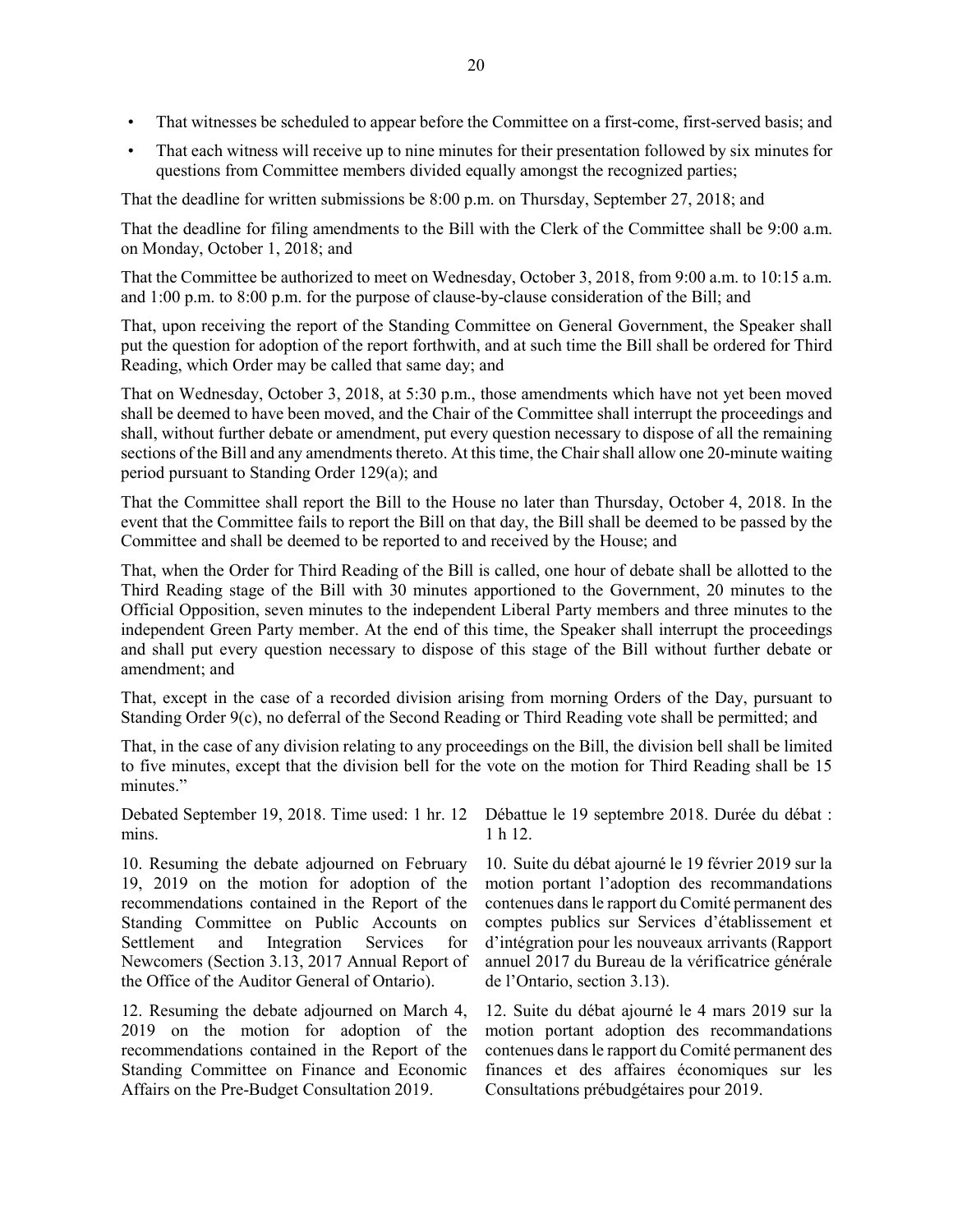13. Resuming the debate adjourned on March 18, 2019 on the motion for adoption of the recommendations contained in the First Report 2019 of the Standing Committee on Regulations and Private Bills.

15. Resuming the debate adjourned on March 26, 2019 on the motion for adoption of the recommendations contained in the Final Report of the Select Committee on Financial Transparency.

18. Resuming the debate adjourned on April 29, 2019 on the motion for adoption of the Report of the Standing Committee on the Legislative Assembly on Television Guidelines.

21. Resuming the debate adjourned on October 28, 2019 on the motion for adoption of the recommendations contained in the Report of the Standing Committee on Public Accounts on Real Estate Services (Section 3.11, 2017 Annual Report of the Office of the Auditor General of Ontario).

22. Resuming the debate adjourned on October 28, 2019 on the motion for adoption of the recommendations contained in the Report of the Standing Committee on Public Accounts on Cancer Treatment Services (Section 3.02, 2017 Annual Report of the Office of the Auditor General of Ontario).

24. Resuming the debate adjourned on November 5, 2019 on the motion for adoption of the recommendations contained in the Report of the Standing Committee on Public Accounts on Public Health: Chronic Disease Prevention (Section 3.10, 2017 Annual Report of the Office of the Auditor General of Ontario).

27. Concurrence in Supply for the Ministry of Health and Long-Term Care (including supplementaries).

28. Concurrence in Supply for the Ministry of Education (including supplementaries).

29. Concurrence in Supply for the Ministry of Transportation.

30. Concurrence in Supply for the Ministry of Infrastructure.

31. Concurrence in Supply for the Ministry of Children, Community and Social Services (including supplementaries).

13. Suite du débat ajourné le 18 mars 2019 sur la motion portant adoption des recommandations contenues dans le Premier rapport 2019 du Comité permanent des règlements et des projets de loi d'intérêt privé.

15. Suite du débat ajourné le 26 mars 2019 sur la motion portant adoption des recommandations contenues dans le Rapport final du Comité spécial de la transparence financière.

18. Suite du débat ajourné le 29 avril 2019 sur la motion portant adoption du Rapport du Comité permanent de l'Assemblée législative sur les Lignes directrices sur la télédiffusion.

21. Suite du débat ajourné le 28 octobre 2019 sur la motion portant l'adoption des recommandations contenues dans le rapport du Comité permanent des comptes publics sur Services de gestion immobilière (Rapport annuel 2017 du Bureau de la vérificatrice générale de l'Ontario, section 3.11).

22. Suite du débat ajourné le 28 octobre 2019 sur la motion portant l'adoption des recommandations contenues dans le rapport du Comité permanent des comptes publics sur Services de traitement du cancer (Rapport annuel 2017 du Bureau de la vérificatrice générale de l'Ontario, section 3.02).

24. Suite du débat ajourné le 5 novembre 2019 sur la motion portant l'adoption des recommandations contenues dans le rapport du Comité permanent des comptes publics sur Santé publique : prévention des maladies chroniques (Rapport annuel 2017 du Bureau de la vérificatrice générale de l'Ontario, section 3.10).

27. Adoption du budget des dépenses du ministère de la Santé et des Soins de longue durée (avec les supplémentaires).

28. Adoption du budget des dépenses du ministère de l'Éducation (avec les supplémentaires).

29. Adoption du budget des dépenses du ministère des Transports.

30. Adoption du budget des dépenses du ministère de l'Infrastructure.

31. Adoption du budget des dépenses du ministère des Services à l'enfance et des Services sociaux et communautaires (avec les supplémentaires).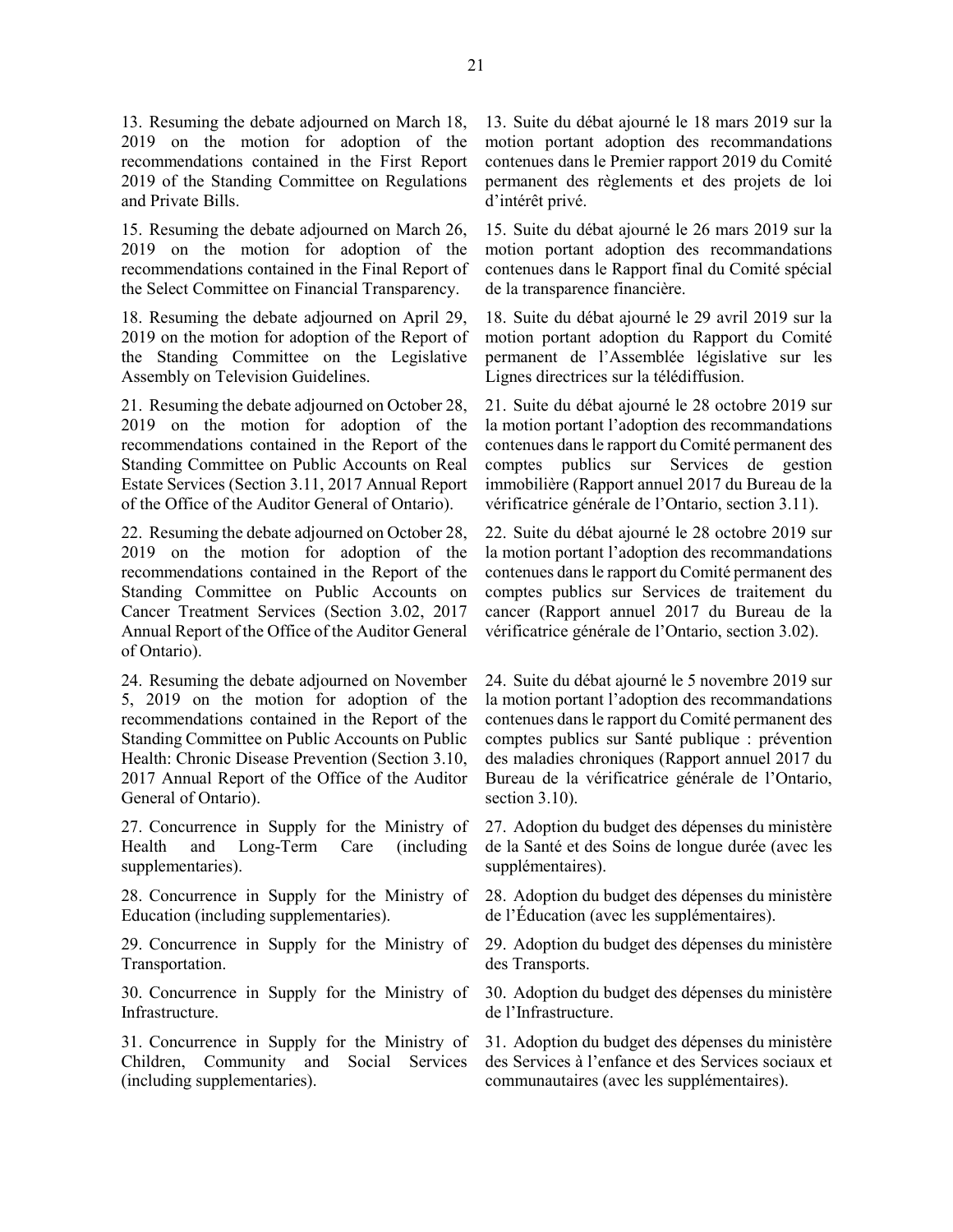32. Concurrence in Supply for the Ministry of the Environment, Conservation and Parks.

33. Concurrence in Supply for the Ministry of Agriculture, Food and Rural Affairs (including supplementaries).

34. Resuming the debate adjourned on December 11, 2019 on the motion for adoption of the recommendations contained in the Report of the Standing Committee on Public Accounts on Darlington Nuclear Generating Station Refurbishment Project (Section 3.02, 2018 Annual Report of the Office of the Auditor General of Ontario).

35. Resuming the debate adjourned on December 11, 2019 on the motion for adoption of the recommendations contained in the Report of the Standing Committee on Public Accounts on Ontario Works (Section 3.11, 2018 Annual Report of the Office of the Auditor General of Ontario).

36. Resuming the debate adjourned on December 12, 2019 on the motion for adoption of the recommendations contained in the Report of the Standing Committee on Public Accounts on Review of Government Advertising (Chapter 4, 2018 Annual Report of the Office of the Auditor General of Ontario).

37. Resuming the debate adjourned on February 18, 2020 on the motion for adoption of the recommendations contained in the Report of the Standing Committee on Public Accounts on the Public Accounts of the Province (Chapter 2, 2018 Annual Report of the Office of the Auditor General of Ontario).

38. Resuming the debate adjourned on February 18, 2020 on the motion for adoption of the recommendations contained in the Report of the Standing Committee on Public Accounts on Metrolinx – LRT Construction and Infrastructure Planning (Section 3.07, 2018 Annual Report of the Office of the Auditor General of Ontario).

32. Adoption du budget des dépenses du ministère de l'Environnement, de la Protection de la nature et des Parcs.

33. Adoption du budget des dépenses du ministère de l'Agriculture, de l'Alimentation et des Affaires rurales (avec les supplémentaires).

34. Suite du débat ajourné le 11 décembre 2019 sur la motion portant l'adoption des recommandations contenues dans le rapport du Comité permanent des comptes publics sur le Projet de remise en état de la centrale nucléaire de Darlington (Rapport annuel 2018 du Bureau de la vérificatrice générale de l'Ontario, section 3.02).

35. Suite du débat ajourné le 11 décembre 2019 sur la motion portant l'adoption des recommandations contenues dans le rapport du Comité permanent des comptes publics sur le Programme Ontario au travail (Rapport annuel 2018 du Bureau de la vérificatrice générale de l'Ontario, section 3.11).

36. Suite du débat ajourné le 12 décembre 2019 sur la motion portant l'adoption des recommandations contenues dans le rapport du Comité permanent des comptes publics sur l'Examen de la publicité gouvernementale (Rapport annuel 2018 du Bureau de la vérificatrice générale de l'Ontario, chapitre 4).

37. Suite du débat ajourné le 18 février 2020 sur la motion portant l'adoption des recommandations contenues dans le rapport du Comité permanent des comptes publics sur les Comptes publics de la province (Rapport annuel 2018 du Bureau de la vérificatrice générale de l'Ontario, chapitre 2).

38. Suite du débat ajourné le 18 février 2020 sur la motion portant l'adoption des recommandations contenues dans le rapport du Comité permanent des comptes publics sur Métrolinx – Planification de la Construction et de l'infrastructure de TLR (Rapport annuel 2018 du Bureau de la vérificatrice générale de l'Ontario, section 3.07).

 $\mathcal{L}_\text{max}$  , and the contract of the contract of the contract of the contract of the contract of the contract of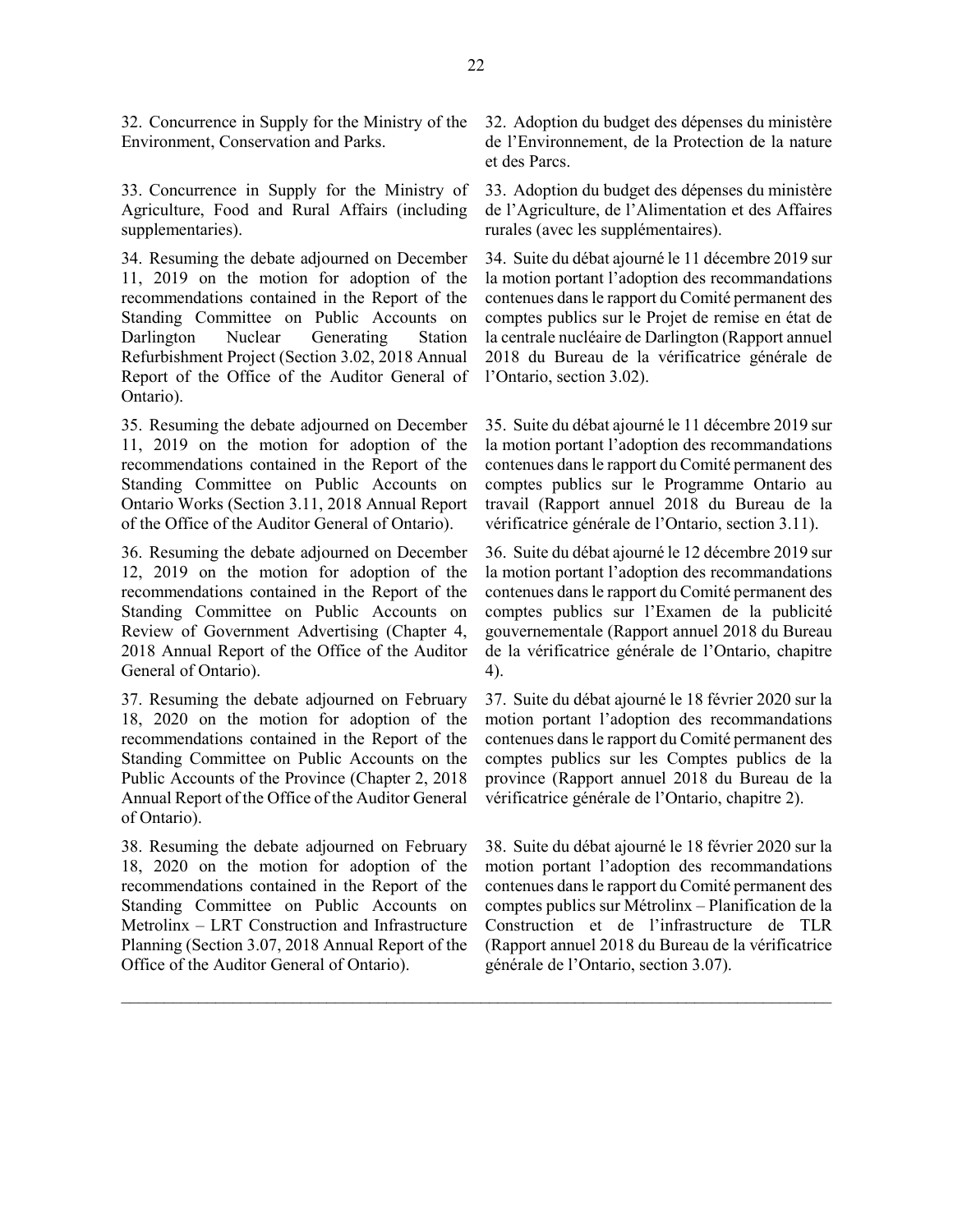# **PRIVATE MEMBERS' PUBLIC BUSINESS AFFAIRES D'INTÉRÊT PUBLIC ÉMANANT**

*(Precedence in accordance with Standing Order 101(b)).*

# **Ballot Item Number 100 – To be debated February 27, 2020.**

**M173. Second** Reading of Bill 173, An Act to **M173. Deuxième** lecture du projet de loi 173, Loi proclaim Ontario Day. Mr. Parsa. proclamant le Jour de l'Ontario. M. Parsa.

 $\frac{1}{2}$ 

**Ballot Item Number 1 – To be debated February 27, 2020.**

**M168. Second** Reading of Bill 168, An Act to combat antisemitism. Mr. Bouma, Mrs. Martin.

**M168. Deuxième** lecture du projet de loi 168, Loi sur la lutte contre l'antisémitisme. M. Bouma, M<sup>me</sup> Martin.

#### **Ballot Item Number 2 – To be debated March 5, 2020.**

**Private Members' Notice of Motion Number 91 Avis de motion numéro 91 émanant d'une députée**

Ms. Park – That, in the opinion of this House, the Government of Ontario should include nuclear energy and the development of Small Modular Reactors as a clean energy option in its environment, climate change and clean energy planning and policies.

\_\_\_\_\_\_\_\_\_\_\_\_\_\_\_\_\_\_\_\_\_\_\_\_\_\_\_\_\_\_\_\_\_\_\_\_\_\_\_\_\_\_\_\_\_\_\_\_\_\_\_\_\_\_\_\_\_\_\_\_\_\_\_\_\_\_\_\_\_\_\_\_\_\_\_\_\_\_\_\_\_\_\_

 $\overline{\phantom{a}}$ 

#### **Ballot Item Number 3 – To be debated March 5, 2020.**

**M166. Second** Reading of Bill 166, An Act to **M166. Deuxième** lecture du projet de loi 166, Loi amend the Great Lakes Protection Act, 2015. Mr. modifiant la Loi de 2015 sur la protection des Barrett.

Grands Lacs. M. Barrett.

# **DES DÉPUTÉES ET DÉPUTÉS**

*(Ordre de priorité conforme à l'article 101 b) du Règlement.)*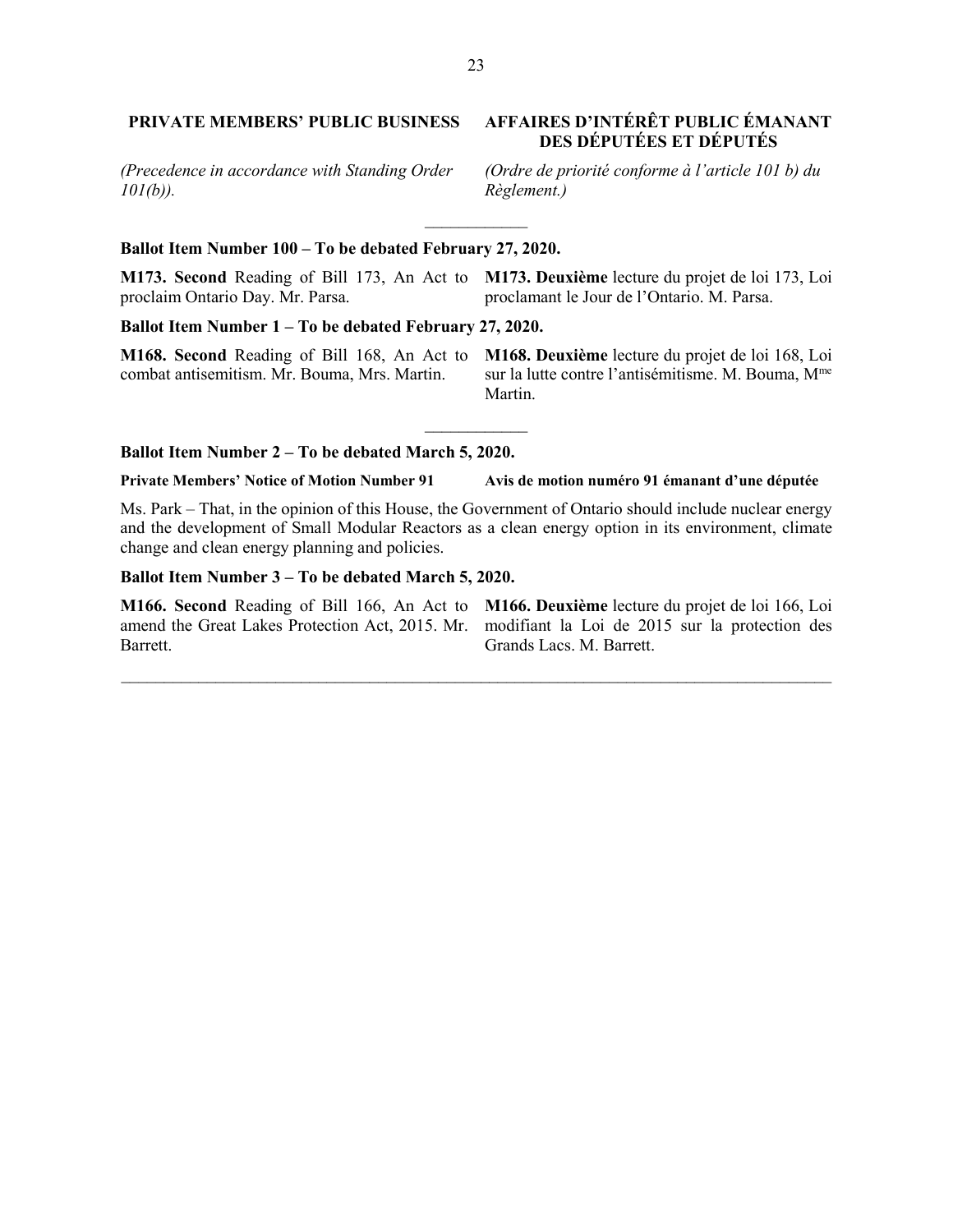### **PRIVATE MEMBERS' NOTICES OF MOTION**

# **AVIS DE MOTIONS ÉMANANT DES DÉPUTÉES ET DÉPUTÉS**

1. Ms. Hunter — **REASONED AMENDMENT** — That the motion for Second Reading of Bill 2, An Act respecting Hydro One Limited, the termination of the White Pines Wind Project and the labour disputes between York University and Canadian Union of Public Employees, Local 3903 be amended by deleting all the words after "That" and substituting therefore with the words "this Bill be NOT now read a Second time but be referred back to the Government with instructions to first provide a report to the House containing a full assessment of the compensation package, prior to the statutory termination of contracts and permits, as well as the legal costs incurred to defend the Act in front of any tribunal or board of arbitration." Filed July 17, 2018.

2. Mr. Tabuns — **REASONED AMENDMENT** — That the motion for Second Reading of Bill 2, An Act respecting Hydro One Limited, the termination of the White Pines Wind Project and the labour disputes between York University and Canadian Union of Public Employees, Local 3903 be amended by deleting all the words after "That" and substituting therefore the words "this Bill be NOT now read a Second time but be referred back to the Government with instructions to provide a report to the House outlining the scope of potential legal liabilities related to the changes proposed by Schedule 2 of the Bill." Filed July 17, 2018.

5. Mr. Tabuns — **REASONED AMENDMENT** — That the motion for Second Reading of Bill 4, An Act respecting the preparation of a climate change plan, providing for the wind down of the cap and trade program and repealing the Climate Change Mitigation and Low-carbon Economy Act, 2016, be amended by deleting all the words after "That" and substituting therefore the words "this Bill be NOT now read a Second time but be referred back to the Government with instructions to provide a report to the House on measures taken to ensure compliance with Sections 15 and 22 of the *Environmental Bill of Rights, 1993*." Filed July 26, 2018.

6. Mme Des Rosiers — **REASONED AMENDMENT** — That the motion for Second Reading of Bill 4, An Act respecting the preparation of a climate change plan, providing for the wind down of the cap and trade program and repealing the Climate Change Mitigation and Low-carbon Economy Act, 2016 be amended by deleting all the words after "That" and substituting therefore with the words "This Bill be NOT now read a Second time but be referred back to the Government with instructions to respect the posting provisions of the *Environmental Bill of Rights, 1993*; and to first provide the House with a Climate Change Plan and a full assessment of the potential legal liabilities of the cancellation of Cap and Trade Program." Filed July 30, 2018.

8. Mr. Tabuns — **REASONED AMENDMENT** — That the motion for Second Reading of Bill 5, An Act to amend the City of Toronto Act, 2006, the Municipal Act, 2001 and the Municipal Elections Act, 1996, be amended by deleting all the words after "That" and substituting therefore the words "this Bill be NOT now read a Second time but be referred back to the Government with instructions to first provide a report to the House outlining the method and scope of public consultation measures that informed the drafting of the Bill." Filed July 31, 2018.

9. Ms. Hunter — **REASONED AMENDMENT** — That the motion for Second Reading of Bill 5, An Act to amend the City of Toronto Act, 2006, the Municipal Act, 2001 and the Municipal Elections Act, 1996 be amended by deleting all the words after "That" and substituting therefore with the words "this Bill be NOT now be read a Second time but be referred to the Government with instructions to incorporate therein a process for consulting the people of the City of Toronto on the governance of their City and delay the implementation of the Bill until after the 2018 regular election." Filed July 31, 2018.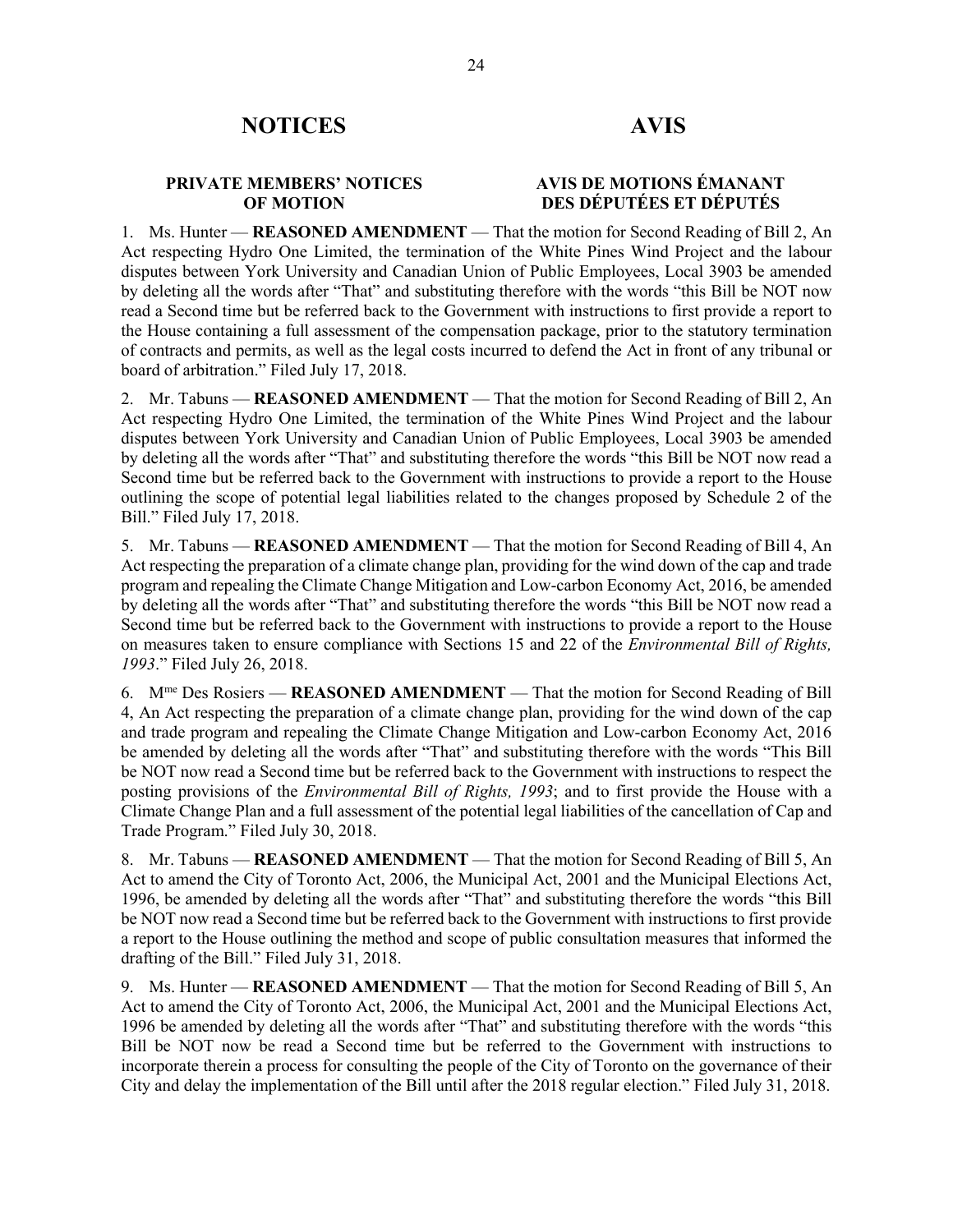13. Mr. Yarde — That, in the opinion of this House, the Government of Ontario should immediately ban the discriminatory and arbitrary stopping of individuals known as carding or street checks as it violates the Canadian Charter of Rights and Freedoms, and instruct all Police Forces to destroy existing information collected and retained in databases through this practice. Filed August 8, 2018.

19. Mr. Schreiner — **REASONED AMENDMENT** — That the motion for Second Reading of Bill 31, An Act to amend the City of Toronto Act, 2006, the Municipal Act, 2001, the Municipal Elections Act, 1996 and the Education Act and to revoke two regulations be amended by deleting all the words after "That" and substituting therefore with the words "this Bill be NOT now read a Second time but be referred to the Government with instructions to incorporate consultation with voters in the City of Toronto regarding the composition of Toronto City Council and delaying changes to the structure of Council until after the 2018 election, as well as incorporating consultation with Ontarians on the proper use of notwithstanding clause." Filed September 13, 2018.

20. Ms. Horwath — **REASONED AMENDMENT** — That the motion for Second Reading of Bill 31, An Act to amend the City of Toronto Act, 2006, the Municipal Act, 2001, the Municipal Elections Act, 1996 and the Education Act and to revoke two regulations, be amended by deleting all the words after "That" and substituting therefore the words "this Bill be NOT now read a Second time but be referred back to the Government with instructions to first provide a report to the House on its consultations regarding the constitutionality of the Bill." Filed September 15, 2018.

21. Mme Des Rosiers — **REASONED AMENDMENT** — That the Motion for Second Reading of Bill 31, An Act to amend the City of Toronto Act, 2006, the Municipal Act, 2001 and the Municipal Elections Act, 1996 and the Education Act and to revoke two regulations be amended by deleting all the words "That" and substituting therefore with the words "this Bill be NOT now read a Second time but referred to the Government with instructions to incorporate therein a process for consulting the people of the City of Toronto on the governance of their City and delay the implementation of the Bill until all appeals in matters related to the constitutionality of the Better Local government Act have been exhausted." Filed September 15, 2018.

25. Mme Des Rosiers — That, in the opinion of this House, the Government of Ontario should use the funds in the Greenhouse Gas Reduction Account only for initiatives that reduce gas emissions and not on the administration costs for the dismantling of the cap and trade program. Filed October 2, 2018.

27. Ms. Fife — **REASONED AMENDMENT** — That the motion for Second Reading of Bill 47, An Act to amend the Employment Standards Act, 2000, the Labour Relations Act, 1995 and the Ontario College of Trades and Apprenticeship Act, 2009 and make complementary amendments to other Acts, be amended by deleting all the words after "That" and substituting therefore the words "this Bill be NOT now read a Second time but be referred back to the Government with instructions to first provide a report to the House on its consultations regarding the economic impact of existing personal leave provisions, including sick leave, family responsibility leave and bereavement leave, that are being repealed by the Bill." Filed October 25, 2018.

28. Mr. Schreiner — That, in the opinion of this House, the Government of Ontario should act immediately to create a climate change plan that meets Ontario's portion of Canada's obligations under the Paris Agreement, and maximizes the province's opportunities in the \$26 trillion global clean economy. Filed October 29, 2018.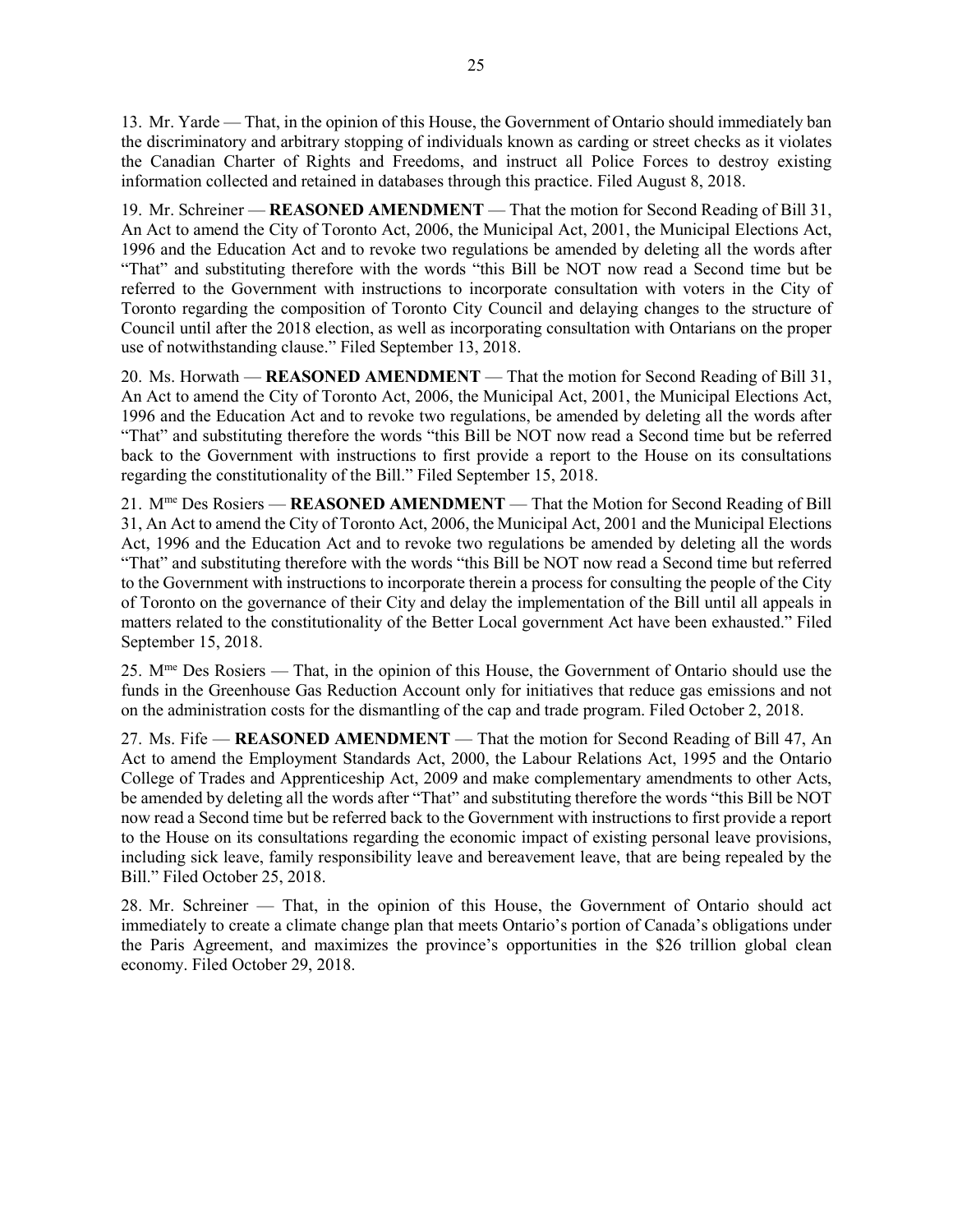29. Ms. Shaw — **REASONED AMENDMENT** — That the motion for Second Reading of Bill 57, An Act to enact, amend and repeal various statutes, be amended by deleting all the words after "That" and substituting therefore the words "this Bill be NOT now read a Second time but be referred back to the Government with instructions to first provide a report to the House outlining the rationale used to substantiate the elimination of the non-partisan and independent offices of the Environmental Commissioner, French Language Services Commissioner and the Provincial Advocate for Children and Youth." Filed November 20, 2018.

33.  $M<sup>me</sup>$  Gélinas — That, in the opinion of this House, the government should: involve people living with HIV in all decisions made across government that relate to the health, well-being, and dignity of people living with and affected by HIV; encourage people living with HIV to start and stay on treatment; and dismantle HIV stigma on the community, clinical, and personal levels by adopting the Ontario Accord and endorsing the Undetectable = Untransmittable (U=U) campaign. Filed December 3, 2018.

35. Ms. Fife — **REASONED AMENDMENT** — That the motion for Second Reading of Bill 66, An Act to restore Ontario's competitiveness by amending or repealing certain Acts, be amended by deleting all the words after "That" and substituting therefore the words "this Bill be NOT now read a Second time but be referred back to the Government with instructions to first provide a report to the House on the consultation data used to substantiate the proposed repeal of regulations for unlicensed child care, the proposed repeal of the Toxics Reduction Act and the Bill's proposed exemptions from current source water protections and currently established Greenbelt protection provisions." Filed December 18, 2018.

36. Mr. Bisson — **REASONED AMENDMENT** — That the motion for Second Reading of Bill 68, An Act with respect to community safety and policing, be amended by deleting all the words after "That" and substituting therefore the words "this Bill be NOT now read a Second time but be referred back to the Government with instructions to first provide a report to the House on the consultation data used to substantiate the proposed changes and outline how the Tulloch Report informed the drafting of the Bill." Filed February 21, 2019.

37. Mr. Bisson — **REASONED AMENDMENT** — That the motion for Second Reading of Bill 74, An Act concerning the provision of health care, continuing Ontario Health and making consequential and related amendments and repeals, be amended by deleting all the words after "That" and substituting therefore the words "this Bill be NOT now read a Second time but be referred back to the Government with instructions to first provide a report to the House outlining the impact that the proposed changes will have on the public administration and public delivery of health care services." Filed February 28, 2019.

38. Mme Gélinas — That in the opinion of this House all materials and legal documents produced in the Ontario Legislative Assembly in the French language should be written with an "inclusive writing" style which eliminates the focus on the male gender and use gender neutral language (langage épicène). Filed March 5, 2019.

39. Ms. Bell — That, in the opinion of this House, the Ontario Government should direct Metrolinx to fully reinstate GO bus service to the York University Keele Campus, and work with York Region Transit to fully reinstate bus service to the York University Keele Campus, at no additional cost to students and workers. Filed March 5, 2019.

41. Mr. Crawford — That, in the opinion of this House, the Government of Ontario should promote organ and tissue donation and transplantation and should consider including this as a component of the Ontario Secondary School curriculum; to heighten awareness, knowledge and empathetic understanding of organ tissue donation and transplantation, and to equip young people to make an informed decision, engage discussion on social issues and responsible citizenship, and ultimately increase the number of donors. Filed March 19, 2019.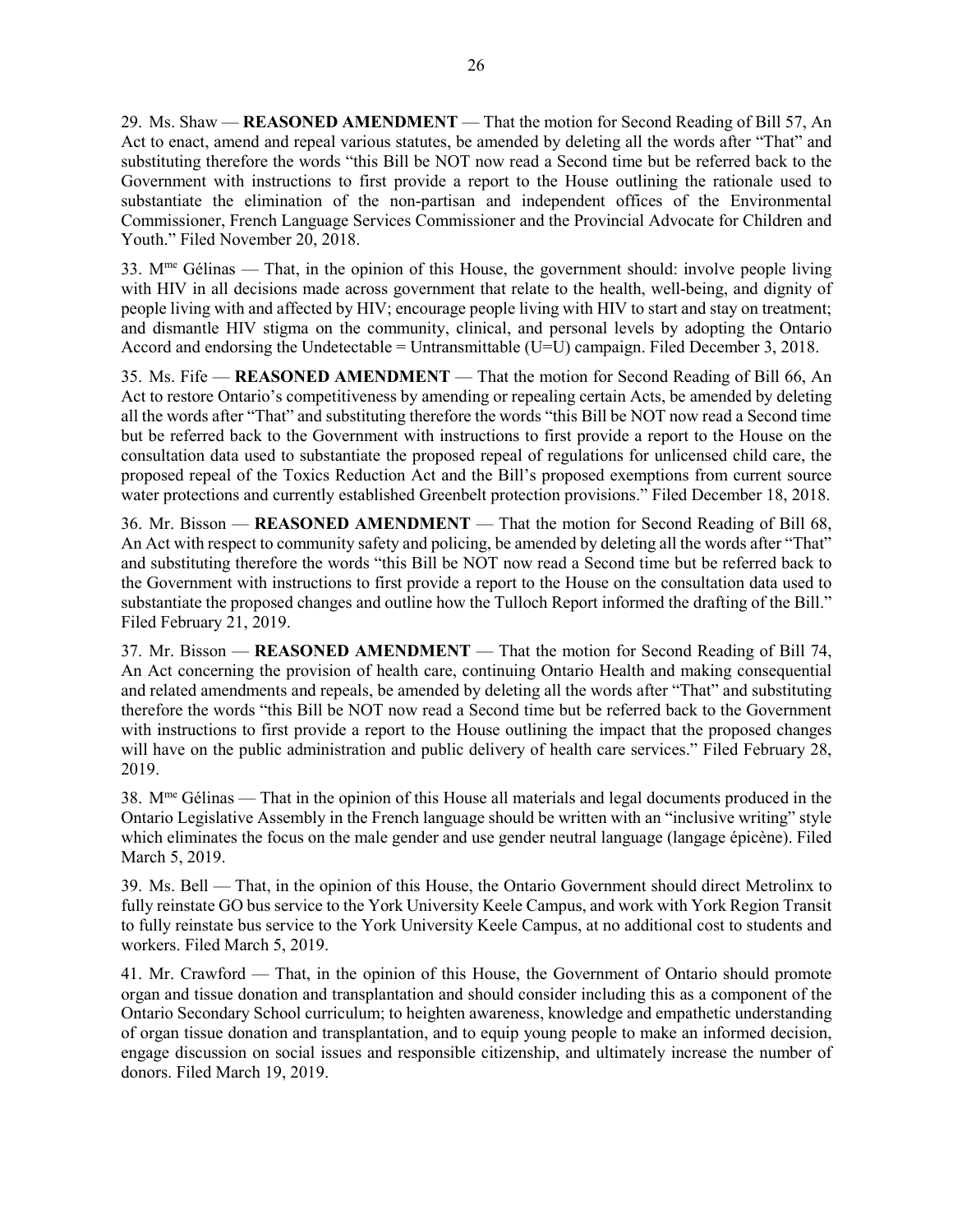44. Ms. Karpoche — That, in the opinion of this House, the Government of Ontario should take immediate action, informed by the Office of the Chief Coroner's Inquest into the death of Bradley Chapman, to address the growing poisonous drug and opioid overdose crisis through the development of a comprehensive provincial strategy that incorporates but is not limited to: the assignment of a provincial coordinator within the Ministry of Health and Long-Term Care; the approval and funding of all existing overdose prevention sites and Supervised Consumption Sites (OPS/SPS); and the resumption of regular meetings of the Opioid Emergency Task Force. Filed March 28, 2019.

45. Ms. Karpoche — That, in the opinion of this House, the Government of Ontario should empower the Opioid Emergency Task Force to re-evaluate the current policy to limit the number of OPS/CPS sites to 21, make recommendations for specific additional funding and resources in instances where there is an identified shortfall and declare a public health emergency in relation to the opioid overdose crisis. Filed March 28, 2019.

47. Ms. Shaw — **REASONED AMENDMENT** — That the motion for Second Reading of Bill 100, An Act to implement Budget measures and to enact, amend and repeal various statutes, be amended by deleting all the words after "That" and substituting therefore the words "this Bill be NOT now read a Second time but be referred back to the Government with instructions to first provide a report to the House outlining which Canadian jurisdictions have implemented changes to Crown liability similar to those found in Schedule 17 of the Bill." Filed April 16, 2019.

48. Mr. Hillier — That, in the opinion of this House, the Canadian Charter of Rights and Freedoms should be amended to enshrine property rights for Ontarians, as follows:

(1) The following section is inserted after section 7:

7.1(1) In Ontario, everyone has the right not to be deprived, by any Act of the Legislative Assembly or by any action taken under authority of an Act of the Legislative Assembly, of the title, use, or enjoyment of real property or of any right attached to real property, or of any improvement made to or upon real property, unless made whole by means of full, just and timely financial compensation, and that this section refers to any Act of the Legislative Assembly made before or after the coming into force of this section.

(2) This amendment may be cited as the Constitution Amendment, 2012 (No Expropriation in Ontario without Compensation), and reference to the Constitution Acts, 1867 to 1982, shall be deemed to include a reference to the Constitution Amendment, 2012 (No Expropriation in Ontario without Compensation). Filed April 16, 2019.

49. Mr. Hillier — That, in the opinion of this House, the College of Physicians should recognize the impact of Chronic Lyme disease on people in Ontario and free physicians to use their best judgment in treating patients with Chronic Lyme disease, including the prescribing of a regimen of antibiotic treatment beyond the current recommended guidelines without fear of reprimand. Filed April 16, 2019.

50. Mr. Hillier — That, in the opinion of this House, to ensure that Lyme disease and Chronic Lyme disease are diagnosed and treated with more effectiveness, the Ministry of Health and Long-Term Care should examine the diagnosis regimen of jurisdictions that are experiencing a higher success rate for diagnoses. Filed April 16, 2019.

51. Mr. Hillier — That, in the opinion of this House, Standing Committees of this House should be compelled and required to hear all Bills ordered to them for review. Filed April 16, 2019.

52. Mr. Hillier — That, in the opinion of this House, the Standing Committee on the Legislative Assembly should be instructed to (a) consider the removal of the Government's monopoly on calling Bills for Third Reading; (b) propose any necessary modifications to the Standing Orders and the practices of the House; and (c) report its findings to the House no later than six months following the adoption of this Order. Filed April 16, 2019.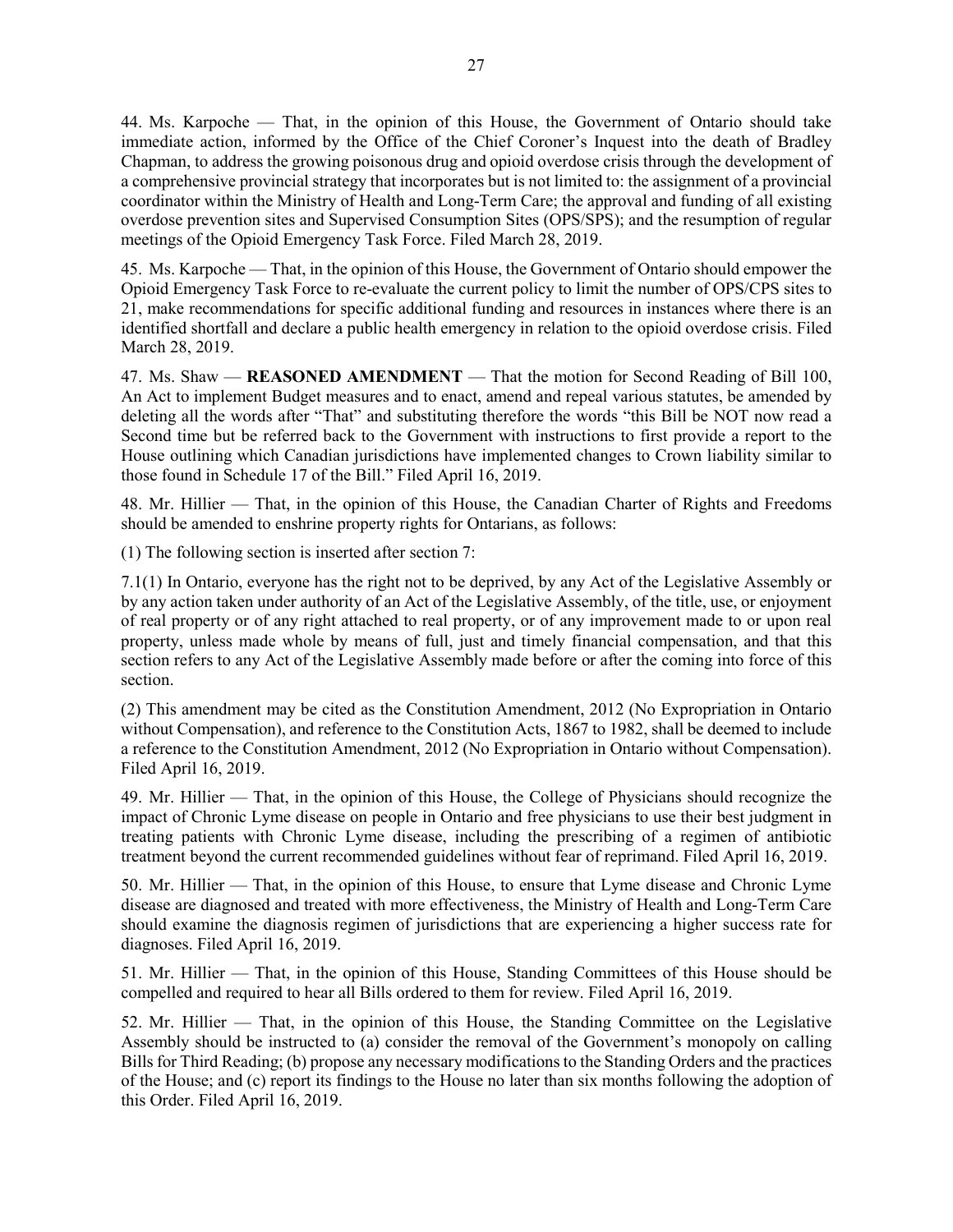53. Mr. Hillier — That, in the opinion of this House, the Standing Committee on the Legislative Assembly should be instructed to (a) study the cost and feasibility of streaming every committee room with simultaneous interpretation and multiple camera angles, as the Amethyst Committee room is; (b) propose any necessary modifications to the Standing Orders and the practices of the House; (c) report its findings to the House no later than six months following the adoption of this Order; and (d) in the time before these recommendations are enacted, the Legislative Assembly make available streaming of all committee rooms even if they are only streamed in one language or presented in a static wide-angle shot. Filed April 16, 2019.

54. Mr. Hillier — That, in the opinion of this House, the Standing Committee on the Legislative Assembly should be instructed to (a) consider changes to the Standing Orders which would compel the Speaker to call at least one backbench motion to be called for debate each month; (b) study the practices of other Westminster-style Parliaments with regards to backbench motions being called before the House, especially the practices that Speaker Bercow of the British House of Commons has implemented with regards to Early Day Motions; (c) propose any necessary modifications to the Standing Orders and the practices of the House; and (d) report its findings to the House no later than six months following the adoption of this Order. Filed April 16, 2019.

55. Mr. Hillier — That, in the opinion of this House, the Standing Orders and the practices of the House should be modified so that all motions and resolutions presented to the Legislative Assembly be read aloud at the time of their tabling and be included in Routine Proceedings in the time allotted for "Motions". Filed April 16, 2019.

56. Mr. Hillier — That, in the opinion of this House, the Standing Orders and practices of this House should be changed to require night sittings in the last two weeks of every session reserved for Private Members' Public Bills which await Third Reading and that their Third Reading be compelled in those reserved times. Filed April 16, 2019.

57. Mr. Hillier — That, in the opinion of this House, the Standing Orders and practices of this House should be changed to allow for the co-sponsorship of motions by up to four members of the House. Filed April 16, 2019.

58. Mr. Hillier — That, in the opinion of this House, the Standing Orders and the practices of the House should require that the Assembly not be adjourned earlier than 6:00 p.m., except by unanimous consent, if there are Private Members' motions on the Order and Notices Paper that have not been debated and that those motions will be debated in the chronological order of their introduction. Debate should rotate between all parties starting with the Official Opposition; should a party not have a motion in the queue or a mover of a motion is not present at the time of debate, that party's slot is lost in that round. Filed April 16, 2019.

59. Mr. Hillier — That, in the opinion of this House, Standing Order 43(b)(vi) should be repealed. Filed April 16, 2019.

60. Mr. Hillier — That, in the opinion of this House, Standing Order 28(d) should be amended to remove the sentence "An abstention shall not be entered in the Votes and Proceedings or the Journals" and Standing Order 28(e) should be amended to read "The names of the members voting on each side of the question and members abstaining from the question shall be entered in the Votes and Proceedings and the Journals, except on dilatory motions when the number only shall be entered." Filed April 16, 2019.

61. Mr. Hillier — That, in the opinion of this House, the Standing Orders of the House should be amended such that any Member is permitted during Introduction of Bills to table a motion requesting a review and debate upon the merits of any regulation filed with the Registrar of Regulations; and that, if this motion is passed, the Government ensure the motion is debated within that Session of Parliament and allow up to two hours of debate. Filed April 16, 2019.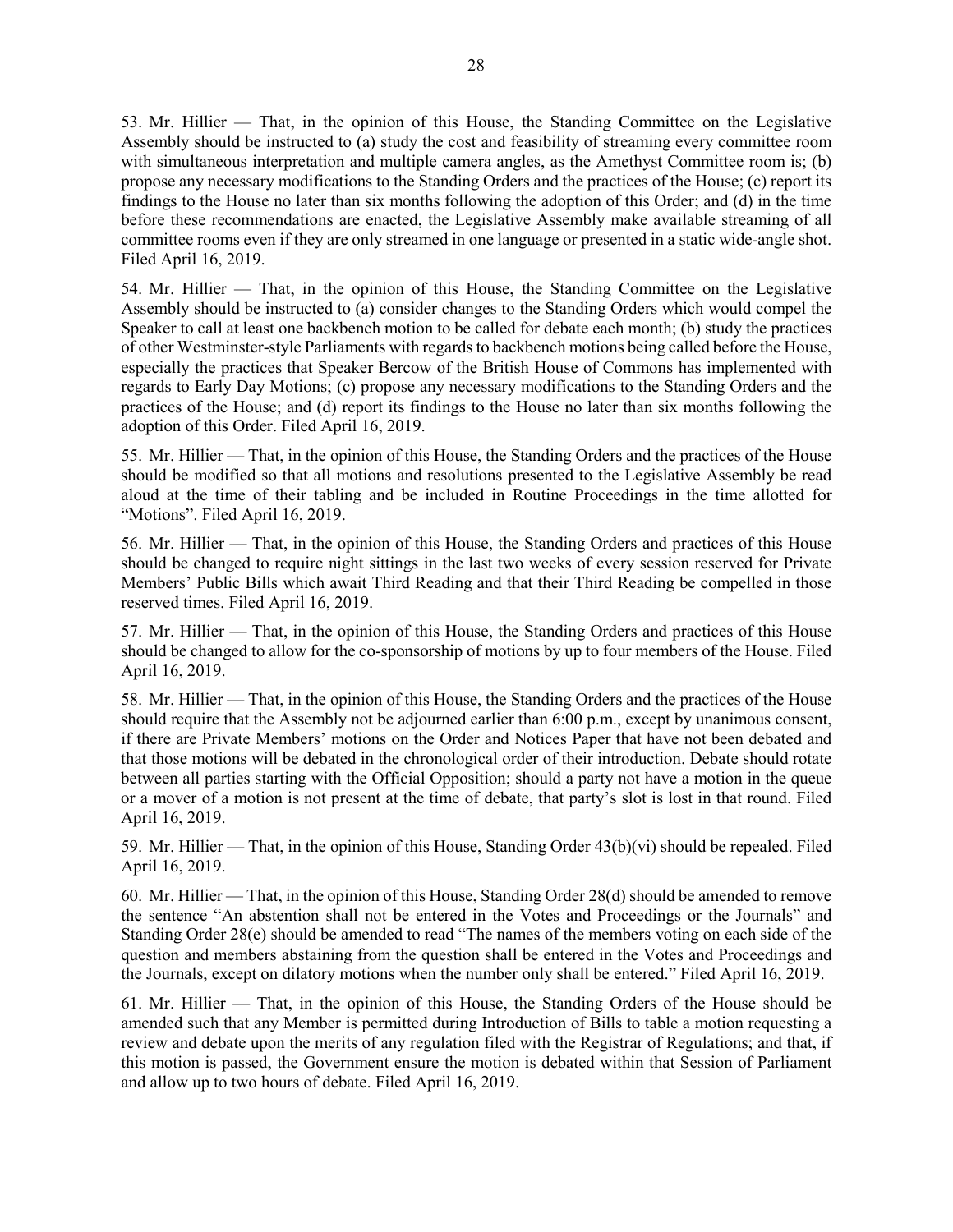62. Mr. Hillier — That, in the opinion of this House, the Standing Orders of the House pertaining to the Standing Committee on Regulations and Private Bill should be amended to include that the Committee shall review regulations to ensure that the regulation does not make any unusual or unexpected delegation of power. Filed April 16, 2019.

63. Mr. Hillier — That, in the opinion of this House, Standing Order 69(a) should be amended to read: "Private Members' Public Bills may be co-sponsored by up to four members of the House. It shall be the responsibility of the co-sponsors to select which among them will move the motion for Introduction and First Reading of the Bill. Any of the co-sponsors shall be entitled to move the motions for Second or Third Reading of the Bill. The names of the co-sponsors shall be indicated on the introduction copy of the Bill and shall thereafter be printed on the face of the Bill." Filed April 16, 2019.

64. Mr. Schreiner — **REASONED AMENDMENT** — That the motion for Second Reading of Bill 108, An Act to amend various statutes with respect to housing, other development and various other matters be amended by deleting all the words after "That" and substituting therefore with the words "this Bill be NOT now read a Second time but be referred to the Government with instructions to incorporate the results of consultations with the public on the *Endangered Species Act*, and to incorporate feedback from experts and planners on the best way to increase housing supply without opening up greenspace or farmland for development." Filed May 6, 2019.

65. Mr. Bisson — **REASONED AMENDMENT** — That the motion for Second Reading of Bill 107, An Act to amend the Highway Traffic Act and various other statutes in respect of transportation-related matters, be amended by deleting all the words after "That" and substituting therefore the words "this Bill be NOT now read a Second time but be referred back to the Government with instructions to first provide a report to the House explaining the rationale used to arrive at a framework for the upload of rapid transit projects in the absence of final recommendations from the *Province of Ontario–City of Toronto Realignment of Transit Responsibilities Review*." Filed May 7, 2019.

66. Mr. Bisson — **REASONED AMENDMENT** — That the motion for Second Reading of Bill 108, An Act to amend various statutes with respect to housing, other development and various other matters, be amended by deleting all the words after "That" and substituting therefore the words "this Bill be NOT now read a Second time but be referred back to the Government with instructions to first provide a report to the House outlining the rationale for reducing municipal jurisdiction over planning while expanding the Minister's powers to unilaterally resolve disputes." Filed May 7, 2019.

69. Ms. Andrew — That, in the opinion of this House, the Ford Government should fully reverse its 50% funding cut to the Ontario Library Service-North and Southern Ontario Library Services so that libraries can maintain the current level of service provided to families, children, seniors and vulnerable populations such as newcomers and under- and unemployed people. Filed May 16, 2019.

70. Mr. Tabuns — That, in the opinion of this House, a Select Committee on Climate Change should be established immediately to develop comprehensive provincial strategies and an action plan to address climate-change related threats to our society, environment and economy. Filed May 27, 2019.

71. Mme Des Rosiers — **REASONED AMENDMENT** — That the motion for Second Reading of Bill 115, An Act to amend the Liquor Control Act with respect to the termination of a specified agreement, be amended by deleting all the words after "That" and substituting therefore the words "this Bill be NOT now read a Second time but be referred back to the Government with instructions to provide a report to the House outlining the cost to business and the number of jobs that will be lost due to the changes proposed by the Bill." Filed May 28, 2019.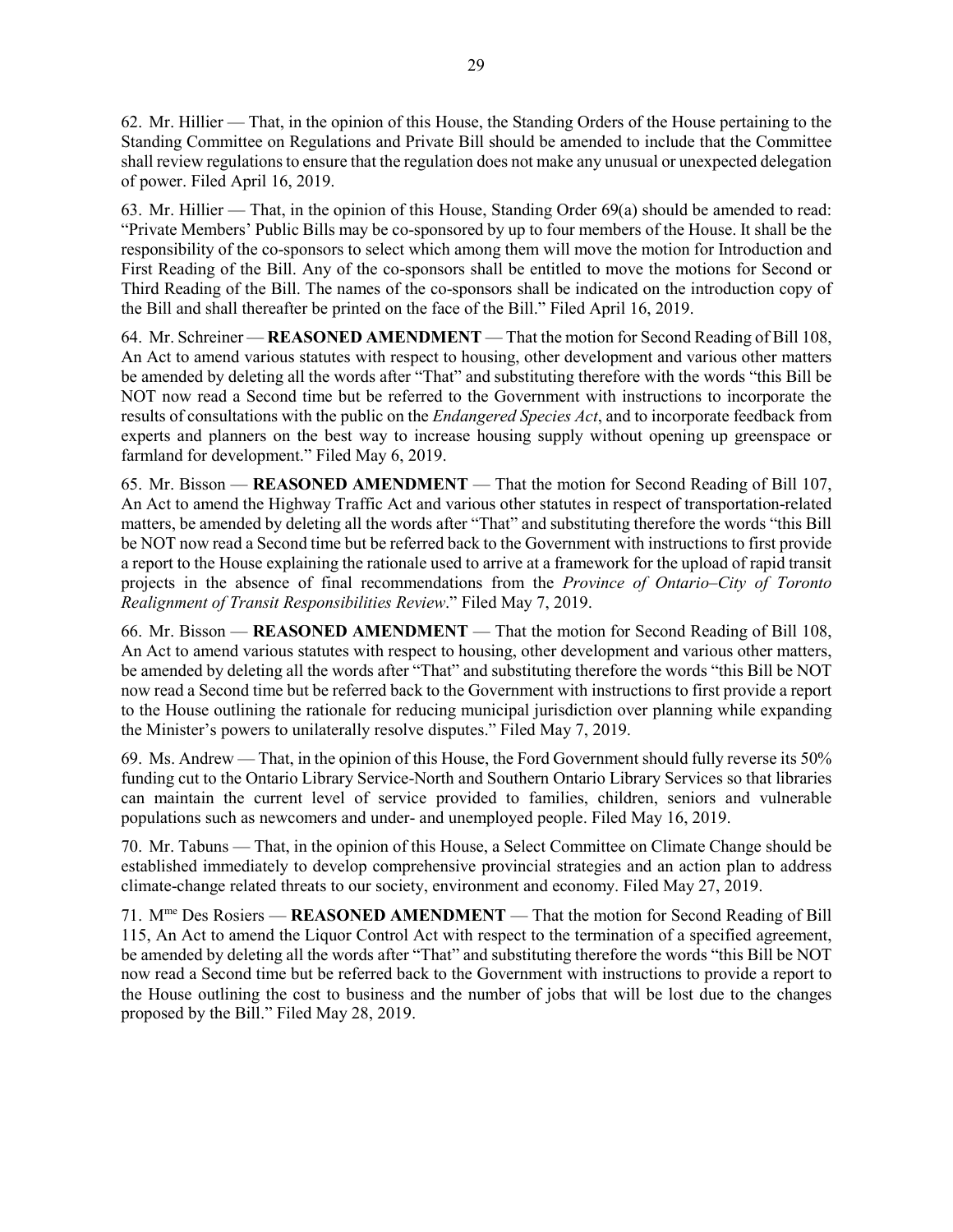72. Mr. Hillier — **REASONED AMENDMENT** — That the motion for Second Reading of Bill 117 An act to amend the Ontario Society for the Prevention of Cruelty to Animals Act, be amended by deleting all the words after "That" and substituting therefore the words "this Bill be NOT now be read a Second time but be referred to the Attorney General with instructions to report back to the House on if the Bill, if enacted, is inconsistent or in contravention of the ruling of the Superior Court of Justice in Bogaerts v. Attorney General of Ontario 2019." Filed May 28, 2019.

73. Mr. Hillier — **REASONED AMENDMENT** — That the motion for Second Reading of Bill 115, An act to amend the Liquor Control Act with respect to the termination of a specific agreement, be amended by deleting all the words after "That" and substituting therefore the words "this Bill be NOT now read a Second time but be referred back to the Minister of Finance with a request that the Financial Accountability Officer examine and report back to the House the costs that may be incurred by the enactment of the Bill." Filed May 28, 2019.

74. Mr. Bisson — **REASONED AMENDMENT** — That the motion for second reading of Bill 115, An Act to amend the Liquor Control Act with respect to the termination of a specified agreement, be amended by deleting all the words after "That" and substituting therefore the words "this Bill be NOT now read a Second time but be referred back to the Government with instructions to first provide a report to the House outlining the legal opinions it received regarding the potential liabilities related to the cancellation of the Master Framework Agreement." Filed May 29, 2019.

75. Ms. Stiles — That, in the opinion of this House, the Government of Ontario should provide free menstrual products in school washrooms in an effort to ensure no student is held back because of stigma, shame or cost in accessing menstrual products. Filed May 30, 2019.

77. Mr. Sandhu — That, in the opinion of this House, the Government should resume and complete the environmental assessment for the GTA West Transportation Corridor in order to alleviate congestion and provide more and better transportation options for GTA commuters. Filed June 4, 2019.

78. Ms. Andrew — That, in the opinion of this House, the Ford Government should fully reverse its decision to cut the Indigenous Culture Fund (ICF) and restore its \$2.5 million in remaining funding to maintain its current level of service to Indigenous communities in keeping with the "language and culture" focus of the Truth and Reconciliation Commission's Call to Action. Filed June 6, 2019.

79. Ms. Andrew — That, in the opinion of this House, the Ford Government should fully reverse its cuts to Ontario Arts Council (OAC) base funding for 2018-19 and 2019-20 in an effort to maintain the current level of service to the OAC's six priority groups identified as historically underfunded and underrepresented in the arts: Indigenous artists, artists located in regions across Ontario, artists of colour, deaf artists and artists with disabilities, Francophone artists and new generation artists (18-30 years old). Filed June 6, 2019.

80. Ms. Andrew — That, in the opinion of this House, the Ford Government should fully reverse its funding cut to the Ontario Music Fund (OMF) in an effort to maintain the OMF's current investments in Ontario artists, artist development and job creation. Filed June 6, 2019.

81. Mr. Gates — That, in the opinion of this House, the Government of Ontario should immediately implement section 83(4) of the *Workplace Safety and Insurance Act, 1997* to help improve the protections available to indirectly hired temporary help agency workers. Filed October 28, 2019.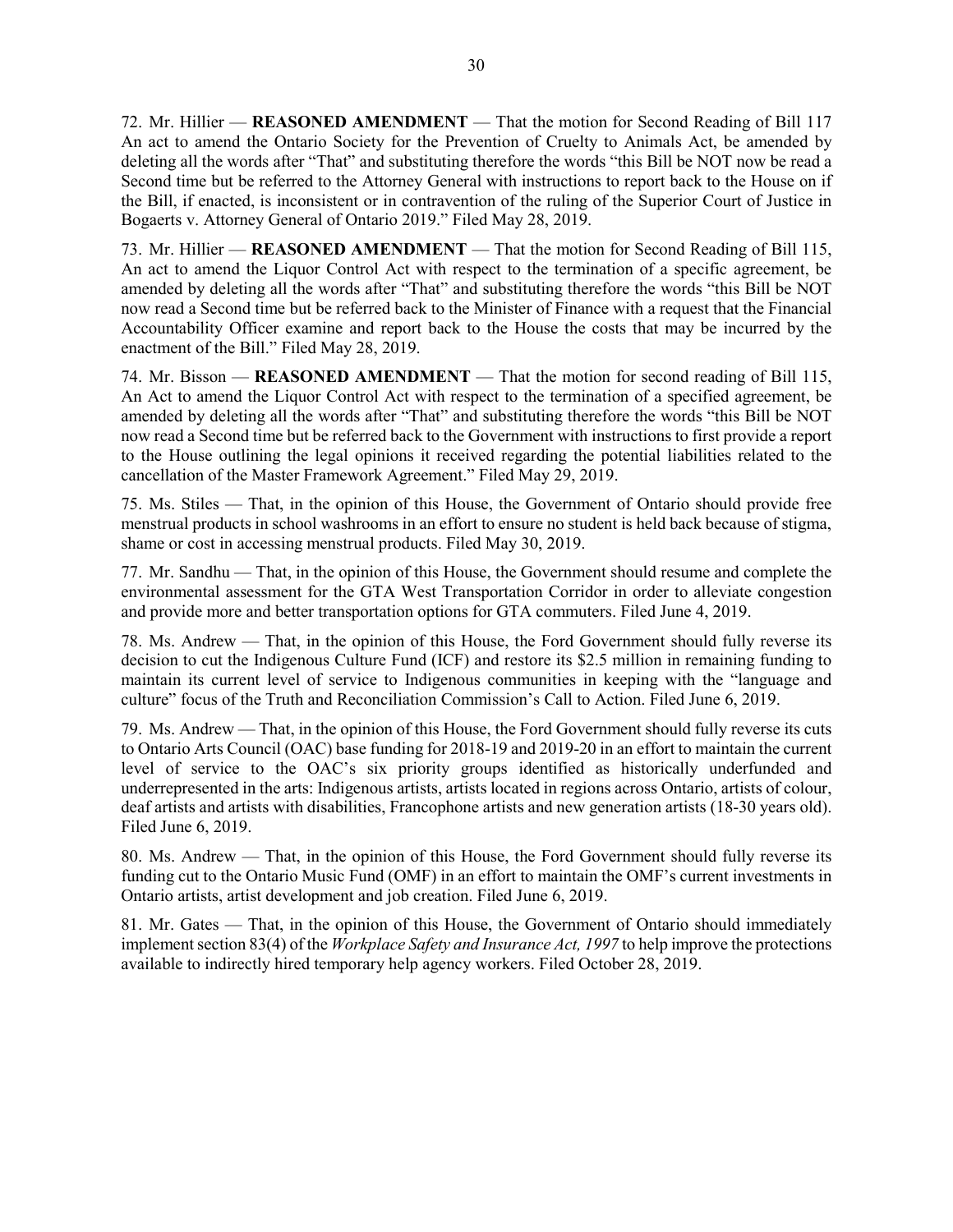82. Mr. Schreiner — That, in the opinion of this House, a Select Committee should be established to develop a comprehensive plan to reform and strengthen the public appointment process in Ontario; and That the Committee should be comprised of representatives from the Government, Official Opposition, and Independent members, with no party holding a majority; and

That, in developing its plan and recommendations, the Committee should consider:

Including merit-based criteria; standardizing transparency measures; making the results of Integrity Commissioner investigations public when appropriate; adding a public complaints and investigation process; and establishing goals to ensure diversity and gender parity in the selection process; and

That the Committee should present a report on its findings to the House no later than one year from its inception. Filed October 30, 2019.

85. Mr. Gates — That, in the opinion of this House, the Ontario government should follow the lead of eight other Canadian provinces and ensure PSA testing for preventative prostate cancer diagnoses is an eligible procedure for coverage underneath OHIP. Filed November 25, 2019.

86. Mr. Harden — That, in the opinion of this House, the Government of Ontario should reform the Assistive Devices Program (ADP) to better meet the needs of people with disabilities, including by mandating, funding and enforcing timely access to assistive devices, and repairs to assistive devices. Filed December 2, 2019.

87. Mr. Wilson — Filed December 4, 2019. Withdrawn February 25, 2020.

88. Ms. Karpoche — That, in the opinion of this House, the Government of Ontario should provide free menstrual hygiene management products, such as tampons and pads, in all public-facing provinciallyrun and/or funded facilities and Government of Ontario workplace washrooms in an effort to address the health and social inequality caused by stigma, shame, or cost in accessing menstrual hygiene management. Filed December 5, 2019.

89. Ms. Andrew — That in the opinion of this House, the Government of Ontario should adopt a Provincial Intersectional Gender Equity Strategy that includes thorough interministerial Gender Based Analysis Plus (GBA+) on the impacts of each government policy change prior to the introduction of any Government Bills, Motions, Budgets, and Regulations, with the results of such analysis fully disclosed to the public. Filed December 5, 2019.

90. Mr. Hillier — That, in the opinion of this House, the Standing Committee on Finance and Economic Affairs, the Information and Privacy Commissioner of Ontario, and the Auditor General each should be instructed to conduct investigations regarding any threat to data and/or personal privacy and the full extent of Huawei's commercial relationships with the Provincial Government, subordinate agencies, provincially funded institutions and our academic institutions, with each to report back to this House no later than May 1, 2020. Filed December 10, 2019.

91. Ms. Park — That, in the opinion of this House, the Government of Ontario should include nuclear energy and the development of Small Modular Reactors as a clean energy option in its environment, climate change and clean energy planning and policies. Filed February 19, 2020.

92. Mr. Bisson — **REASONED AMENDMENT** — That the motion for second reading of Bill 171, An Act to enact the Building Transit Faster Act, 2020 and make related amendment to other Acts be amended by deleting all the words after "That" and substituting therefore the words "this Bill be NOT now read a Second time but be referred back to the Government with instructions to first provide a detailed analysis of the potential impact of the proposed regulatory changes that would expedite environmental assessment processes and modify the current expropriations process. Filed February 20, 2020.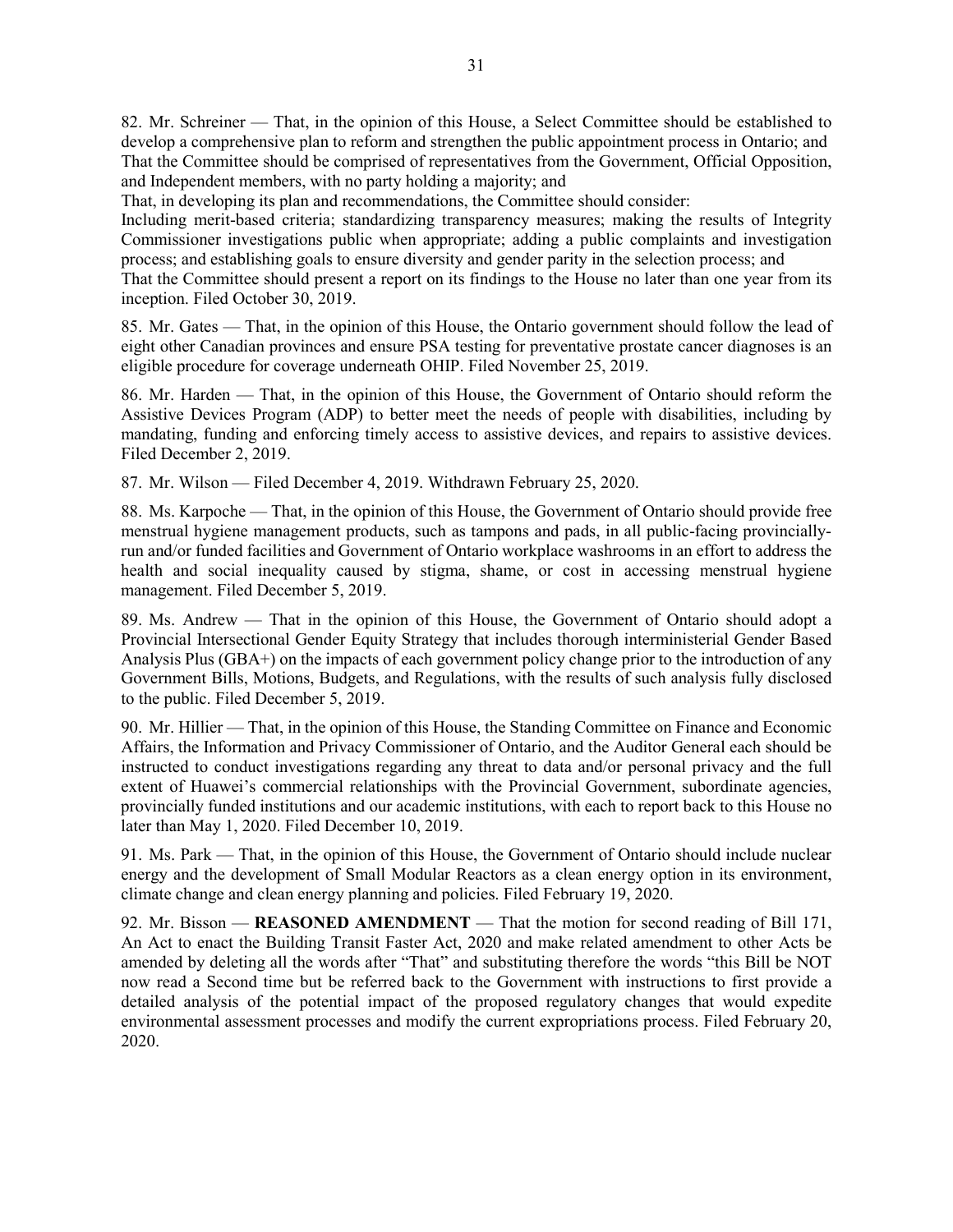93. Mr. Hillier — That, in the opinion of this House, the Standing Orders of the Legislative Assembly be amended to provide for the establishment of a Standing Committee on Indigenous Relations to investigate matters related to Indigenous affairs, address complaints and provide recommendations on Indigenous policy; and

That the membership of the Committee include members from all recognized parties, including Independent Members; and

That the Chair of the Committee shall not be a member of the governing party; and

That the Committee shall focus on specific issues of concern, including but not limited to:

- 1. Indigenous land claims;
- 2. Indigenous treaties;
- 3. Provision of provincial services on reserves;
- 4. Indigenous impact benefit agreements;
- 5. Development of resources on native lands;
- 6. Education and curriculum; and

That all Bills and regulations that affect Indigenous peoples be referred to this Committee; and

That the House is excluded from referring Bills at Second Reading that do not relate to Indigenous policy to the Committee; and

That the Committee shall be empowered to review and report to the House its observations, opinions and recommendations on any issues relating to Indigenous policy. Filed February 25, 2020.

 $\mathcal{L}_\text{max}$  and  $\mathcal{L}_\text{max}$  and  $\mathcal{L}_\text{max}$  and  $\mathcal{L}_\text{max}$  and  $\mathcal{L}_\text{max}$  and  $\mathcal{L}_\text{max}$ 

### **STANDING COMMITTEE ON FINANCE AND ECONOMIC AFFAIRS**

**M42.** Bill 42, An Act to amend the Automobile Insurance Rate Stabilization Act, 2003 and the Insurance Act with respect to ending discrimination in automobile insurance. Mr. Gill. Referred March 21, 2019.

**M55.** Bill 55, An Act to amend various Acts with respect to the disclosure of confidential information. Mr. Crawford. Referred November 29, 2018.

**M88.** Bill 88, An Act to amend the Planning Act. Mr. Downey. Referred May 30, 2019.

**M101.** Bill 101, An Act to amend the Government Advertising Act, 2004. Mr. Natyshak. Referred May 9, 2019.

# **BUSINESS IN STANDING COMMITTEES AFFAIRES RENVOYÉES AUX COMITÉS PERMANENTS**

## **COMITÉ PERMANENT DES FINANCES ET DES AFFAIRES ÉCONOMIQUES**

**M42.** Projet de loi 42, Loi modifiant la Loi de 2003 sur la stabilisation des taux d'assuranceautomobile et la Loi sur les assurances en ce qui concerne l'élimination de la discrimination en matière d'assurance-automobile. M. Gill. Renvoyé le 21 mars 2019.

**M55.** Projet de loi 55, Loi modifiant diverses lois en ce qui concerne la divulgation des renseignements personnels. M. Crawford. Renvoyé le 29 novembre 2018.

**M88.** Projet de loi 88, Loi modifiant la Loi sur l'aménagement du territoire. M. Downey. Renvoyé le 30 mai 2019.

**M101.** Projet de loi 101, Loi modifiant la Loi de 2004 sur la publicité gouvernementale. M. Natyshak. Renvoyé le 9 mai 2019.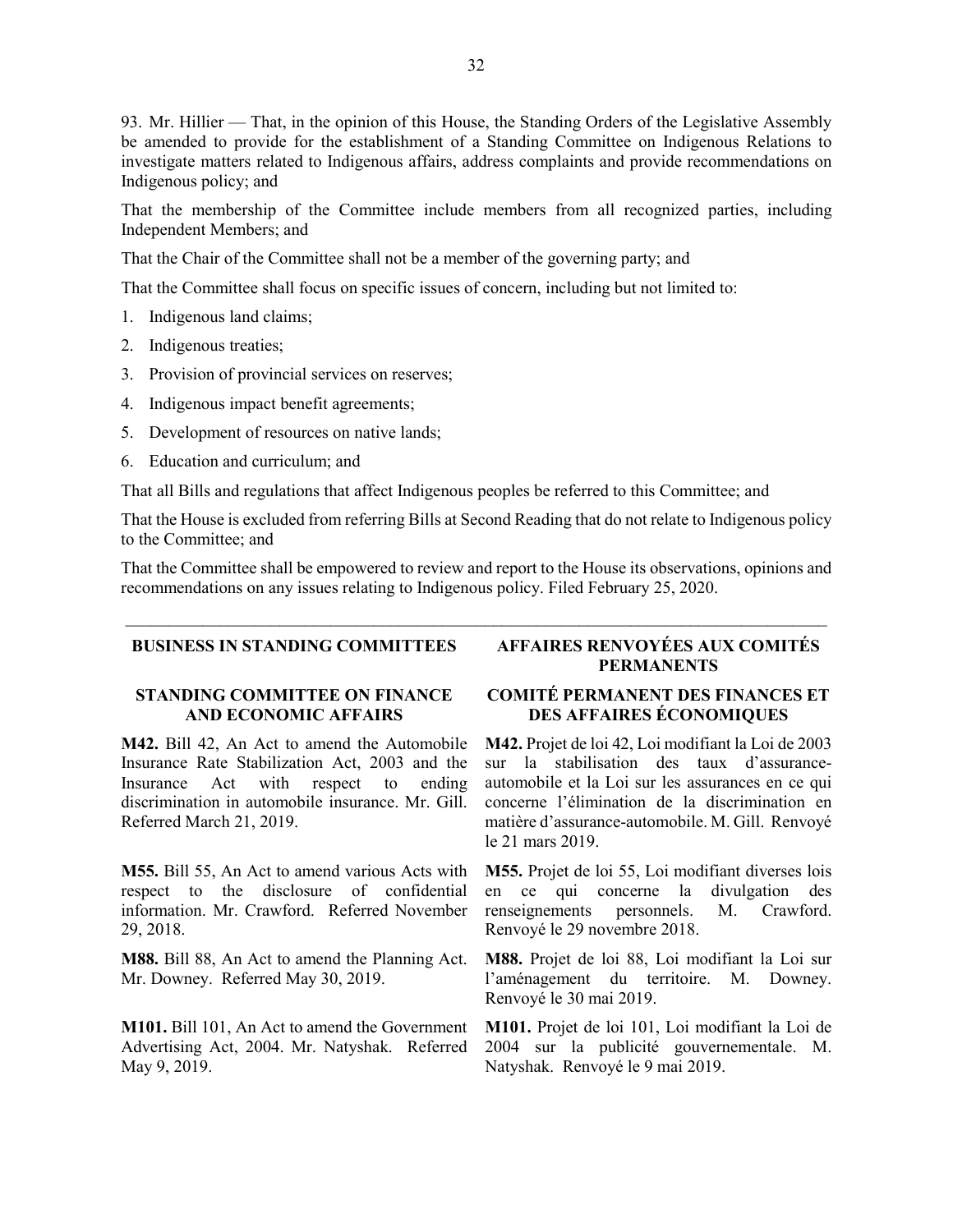**M114.** Bill 114, An Act to provide for the development of a provincial paediatric hospice palliative care strategy. Ms. Shaw. Referred May 30, 2019.

### **STANDING COMMITTEE ON GENERAL GOVERNMENT**

**M3.** Bill 3, An Act providing for the development of a provincial framework on hospice palliative care. Mr. Oosterhoff. Referred July 26, 2018.

**M38.** Bill 38, An Act to amend the Business Corporations Act and the Real Estate and Business Brokers Act, 2002 with respect to personal real estate corporations. Mr. Bailey. Referred October 18, 2018.

**M61.** Bill 61, An Act to proclaim Eating Disorders Awareness Week. Ms. Andrew. Referred December 6, 2018.

**M63.** Bill 63, An Act to enact the Right to Timely Mental Health and Addiction Care for Children and Youth Act, 2018. Ms. Karpoche. Referred February 21, 2019.

**M69.** Bill 69, An Act to amend the Planning Act. Ms. Park. Referred February 28, 2019.

**M70.** Bill 70, An Act respecting the regulation of Registered Professional Planners. Mr. Coe. Referred February 28, 2019.

**M71.** Bill 71, An Act to conserve the Paris Galt Moraine by providing for the Paris Galt Moraine Conservation Plan. Mr. Schreiner. Referred March 7, 2019.

**M76.** Bill 76, An Act to ensure that the laws of Ontario are in harmony with the United Nations Declaration on the Rights of Indigenous Peoples. Mr. Mamakwa. Referred March 21, 2019.

**M112.** Bill 112, An Act to proclaim Lupus Awareness Day. Mr. Pang. Referred November 7, 2019.

**M130.** Bill 130, An Act to proclaim the Provincial Day of Action on Litter. Ms. Khanjin. Referred October 31, 2019.

**M114.** Projet de loi 114, Loi prévoyant l'élaboration d'une stratégie provinciale des soins palliatifs pédiatriques. Mme Shaw. Renvoyé le 30 mai 2019.

## **COMITÉ PERMANENT DES AFFAIRES GOUVERNEMENTALES**

**M3.** Projet de loi 3, Loi prévoyant l'élaboration d'un cadre provincial des soins palliatifs. M. Oosterhoff. Renvoyé le 26 juillet 2018.

**M38.** Projet de loi 38, Loi modifiant la Loi sur les sociétés par actions et la Loi de 2002 sur le courtage commercial et immobilier relativement aux sociétés personnelles immobilières. M. Bailey. Renvoyé le 18 octobre 2018.

**M61.** Projet de loi 61, Loi proclamant la Semaine de la sensibilisation aux troubles de l'alimentation. Mme Andrew. Renvoyé le 6 décembre 2018.

**M63.** Projet de loi 63, Loi édictant la Loi de 2018 sur le droit des enfants et des jeunes à des soins de santé mentale et au traitement de toxicomanies en temps opportun. Mme Karpoche. Renvoyé le 21 février 2019.

**M69.** Projet de loi 69, Loi modifiant la Loi sur l'aménagement du territoire. M<sup>me</sup> Park. Renvoyé le 28 février 2019.

**M70.** Projet de loi 70, Loi concernant la réglementation des urbanistes certifiés. M. Coe. Renvoyé le 28 février 2019.

**M71.** Projet de loi 71, Loi visant à conserver la moraine de Paris Galt grâce au Plan de conservation de la moraine de Paris Galt. M. Schreiner. Renvoyé le 7 mars 2019.

**M76.** Projet de loi 76, Loi visant à assurer l'harmonie des lois de l'Ontario avec la Déclaration des Nations Unies sur les droits des peuples autochtones. M. Mamakwa. Renvoyé le 21 mars 2019.

**M112.** Projet de loi 112, Loi proclamant la Journée de sensibilisation au lupus. M. Pang. Renvoyé le 7 novembre 2019.

**M130.** Projet de loi 130, Loi proclamant la Journée provinciale d'action contre les détritus. Mme Khanjin. Renvoyé le 31 octobre 2019.

 $\frac{1}{2}$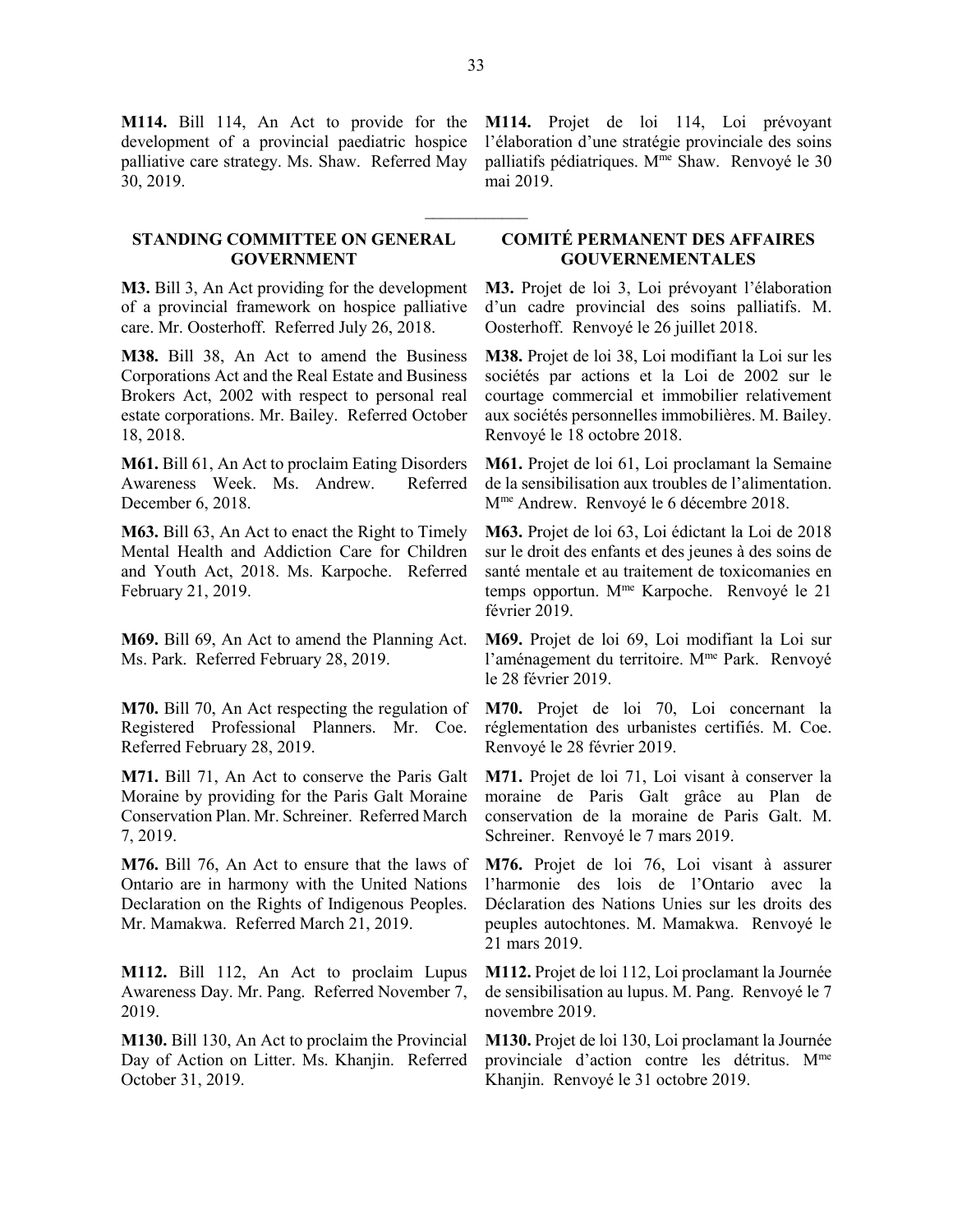**M147.** Bill 147, An Act to amend the Animals for Research Act and the Dog Owners' Liability Act. Mr. Nicholls. Referred November 21, 2019.

**M150.** Bill 150, An Act to enact the Ensuring Transparency and Integrity in Political Party Elections Act, 2019. Mrs. Karahalios. Referred December 12, 2019.

**M163.** Bill 163, An Act to proclaim Food Day Ontario (Food Day Canada in Ontario). Mr. Ke. Referred February 20, 2020.

### **STANDING COMMITTEE ON JUSTICE POLICY**

**M10.** Bill 10, An Act to amend the Fire Protection and Prevention Act, 1997 and the Private Career Colleges Act, 2005 in relation to rescue and emergency services training for firefighters and firefighter trainees. Ms. French. Referred November 1, 2018.

**M46.** Bill 46, An Act to amend various Acts to impose sanctions for persons convicted of terrorist activities. Mr. Smith (Peterborough—Kawartha). Referred November 15, 2018.

**M65.** Bill 65, An Act to establish the Companion Animal Wellness Review Committee. Ms. Hogarth. Referred March 7, 2019.

**M78.** Bill 78, An Act to amend various Acts with respect to the publication of notices in newspapers. Ms. Ghamari. Referred March 28, 2019.

**M84.** Bill 84, An Act to amend the Legislative Assembly Act respecting demonstrations that promote hatred on legislative precinct grounds. Mr. Baber. Referred April 4, 2019.

**M97.** Bill 97, An Act to proclaim Genocide Awareness, Commemoration, Prevention and Education Month. Mr. Babikian. Referred May 9, 2019.

**M147.** Projet de loi 147, Loi modifiant la Loi sur les animaux destinés à la recherche et la Loi sur la responsabilité des propriétaires de chiens. M. Nicholls. Renvoyé le 21 novembre 2019.

**M150.** Projet de loi 150, Loi édictant la Loi de 2019 visant à assurer la transparence et l'intégrité des élections des partis politiques.  $M<sup>me</sup>$  Karahalios. Renvoyé le 12 décembre 2019.

**M163.** Projet de loi 163, Loi proclamant la Journée des terroirs du Canada en Ontario (Journée des terroirs du Canada en Ontario). M. Ke. Renvoyé le 20 février 2020.

### **COMITÉ PERMANENT DE LA JUSTICE**

**M10.** Projet de loi 10, Loi modifiant la Loi de 1997 sur la prévention et la protection contre l'incendie et la Loi de 2005 sur les collèges privés d'enseignement professionnel en ce qui concerne la formation des pompiers et des élèves pompiers en services de sauvetage et d'urgence. Mme French. Renvoyé le 1<sup>er</sup> novembre 2018.

**M46.** Projet de loi 46, Loi modifiant diverses lois pour imposer des sanctions aux personnes déclarées coupables d'activités terroristes. M. Smith (Peterborough—Kawartha). Renvoyé le 15 novembre 2018.

**M65.** Projet de loi 65, Loi constituant le Comité d'examen du bien-être des animaux de compagnie. M<sup>me</sup> Hogarth. Renvoyé le 7 mars 2019.

**M78.** Projet de loi 78, Loi modifiant diverses lois en ce qui concerne la publication d'avis dans les journaux. Mme Ghamari. Renvoyé le 28 mars 2019.

**M84.** Projet de loi 84, Loi modifiant la Loi sur l'Assemblée législative à l'égard des manifestations qui fomentent la haine sur les terrains de la cité législative. M. Baber. Renvoyé le 4 avril 2019.

**M97.** Projet de loi 97, Loi proclamant le Mois de la sensibilisation, de la commémoration, de la prévention et de l'éducation à l'égard des génocides. M. Babikian. Renvoyé le 9 mai 2019.

 $\overline{\phantom{a}}$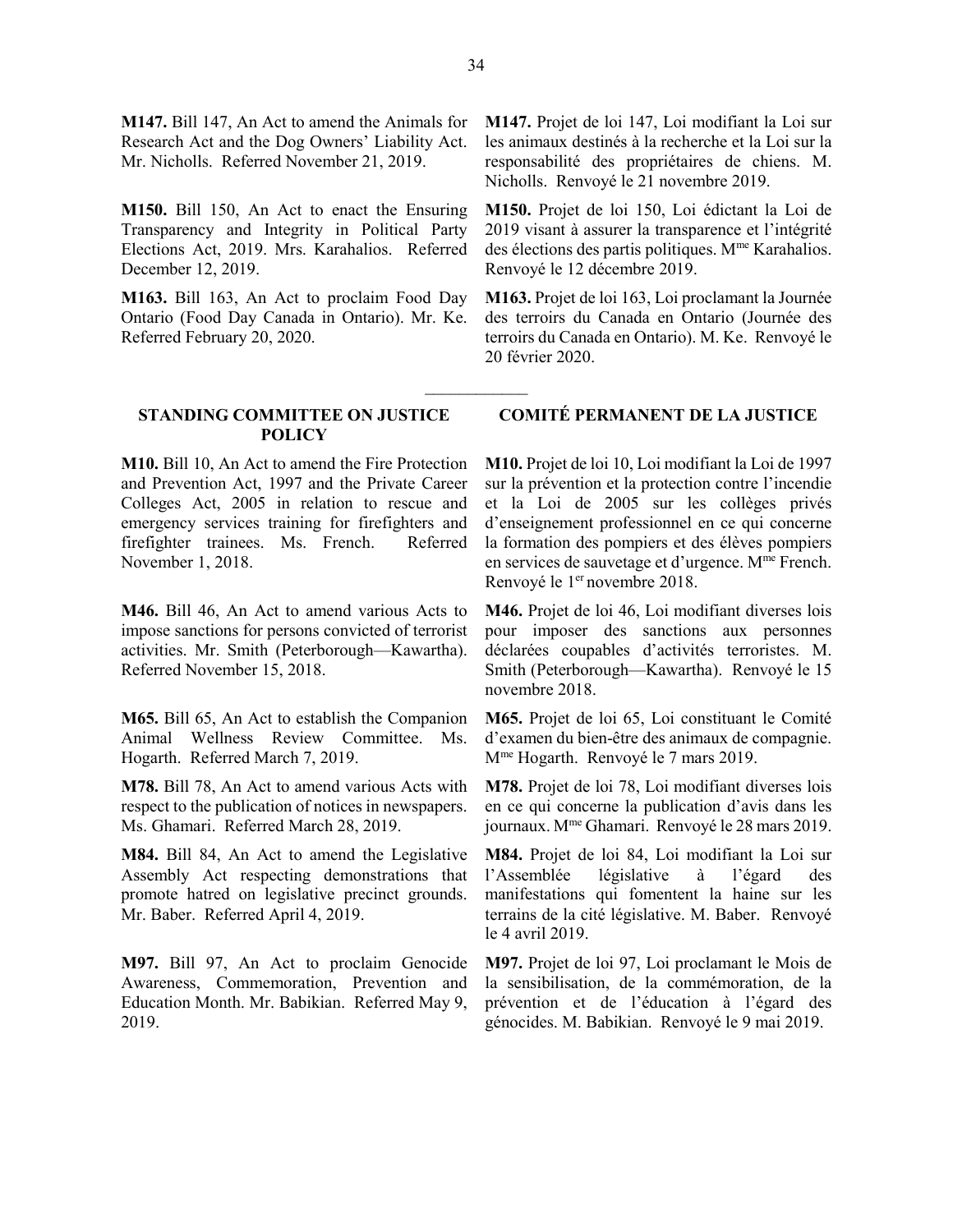**M102.** Bill 102, An Act to amend the Health Protection and Promotion Act, the Home Care and Community Services Act, 1994 and the Ministry of Health and Long-Term Care Act. Ms. Sattler. Referred May 2, 2019.

**M153.** Bill 153, An Act to amend the Long-Term Care Homes Act to provide spouses with the right to live together in a home. Ms. Fife. Referred December 12, 2019.

**G159.** Bill 159, An Act to amend various statutes in respect of consumer protection. Hon. Ms. Thompson. Referred December 11, 2019.

**STANDING COMMITTEE ON THE LEGISLATIVE ASSEMBLY**

**M7.** Bill 7, An Act to regulate the price of petroleum products. Mr. Bisson. Referred September 13, 2018.

**M9.** Bill 9, An Act to proclaim an awareness day for posttraumatic stress disorder. Mr. Bouma. Referred August 2, 2018.

**M11.** Bill 11, An Act to provide for safety measures respecting movable soccer goals. Mr. Cho (Willowdale). Referred August 2, 2018.

**M40.** Bill 40, An Act to amend the Human Rights Code with respect to genetic characteristics. Miss Mitas. Referred October 18, 2018.

**M41.** Bill 41, An Act to amend the Highway Traffic Act to exempt Sikh motorcyclists from the requirement to wear a helmet. Mr. Sarkaria. Referred October 18, 2018.

**M50.** Bill 50, An Act to amend the Highway Traffic Act. Mr. Harris. Referred November 22, 2018.

**M60.** Bill 60, An Act to amend the Ministry of Community and Social Services Act to establish the Social Assistance Research Commission. Mr. Miller (Hamilton East—Stoney Creek) and Mr. Bailey. Referred May 16, 2019.

**M77.** Bill 77, An Act to proclaim a month to celebrate Hellenic heritage in Ontario. Ms. Triantafilopoulos. Referred March 28, 2019.

**M102.** Projet de loi 102, Loi modifiant la Loi sur la protection et la promotion de la santé, la Loi de 1994 sur les services de soins à domicile et les services communautaires et la Loi sur le ministère de la Santé et des Soins de longue durée. Mme Sattler. Renvoyé le 2 mai 2019.

**M153.** Projet de loi 153, Loi modifiant la Loi sur les foyers de soins de longue durée afin d'accorder aux conjoints le droit de vivre ensemble dans un foyer. Mme Fife. Renvoyé le 12 décembre 2019.

**G159.** Projet de loi 159, Loi modifiant diverses lois en ce qui concerne la protection du consommateur. L'hon. M<sup>me</sup> Thompson. Renvoyé le 11 décembre 2019.

## **COMITÉ PERMANENT DE L'ASSEMBLÉE LÉGISLATIVE**

**M7.** Projet de loi 7, Loi réglementant le prix des produits pétroliers. M. Bisson. Renvoyé le 13 septembre 2018.

**M9.** Projet de loi 9, Loi proclamant une journée de sensibilisation à l'état de stress post-traumatique. M. Bouma. Renvoyé le 2 août 2018.

**M11.** Projet de loi 11, Loi prévoyant des mesures de sécurité pour les buts de soccer mobiles. M. Cho (Willowdale). Renvoyé le 2 août 2018.

**M40.** Projet de loi 40, Loi modifiant le Code des droits de la personne en ce qui a trait aux caractéristiques génétiques. M<sup>lle</sup> Mitas. Renvoyé le 18 octobre 2018.

**M41.** Projet de loi 41, Loi modifiant le Code de la route pour exempter les motocyclistes sikhs de l'obligation de porter un casque. M. Sarkaria. Renvoyé le 18 octobre 2018.

**M50.** Projet de loi 50, Loi modifiant le Code de la route. M. Harris. Renvoyé le 22 novembre 2018.

**M60.** Projet de loi 60, Loi modifiant la Loi sur le ministère des Services sociaux et communautaires afin de créer la Commission de recherche sur l'aide sociale. M. Miller (Hamilton-Est—Stoney Creek) et M. Bailey. Renvoyé le 16 mai 2019.

**M77.** Projet de loi 77, Loi proclamant un mois pour célébrer le patrimoine hellénique en Ontario. Mme Triantafilopoulos. Renvoyé le 28 mars 2019.

 $\frac{1}{2}$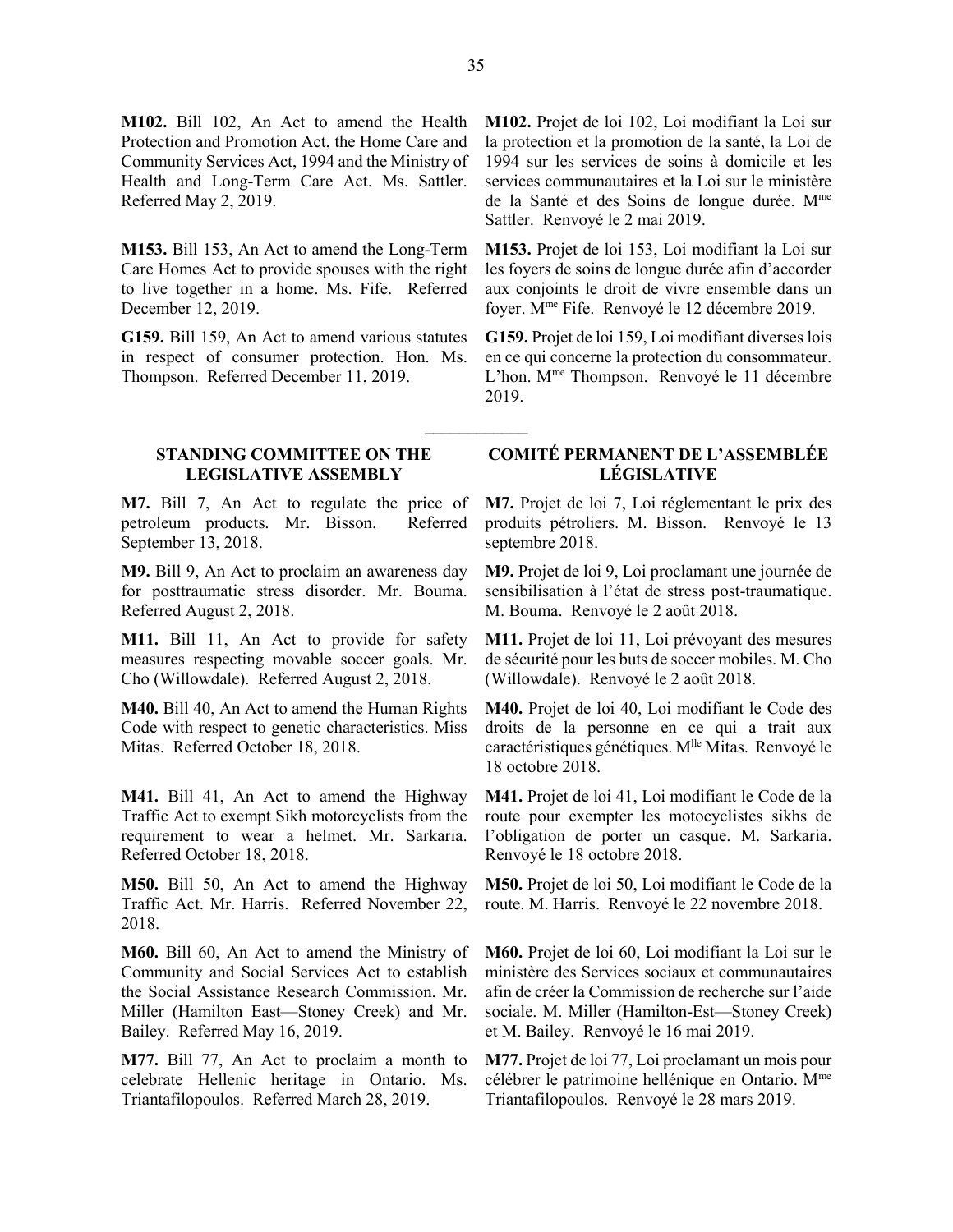**M79.** Bill 79, An Act to amend the Algoma University Act, 2008. Mr. Romano. Referred March 21, 2019.

**M89.** Bill 89, An Act to amend the Highway Traffic Act to ensure the Dutch reach method is included in driver education programs. Ms. Stiles. Referred April 18, 2019.

**G167.** Bill 167, An Act to amend the Legislative Assembly Act and to make consequential amendments to other Acts. Hon. Mr. Calandra. Referred February 18, 2020.

**M79.** Projet de loi 79, Loi modifiant la Loi de 2008 sur l'Université Algoma. M. Romano. Renvoyé le 21 mars 2019.

**M89.** Projet de loi 89, Loi modifiant le Code de la route pour assurer l'intégration de la méthode d'ouverture pivot dans les programmes de conduite automobile. Mme Stiles. Renvoyé le 18 avril 2019.

**G167.** Projet de loi 167, Loi modifiant la Loi sur l'Assemblée législative et apportant des modifications corrélatives à d'autres lois. L'hon. M. Calandra. Renvoyé le 18 février 2020.

#### **STANDING COMMITTEE ON REGULATIONS AND PRIVATE BILLS COMITÉ PERMANENT DES RÈGLEMENTS ET DES PROJETS DE LOI D'INTÉRÊT PRIVÉ**

 $\overline{\phantom{a}}$ 

**Pr6.** Bill Pr6, An Act to Revive Abitare Design Inc. Ms. Karpoche. Referred February 28, 2019.

**Pr16.** Bill Pr16, An Act respecting the Canadian Chinese School of Theology. Mrs. Wai. Referred October 30, 2019.

**Pr20.** Bill Pr20, An Act respecting Hot Docs. Mr. Cho (Willowdale). Referred December 5, 2019.

**M28.** Bill 28, An Act respecting a voluntary program for the alternate use of agricultural land and the production of ecosystem services on that land. Mr. Barrett. Referred September 27, 2018.

**M33.** Bill 33, An Act governing the identification of truss and lightweight construction in buildings. Mr. Pettapiece. Referred October 4, 2018.

**M64.** Bill 64, An Act to amend the Services and Supports to Promote the Social Inclusion of Persons with Developmental Disabilities Act, 2008 respecting transition to adult developmental services and supports. Mrs. Gretzky. Referred February 21, 2019.

**M104.** Bill 104, An Act to proclaim Tamil Genocide Education Week. Mr. Thanigasalam. Referred May 16, 2019.

**M118.** Bill 118, An Act to amend the Occupiers' Liability Act. Mr. Miller (Parry Sound— Muskoka). Referred June 6, 2019.

**M28.** Projet de loi 28, Loi concernant un programme volontaire pour la diversification des modes d'utilisation des terres agricoles et la production de services écosystémiques sur ces terres. M. Barrett. Renvoyé le 27 septembre 2018.

**M33.** Projet de loi 33, Loi régissant l'identification des composants structuraux à ossature légère incorporés aux bâtiments. M. Pettapiece. Renvoyé le 4 octobre 2018.

**M64.** Projet de loi 64, Loi modifiant la Loi de 2008 sur les services et soutiens favorisant l'inclusion sociale des personnes ayant une déficience intellectuelle en ce qui concerne la transition vers des services et soutiens à l'intention des adultes ayant une telle déficience. M<sup>me</sup> Gretzky. Renvoyé le 21 février 2019.

**M104.** Projet de loi 104, Loi proclamant la Semaine de sensibilisation au génocide des Tamouls. M. Thanigasalam. Renvoyé le 16 mai 2019.

**M118.** Projet de loi 118, Loi modifiant la Loi sur la responsabilité des occupants. M. Miller (Parry Sound—Muskoka). Renvoyé le 6 juin 2019.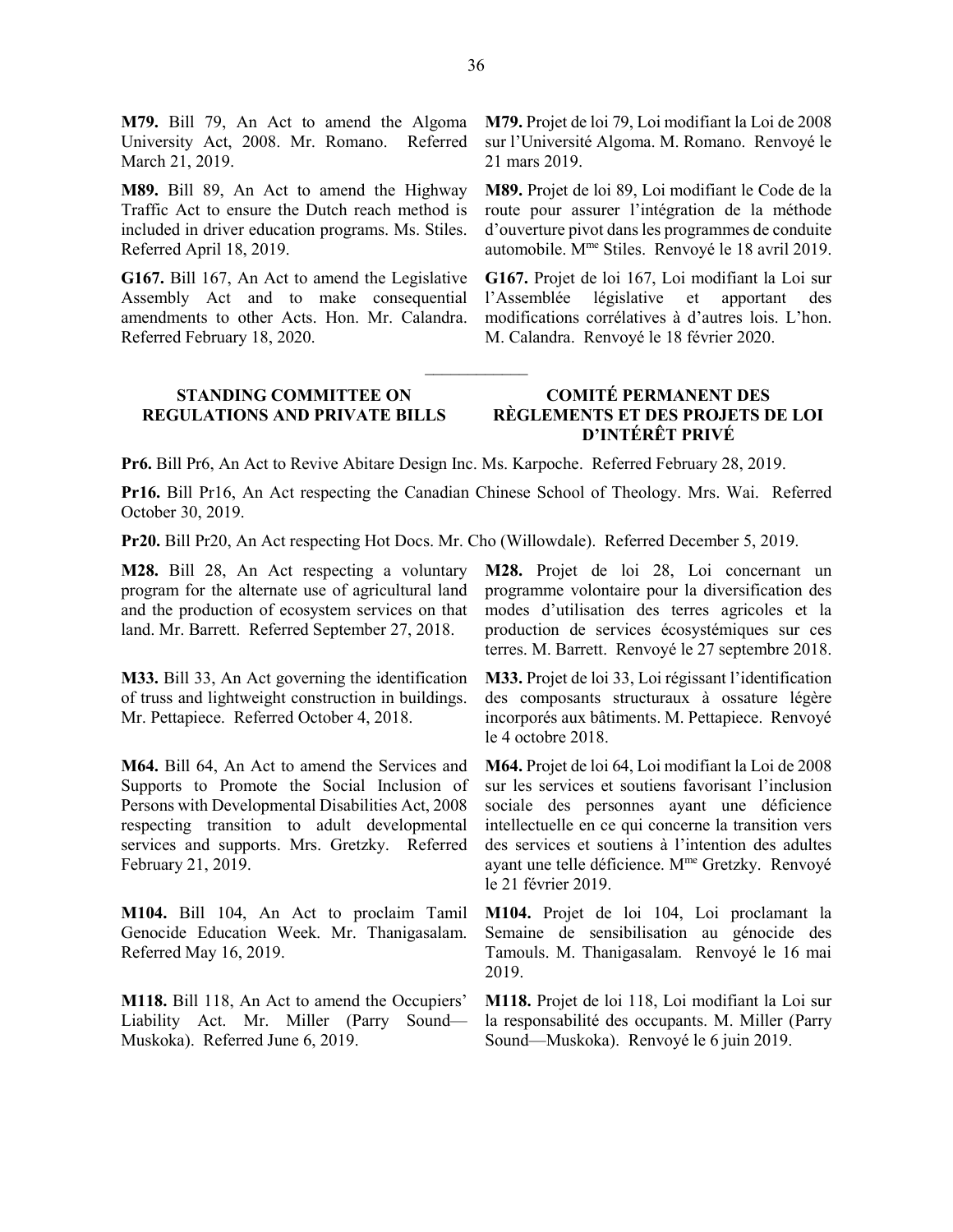**M144.** Bill 144, An Act to enact the Northern Health Travel Grant Advisory Committee Act, 2019. Ms. Monteith-Farrell. Referred December 5, 2019.

#### **STANDING COMMITTEE ON SOCIAL POLICY**

**M39.** Bill 39, An Act to require the establishment of an Accessible Parking and Towing Industry Review Committee. Mrs. Martow. Referred October 25, 2018.

**M51.** Bill 51, An Act to amend the Long-Term Care Homes Act, 2007, to give preference to veterans for access to beds. Mrs. Stevens. Referred November 15, 2018.

**M56.** Bill 56, An Act to amend the Highway Traffic Act in respect of seat belts on school buses. Ms. Wynne. Referred November 29, 2018.

**M59.** Bill 59, An Act to enact the Caregiver Recognition Act, 2018. Mr. Roberts. Referred December 6, 2018.

**M75.** Bill 75, An Act to enact the 9-1-1 Everywhere in Ontario Act, 2019 and to amend the Ombudsman Act to create an Assistant Ombudsman responsible for the oversight of 9-1-1 operations. Mme Gélinas. Referred May 9, 2019.

**M83.** Bill 83, An Act to proclaim a Day of Remembrance and Action on Islamophobia. Ms. Berns-McGown. Referred April 4, 2019.

**M105.** Bill 105, An Act with respect to the training required of police officers and others. Ms. Kusendova. Referred May 16, 2019.

**M106.** Bill 106, An Act to proclaim the month of July as Egyptian Heritage Month. Mr. Sabawy. Referred June 6, 2019.

**M141.** Bill 141, An Act respecting registration of and access to defibrillators. Mrs. Martin. Referred November 21, 2019.

**M144.** Projet de loi 144, Loi édictant la Loi de 2019 sur le Comité consultatif des subventions aux résidents du Nord de l'Ontario pour frais de transport à des fins médicales. M<sup>me</sup> Monteith-Farrell. Renvoyé le 5 décembre 2019.

## **COMITÉ PERMANENT DE LA POLITIQUE SOCIALE**

**M39.** Projet de loi 39, Loi exigeant la constitution d'un comité d'examen du stationnement accessible et du secteur de remorquage. M<sup>me</sup> Martow. Renvoyé le 25 octobre 2018.

**M51.** Projet de loi 51, Loi modifiant la Loi de 2007 sur les foyers de soins de longue durée pour accorder la préférence aux anciens combattants qui veulent avoir accès à des lits. M<sup>me</sup> Stevens. Renvoyé le 15 novembre 2018.

**M56.** Projet de loi 56, Loi modifiant le Code de la route en ce qui concerne les ceintures de sécurité dans les autobus scolaires. M<sup>me</sup> Wynne. Renvoyé le 29 novembre 2018.

**M59.** Projet de loi 59, Loi édictant la Loi de 2018 sur la reconnaissance de l'apport des aidants naturels. M. Roberts. Renvoyé le 6 décembre 2018.

**M75.** Projet de loi 75, Loi édictant la Loi de 2019 sur le 9-1-1 partout en Ontario et modifiant la Loi sur l'ombudsman pour créer le poste d'ombudsman adjoint chargé de surveiller les activités du système 9-1-1. M<sup>me</sup> Gélinas. Renvoyé le 9 mai 2019.

**M83.** Projet de loi 83, Loi proclamant la Journée de commémoration et d'action contre l'islamophobie. M<sup>me</sup> Berns-McGown. Renvoyé le 4 avril 2019.

**M105.** Projet de loi 105, Loi relative à la formation requise des agents de police et autre personnel policier. Mme Kusendova. Renvoyé le 16 mai 2019.

**M106.** Projet de loi 106, Loi proclamant le mois de juillet Mois du patrimoine égyptien. M. Sabawy. Renvoyé le 6 juin 2019.

**M141.** Projet de loi 141, Loi sur l'accès aux défibrillateurs et leur enregistrement. M<sup>me</sup> Martin. Renvoyé le 21 novembre 2019.

 $\frac{1}{2}$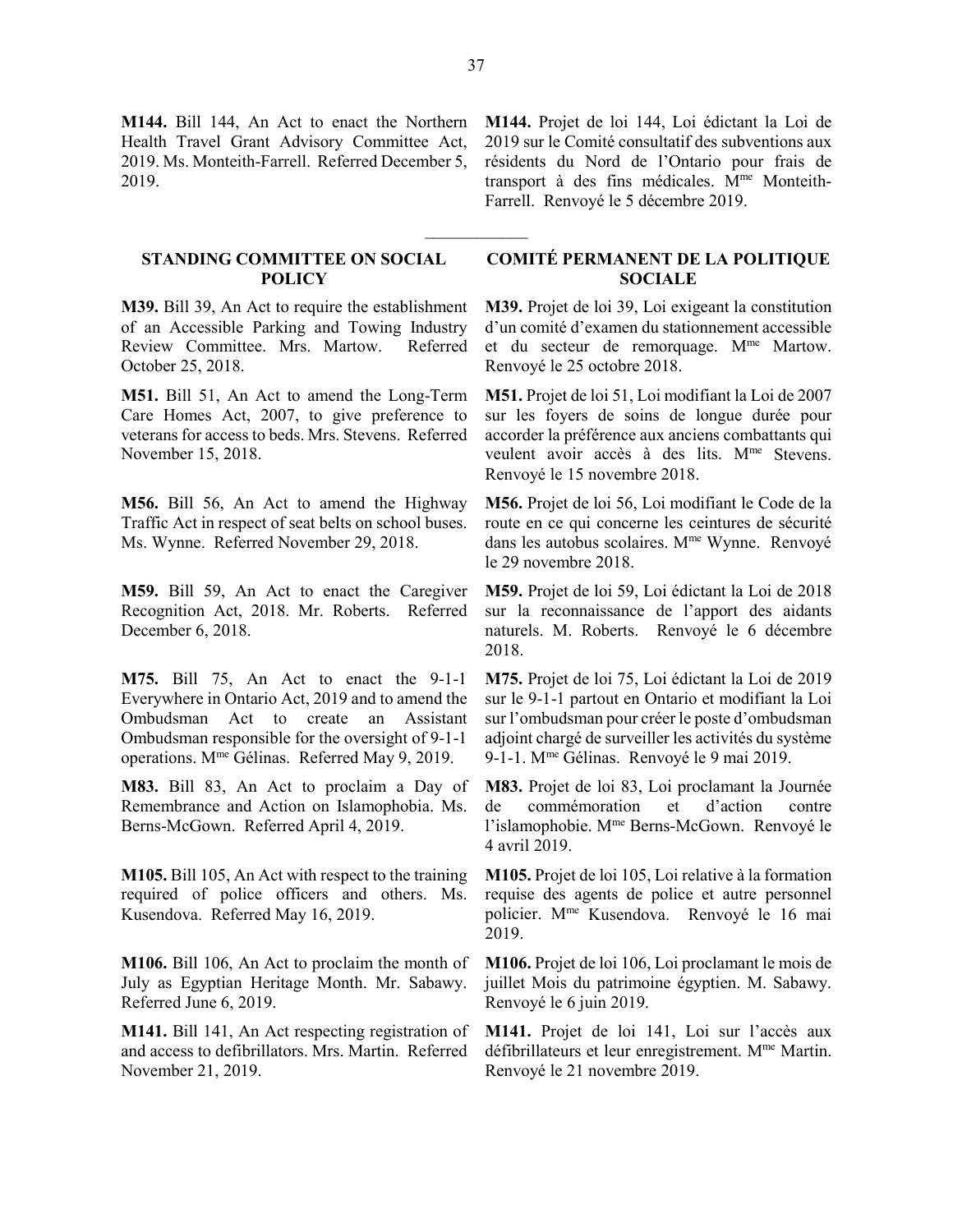**M142.** Bill 142, An Act to amend the Highway Traffic Act with respect to air brake endorsements. Mr. Sandhu. Referred November 21, 2019.

**M152.** Bill 152, An Act to proclaim Occupational Safety and Health Day. Ms. McKenna. Referred November 28, 2019.

**M154.** Bill 154, An Act to proclaim Stop Cyberbullying in Ontario Day. Mr. Rasheed. Referred December 5, 2019.

**M157.** Bill 157, An Act to proclaim COPD Awareness Day. Mr. Kanapathi. Referred December 5, 2019.

**M142.** Projet de loi 142, Loi modifiant le Code de la route en ce qui concerne les inscriptions autorisant l'utilisation des freins à air comprimé. M. Sandhu. Renvoyé le 21 novembre 2019.

**M152.** Projet de loi 152, Loi proclamant la Journée de la sécurité et de la santé au travail. Mme McKenna. Renvoyé le 28 novembre 2019.

**M154.** Projet de loi 154, Loi proclamant la Journée pour l'élimination de la cyberintimidation en Ontario. M. Rasheed. Renvoyé le 5 décembre 2019.

**M157.** Projet de loi 157, Loi proclamant la Journée de sensibilisation à la BPCO. M. Kanapathi. Renvoyé le 5 décembre 2019.

### **COMMITTEE MEETINGS SÉANCES DES COMITÉS**

The **Standing Committee on Justice Policy** will meet for the purpose of organization, as follows:

 $\_$  , and the set of the set of the set of the set of the set of the set of the set of the set of the set of the set of the set of the set of the set of the set of the set of the set of the set of the set of the set of th

Thursday, February 27 9:00 a.m. Because 8 a.m. Room No. 151

and will meet for clause-by-clause consideration of Bill 159, An Act to amend various statutes in respect of consumer protection, as follows:

Thursday, February 27 9:15 a.m. and 2:00 p.m. Room No. 151

 $\frac{1}{2}$ 

The **Standing Committee on Public Accounts** will meet to consider Metrolinx—GO Station Selection (Section 3.06, 2018 Annual Report of the Office of the Auditor General of Ontario), as follows:

Today 9:00 a.m. (closed session) Room No. 151

and 12:30 p.m.  $\_$  , and the set of the set of the set of the set of the set of the set of the set of the set of the set of the set of the set of the set of the set of the set of the set of the set of the set of the set of the set of th

Questions are to appear on the day after they are received and on every subsequent day in that week and then subsequently only on each Monday until an Answer other than an Interim Answer is received. A question first appearing on a Thursday will appear on each day of the following week.

### **QUESTIONS QUESTIONS**

Les questions seront publiées le jour suivant leur réception et tous les jours de la semaine. Elles seront ensuite publiées tous les lundis jusqu'à ce qu'une réponse autre qu'une réponse provisoire soit reçue. Une question publiée le jeudi pour la première fois sera publiée tous les jours de la semaine suivante.

197. Mr. Natyshak — Enquiry of the Ministry — Would the Minister of Children, Community and Social Services provide details of the contract it has with the Child and Parent Resource Institute to provide 15 in-person training sessions to community-based mental health stakeholders and caregivers in 2020. February 20, 2020.

 $\frac{1}{2}$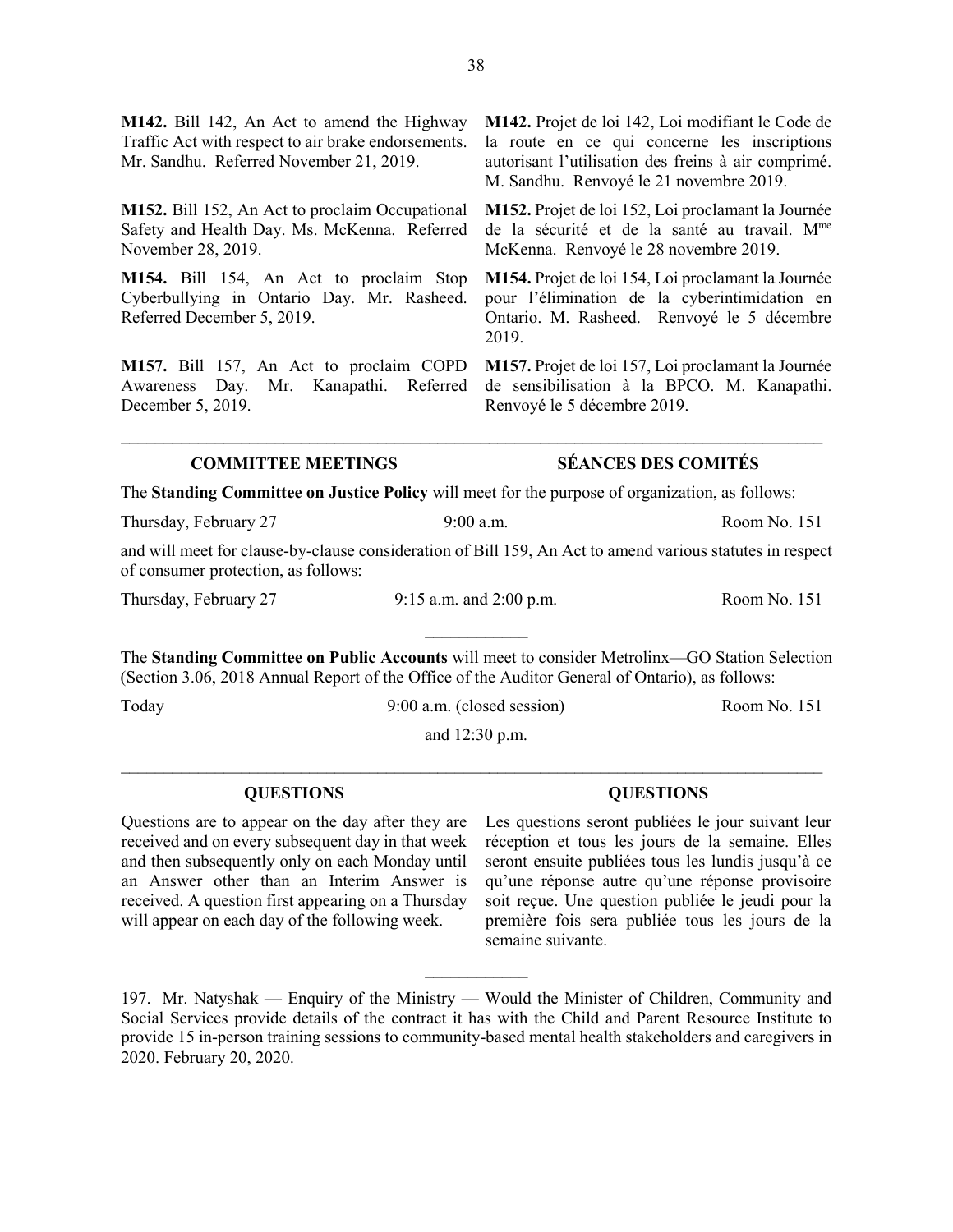198. Mr. Natyshak — Enquiry of the Ministry — Would the Minister of Children, Community and Social Services specify if an RFP was issued for the contract it has with the Child and Parent Resource Institute or if this was sole-sourced by the Ministry and what are the terms, conditions and value of this contract. February 20, 2020.

199. Mr. Natyshak — Enquiry of the Ministry — Would the Minister of Children, Community and Social Services describe the process used to select the Hanen Centre to provide "More than Words and TalkAbility" programs to parents of children with Autism Spectrum Disorder beginning February 2020. February 20, 2020.

201. Mr. Natyshak — Enquiry of the Ministry — Would the Minister of Children, Community and Social Services provide the breakdown by region, of the number of parents with children on the wait list for OAP services who are expected to access this training. February 20, 2020.

202. Mr. Natyshak — Enquiry of the Ministry — Would the Minister of Children, Community and Social Services confirm if an RFP was issued for the contract it has with the Hanen Centre to provide "More than Words and TalkAbility" programs, or if it was sole-sourced and what are the terms, conditions and value of the contract. February 24, 2020.

203. Ms. Begum — Enquiry of the Ministry — Would the Minister of Children, Community and Social Services provide details showing the number of clinical staff for each regional autism program compared to the number of hours of direct service provided to families of children with autism thus far in the 2019- 2020 fiscal year. February 25, 2020.

204. Ms. Begum — Enquiry of the Ministry — Would the Minister of Children, Community and Social Services provide details showing the total cost of the Ontario Autism Program broken down by age of child and DSO versus DFO in each of the 9 regional autism programs. February 25, 2020.

205. Ms. Begum — Enquiry of the Ministry — Would the Minister of Children, Community and Social Services provide data showing the total hours of ABA therapy provided by age of child and DSO versus DFO in each of the 9 regional autism programs. February 25, 2020.

206. Ms. Begum — Enquiry of the Ministry — Would the Minister of Children, Community and Social Services provide the most recent data regarding children on the waitlist for autism services versus those children who are now in service, in the 9 regions. February 25, 2020.

207. Ms. Begum — Enquiry of the Ministry — Would the Minister of Children, Community and Social Services describe what plan is being created by the Ministry to begin monitoring the incidence/level of ASD in Ontario, region by region, to better understand the future program needs of families in those regions. February 25, 2020.

208. Ms. Begum — Enquiry of the Ministry — Would the Minister of Children, Community and Social Services describe what emergency plan is being developed now to deal with programming losses for children with autism in Northern Ontario. February 25, 2020.

 $\_$  , and the set of the set of the set of the set of the set of the set of the set of the set of the set of the set of the set of the set of the set of the set of the set of the set of the set of the set of the set of th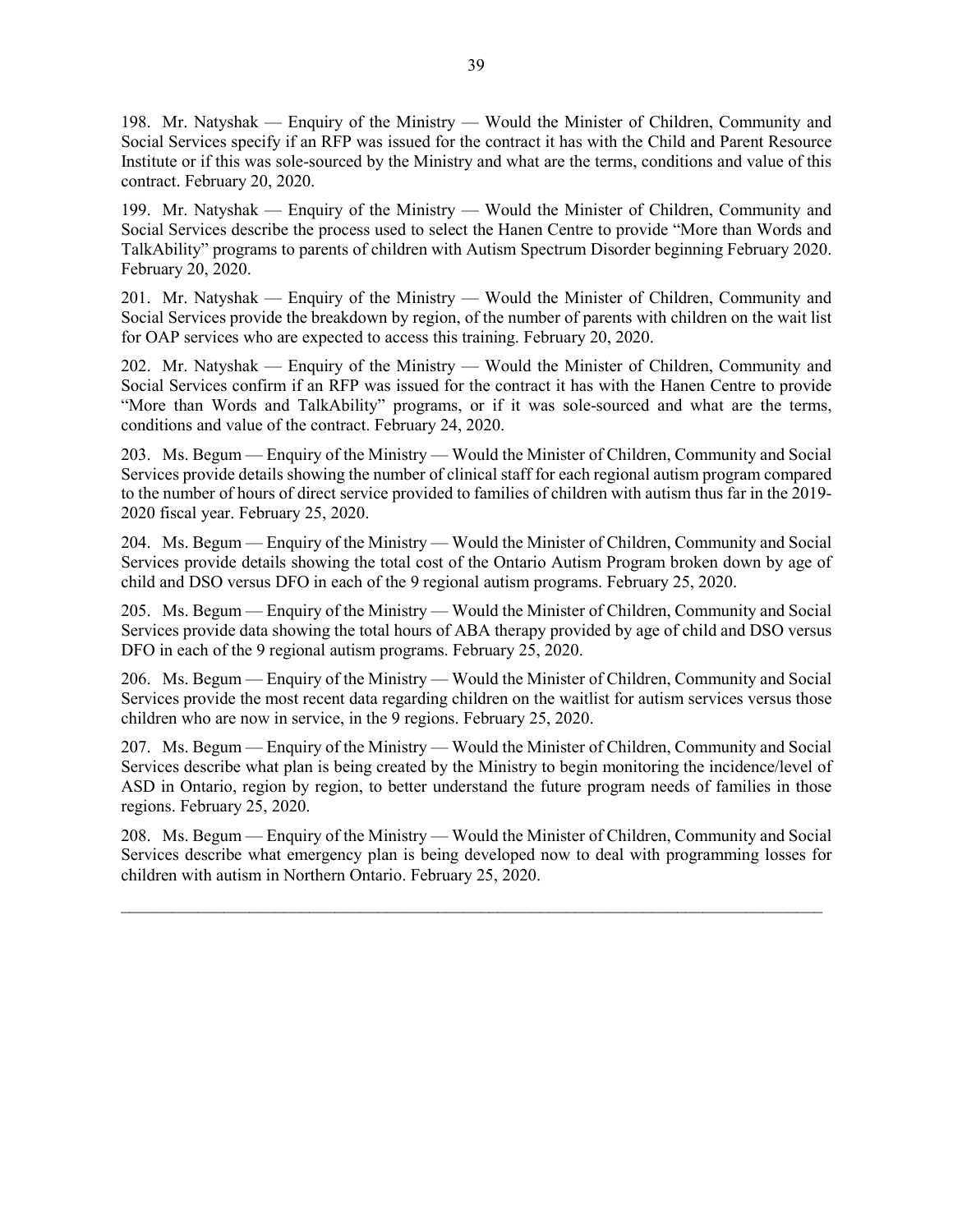**Order of Precedence for Private Members' Public Business to be called during the First Session of the Forty-second Parliament according to the draw on July 11, 2018, pursuant to Standing Order 101(b).**

**Ordre de priorité des affaires d'intérêt public émanant des députées et députés à être étudiées pendant la première session de la Quarante-deuxième législature d'après le tirage au sort tenu le 11 juillet 2018, conformément à l'alinéa 101 b) du Règlement.**

*Effective February 20, 2020 / replaces previous lists*

| IJ<br>No. | Member                            | <b>Latest Notice Date</b> | <b>Ballot Date</b> |
|-----------|-----------------------------------|---------------------------|--------------------|
| 1.        | Ms. Dunlop                        | notice waived             | Debated 07/26/18   |
| 2.        | Mrs. Fee                          | notice waived             | Debated 07/26/18   |
| 3.        | Mr. Oosterhoff                    | notice waived             | Debated 07/26/18   |
| 4.        | Ms. Horwath                       | notice waived             | Debated 08/02/18   |
| 5.        | Mr. Bouma                         | notice waived             | Debated 08/02/18   |
| 6.        | Mr. Cho (Willowdale)              | notice waived             | Debated 08/02/18   |
| 7.        | Mr. Yarde                         | notice waived             | Debated 08/09/18   |
| 8.        | Ms. Armstrong                     | notice waived             | Debated 08/09/18   |
| 9.        | Mr. Anand                         | notice waived             | Debated 08/09/18   |
| 10.       | Mr. Walker                        | notice waived             | Debated 09/13/18   |
| 11.       | Mr. Bisson                        | notice waived             | Debated 09/13/18   |
| 12.       | Mr. Kramp                         | notice waived             | Debated 09/13/18   |
| 13.       | Mr. Hatfield                      | 08/13/18                  | Debated 09/20/18   |
| 14.       | Mr. Piccini                       | 08/13/18                  | Debated 09/20/18   |
| 15.       | Miss Taylor                       | 08/13/18                  | Debated 09/20/18   |
| 16.       | Mr. Barrett                       | 09/12/18                  | Debated 09/27/18   |
| 17.       | Mr. Burch                         | 09/12/18                  | Debated 09/27/18   |
| 18.       | Ms. Morrison                      | 09/12/18                  | Debated 09/27/18   |
| 19.       | M <sup>lle</sup> Simard           | 09/19/18                  | Debated 10/04/18   |
| 20.       | Mr. Pettapiece                    | 09/19/18                  | Debated 10/04/18   |
| 21.       | Ms. Hunter                        | 09/19/18                  | Debated 10/04/18   |
| 22.       | Mr. Bailey                        | 10/03/18                  | Debated 10/18/18   |
| 23.       | Miss Mitas                        | 10/03/18                  | Debated 10/18/18   |
| 24.       | Mr. Sarkaria                      | 10/03/18                  | Debated 10/18/18   |
| 25.       | Mr. Tabuns                        | 10/03/18                  | Debated 10/25/18   |
| 26.       | Mrs. Martow                       | 10/03/18                  | Debated 10/25/18   |
| 27.       | Mr. Fraser                        | 10/03/18                  | Debated 10/25/18   |
| 28.       | Mr. Singh (Brampton East)         | 10/17/18                  | Debated 11/01/18   |
| 29.       | Ms. French                        | 10/17/18                  | Debated 11/01/18   |
| 30.       | Ms. Begum                         | 10/17/18                  | Debated 11/01/18   |
| 31.       | Mrs. Stevens                      | 10/31/18                  | Debated 11/15/18   |
| 32.       | Mr. Vanthof                       | 10/31/18                  | Debated 11/15/18   |
| 33.       | Mr. Smith (Peterborough-Kawartha) | 10/31/18                  | Debated 11/15/18   |
| 34.       | M <sup>me</sup> Des Rosiers       | 10/31/18                  | Debated 11/22/18   |
| 35.       | Miss Surma                        | 10/31/18                  | Debated 11/22/18   |
| 36.       | Mr. Harris                        | 10/31/18                  | Debated 11/22/18   |
| 37.       | Mr. Crawford                      | 11/14/18                  | Debated 11/29/18   |
| 38.       | Mr. McDonell                      | 11/14/18                  | Debated 11/29/18   |
| 39.       | Ms. Wynne                         | 11/14/18                  | Debated 11/29/18   |
| 40.       | Mr. Gates                         | 11/21/18                  | Debated 12/06/18   |
| 41.       | Ms. Andrew                        | 11/21/18                  | Debated 12/06/18   |
| 42.       | Mr. Roberts                       | 11/21/18                  | Debated 12/06/18   |
| 43.       | Mr. Arthur                        | 12/19/18                  | Debated 02/21/19   |
| 44.       | Ms. Karpoche                      | 12/19/18                  | Debated 02/21/19   |
| 45.       | Mrs. Gretzky                      | 12/19/18                  | Debated 02/21/19   |
| 46.       | Mr. Hassan                        | 12/19/18                  | Debated 02/28/19   |
| 47.       | Mr. Coe                           | notice waived             | Debated 02/28/19   |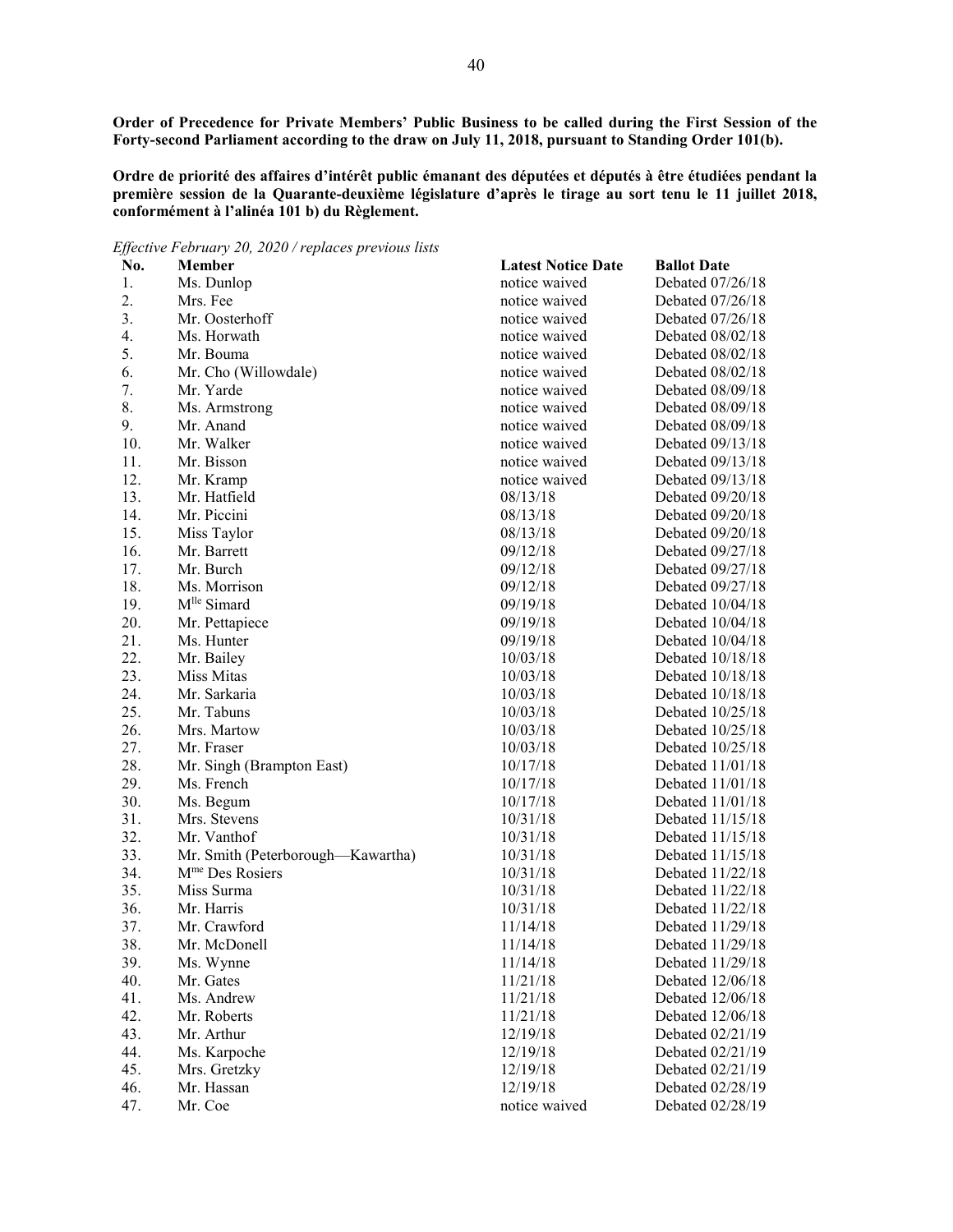49. Ms. Hogarth 02/20/19 Debated 03/07/19 50. Ms. Skelly 02/20/19 Debated 03/07/19 51. Mr. Schreiner 02/20/19 Debated 03/07/19 52. Mr. Mamakwa 03/06/19 Debated 03/21/19 53. Mr. Gill 03/06/19 Debated 03/21/19 54. Mr. Romano 03/06/19 Debated 03/21/19 55. Ms. Ghamari 03/06/19 Debated 03/28/19 56. Ms. Triantafilopoulos 03/06/19 Debated 03/28/19 57. Mr. Glover 03/06/19 Debated 03/28/19 58. Ms. Berns-McGown 03/20/19 Debated 04/04/19<br>59. Mr. Baber 03/20/19 Debated 04/04/19 60. Ms. Lindo 03/20/19 Debated 04/04/19 61. Mr. Kernaghan 04/03/19 Debated 04/18/19 62. Mr. Rakocevic 04/03/19 Debated 04/18/19 63. Ms. Stiles 04/03/19 Debated 04/18/19 64. Mr. Coteau 04/17/19 Debated 05/02/19 65. Ms. Sattler notice waived Debated 05/02/19 66. Mme Lalonde 04/17/19 Debated 05/02/19 67. Mr. Babikian  $04/17/19$  Debated 05/09/19 <br>68. M<sup>me</sup> Gélinas 04/17/19 Debated 05/09/19 68. Mme Gélinas 04/17/19 Debated 05/09/19 69. Mr. Natyshak 04/17/19 Debated 05/09/19 70. Mr. Miller (Hamilton East—Stoney Creek)  $0.5/01/19$  Debated 05/16/19<br>
71. Ms. Kusendova 05/01/19 Debated 05/16/19 71. Ms. Kusendova 05/01/19 Debated 05/16/19 72. Mr. Thanigasalam 05/01/19 Debated 05/16/19 73. Mr. Harden 05/15/19 Debated 05/30/19 74. Mr. Downey 05/15/19 Debated 05/30/19 75. Ms. Shaw 05/15/19 Debated 05/30/19 76. Mr. Miller (Parry Sound—Muskoka) notice waived Debated 06/06/19<br>77. Mr. Sabawy 05/15/19 Debated 06/06/19 Mr. Sabawy 05/15/19 Debated 06/06/19 78. Mr. Mantha 05/15/19 Debated 06/06/19 79. Mr. Gravelle notice waived Debated 10/31/19 80. Mr. West 06/05/19 Debated 10/31/19 81. Ms. Khanjin 06/05/19 Debated 10/31/19 82. Mr. Bourgouin 06/05/19 Debated 11/07/19 83. Mr. Pang 06/05/19 Debated 11/07/19 84. Mrs. Tangri 1988 and 11/07/19 motice waived Debated 11/07/19 85. Mr. Sandhu notice waived Debated 11/21/19 86. Mrs. Martin 2008 and the motion waived Debated 11/21/19 87. Mr. Nicholls **notice waived** Debated 11/21/19 88. Mr. Coe notice waived Debated 11/28/19<br>89. Ms. McKenna and the notice waived Debated 11/28/19 Ms. McKenna **notice** waived Debated 11/28/19 90. Ms. Singh (Brampton Centre) notice waived Debated 11/28/19 91. Mr. Rasheed notice waived Debated 12/05/19<br>92. Mr. Kanapathi https://www.intime.org/waived Debated 12/05/19 92. Mr. Kanapathi notice waived Debated 12/05/19 93. Ms. Monteith-Farrell 11/20/19 Debated 12/05/19 94. Ms. Bell 11/27/19 Debated 12/12/19<br>95 Ms. Fife 11/27/19 Debated 12/12/19 95. Ms. Fife 11/27/19 Debated 12/12/19 96. Mrs. Karahalios 11/27/19 Debated 12/12/19 \*97. Mr. Hillier 12/11/19 Debated 02/20/20 \*98. Mr. Ke 12/11/19 Debated 02/20/20 \*99. Mr. Cuzzetto notice waived Not debated

48. Ms. Park notice waived Debated 02/28/19 03/20/19 Debated 04/04/19 100. Mr. Parsa notice waived  $02/27/20$ <br>101. Mr. Wilson 12/11/19 02/27/20 101. Mr. Wilson 2012/11/19 02/27/20

**\* Revision**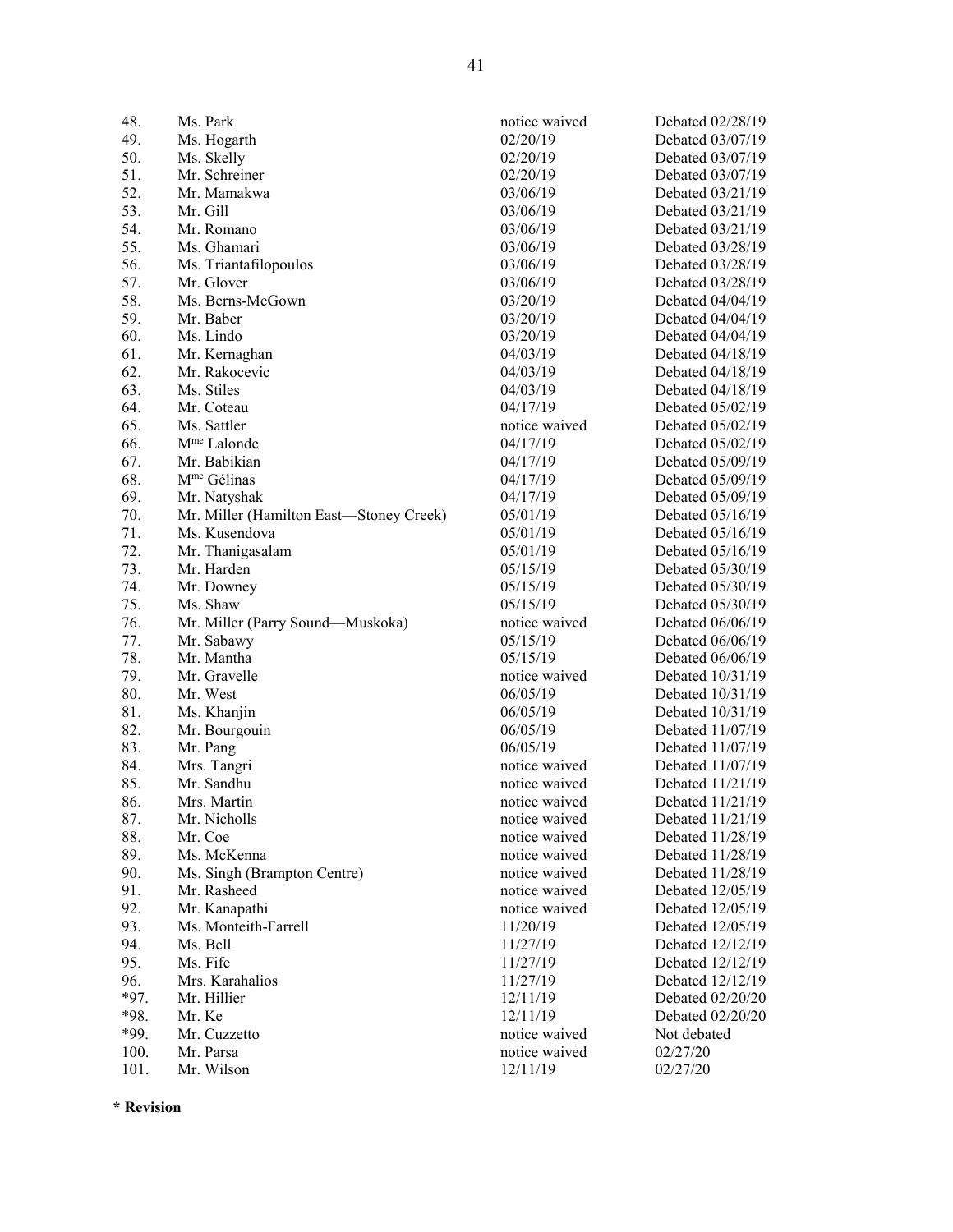**Order of Precedence for Private Members' Public Business to be called during the First Session of the Forty-second Parliament according to the draw on November 4, 2019, pursuant to Standing Order 101(b).**

**Ordre de priorité des affaires d'intérêt public émanant des députées et députés à être étudiées pendant la première session de la Quarante-deuxième législature d'après le tirage au sort tenu le 4 novembre 2019, conformément à l'alinéa 101 b) du Règlement.**

*Effective February 24, 2020 / replaces previous lists*

| 02/27/20<br>1.<br>Mr. Bouma<br>12/11/19<br>2.<br>Ms. Park<br>02/19/20<br>03/05/20<br>3.<br>Mr. Barrett<br>02/19/20<br>03/05/20<br>4.<br>Mr. Hillier<br>notice waived<br>03/05/20<br>5.<br>Mr. Singh (Brampton East)<br>02/26/20<br>03/12/20<br>$*6.$<br>Ms. Kusendova<br>02/26/20<br>03/12/20<br>7.<br>Mr. Miller (Hamilton East-Stoney Creek)<br>02/26/20<br>03/12/20<br>8.<br>03/11/20<br>03/26/20<br>Ms. Singh (Brampton Centre)<br>9.<br>Ms. Horwath<br>03/11/20<br>03/26/20<br>$*10.$<br>Mr. Kanapathi<br>03/11/20<br>03/26/20<br>11.<br>Mr. Anand<br>03/11/20<br>04/02/20<br>12.<br>Ms. Bell<br>04/02/20<br>03/11/20<br>13.<br>Mrs. Gretzky<br>03/11/20<br>04/02/20<br>14.<br>Ms. Skelly<br>03/25/20<br>04/09/20<br>15.<br>Mr. Nicholls<br>03/25/20<br>04/09/20<br>16.<br>Mrs. Wai<br>03/25/20<br>04/09/20<br>17.<br>Ms. Hunter<br>04/08/20<br>04/23/20<br>18.<br>Ms. Hogarth<br>04/23/20<br>04/08/20<br>19.<br>Mr. Babikian<br>04/08/20<br>04/23/20<br>20.<br>Mr. Hatfield<br>04/30/20<br>04/08/20<br>21.<br>Mr. Bisson<br>04/08/20<br>04/30/20<br>22.<br>Mr. Roberts<br>04/08/20<br>04/30/20<br>23.<br>Mr. Schreiner<br>04/22/20<br>05/07/20<br>24.<br>Ms. Ghamari<br>04/22/20<br>05/07/20<br>25.<br>Mr. Gill<br>04/22/20<br>05/07/20<br>26.<br>Mr. Cho (Willowdale)<br>04/29/20<br>05/14/20<br>27.<br>Ms. Lindo<br>04/29/20<br>05/14/20<br>28.<br>Mr. Cuzzetto<br>04/29/20<br>05/14/20<br>29.<br>Mr. Burch<br>05/13/20<br>05/28/20<br>30.<br>Mr. Coteau<br>05/28/20<br>05/13/20<br>31.<br>05/13/20<br>05/28/20<br>Ms. Armstrong<br>32.<br>Miss Mitas<br>06/04/20<br>05/13/20<br>33.<br>Ms. French<br>05/13/20<br>06/04/20<br>34.<br>Mr. McDonell<br>05/13/20<br>06/04/20<br>35.<br>Mr. Arthur<br>06/03/20<br>09/17/20<br>36.<br>Mr. Wilson<br>06/03/20<br>09/17/20<br>37.<br>Mr. Gates<br>06/03/20<br>09/17/20<br>38.<br>Mr. Tabuns<br>06/03/20<br>09/24/20<br>Mr. Vanthof<br>06/03/20<br>09/24/20<br>39.<br>40.<br>Mr. Thanigasalam<br>06/03/20<br>09/24/20<br>M <sup>me</sup> Gélinas<br>41.<br>09/16/20<br>10/01/20<br>42.<br>Mr. Rasheed<br>09/16/20<br>10/01/20<br>43.<br>Mrs. Martin<br>09/16/20<br>10/01/20<br>44.<br>Mrs. Karahalios<br>09/23/20<br>10/08/20<br>45.<br>Ms. Wynne<br>09/23/20<br>10/08/20<br>46.<br>Ms. Morrison<br>09/23/20<br>10/08/20 | No. | Member       | <b>Latest Notice Date</b> | <b>Ballot Date</b> |
|--------------------------------------------------------------------------------------------------------------------------------------------------------------------------------------------------------------------------------------------------------------------------------------------------------------------------------------------------------------------------------------------------------------------------------------------------------------------------------------------------------------------------------------------------------------------------------------------------------------------------------------------------------------------------------------------------------------------------------------------------------------------------------------------------------------------------------------------------------------------------------------------------------------------------------------------------------------------------------------------------------------------------------------------------------------------------------------------------------------------------------------------------------------------------------------------------------------------------------------------------------------------------------------------------------------------------------------------------------------------------------------------------------------------------------------------------------------------------------------------------------------------------------------------------------------------------------------------------------------------------------------------------------------------------------------------------------------------------------------------------------------------------------------------------------------------------------------------------------------------------------------------------------------------------------------------------------------------------------------------------------------------------------------------------------------------------------------------------------------------------------------------------------------------------------------------------------------------------------------------------------------------------|-----|--------------|---------------------------|--------------------|
|                                                                                                                                                                                                                                                                                                                                                                                                                                                                                                                                                                                                                                                                                                                                                                                                                                                                                                                                                                                                                                                                                                                                                                                                                                                                                                                                                                                                                                                                                                                                                                                                                                                                                                                                                                                                                                                                                                                                                                                                                                                                                                                                                                                                                                                                          |     |              |                           |                    |
|                                                                                                                                                                                                                                                                                                                                                                                                                                                                                                                                                                                                                                                                                                                                                                                                                                                                                                                                                                                                                                                                                                                                                                                                                                                                                                                                                                                                                                                                                                                                                                                                                                                                                                                                                                                                                                                                                                                                                                                                                                                                                                                                                                                                                                                                          |     |              |                           |                    |
|                                                                                                                                                                                                                                                                                                                                                                                                                                                                                                                                                                                                                                                                                                                                                                                                                                                                                                                                                                                                                                                                                                                                                                                                                                                                                                                                                                                                                                                                                                                                                                                                                                                                                                                                                                                                                                                                                                                                                                                                                                                                                                                                                                                                                                                                          |     |              |                           |                    |
|                                                                                                                                                                                                                                                                                                                                                                                                                                                                                                                                                                                                                                                                                                                                                                                                                                                                                                                                                                                                                                                                                                                                                                                                                                                                                                                                                                                                                                                                                                                                                                                                                                                                                                                                                                                                                                                                                                                                                                                                                                                                                                                                                                                                                                                                          |     |              |                           |                    |
|                                                                                                                                                                                                                                                                                                                                                                                                                                                                                                                                                                                                                                                                                                                                                                                                                                                                                                                                                                                                                                                                                                                                                                                                                                                                                                                                                                                                                                                                                                                                                                                                                                                                                                                                                                                                                                                                                                                                                                                                                                                                                                                                                                                                                                                                          |     |              |                           |                    |
|                                                                                                                                                                                                                                                                                                                                                                                                                                                                                                                                                                                                                                                                                                                                                                                                                                                                                                                                                                                                                                                                                                                                                                                                                                                                                                                                                                                                                                                                                                                                                                                                                                                                                                                                                                                                                                                                                                                                                                                                                                                                                                                                                                                                                                                                          |     |              |                           |                    |
|                                                                                                                                                                                                                                                                                                                                                                                                                                                                                                                                                                                                                                                                                                                                                                                                                                                                                                                                                                                                                                                                                                                                                                                                                                                                                                                                                                                                                                                                                                                                                                                                                                                                                                                                                                                                                                                                                                                                                                                                                                                                                                                                                                                                                                                                          |     |              |                           |                    |
|                                                                                                                                                                                                                                                                                                                                                                                                                                                                                                                                                                                                                                                                                                                                                                                                                                                                                                                                                                                                                                                                                                                                                                                                                                                                                                                                                                                                                                                                                                                                                                                                                                                                                                                                                                                                                                                                                                                                                                                                                                                                                                                                                                                                                                                                          |     |              |                           |                    |
|                                                                                                                                                                                                                                                                                                                                                                                                                                                                                                                                                                                                                                                                                                                                                                                                                                                                                                                                                                                                                                                                                                                                                                                                                                                                                                                                                                                                                                                                                                                                                                                                                                                                                                                                                                                                                                                                                                                                                                                                                                                                                                                                                                                                                                                                          |     |              |                           |                    |
|                                                                                                                                                                                                                                                                                                                                                                                                                                                                                                                                                                                                                                                                                                                                                                                                                                                                                                                                                                                                                                                                                                                                                                                                                                                                                                                                                                                                                                                                                                                                                                                                                                                                                                                                                                                                                                                                                                                                                                                                                                                                                                                                                                                                                                                                          |     |              |                           |                    |
|                                                                                                                                                                                                                                                                                                                                                                                                                                                                                                                                                                                                                                                                                                                                                                                                                                                                                                                                                                                                                                                                                                                                                                                                                                                                                                                                                                                                                                                                                                                                                                                                                                                                                                                                                                                                                                                                                                                                                                                                                                                                                                                                                                                                                                                                          |     |              |                           |                    |
|                                                                                                                                                                                                                                                                                                                                                                                                                                                                                                                                                                                                                                                                                                                                                                                                                                                                                                                                                                                                                                                                                                                                                                                                                                                                                                                                                                                                                                                                                                                                                                                                                                                                                                                                                                                                                                                                                                                                                                                                                                                                                                                                                                                                                                                                          |     |              |                           |                    |
|                                                                                                                                                                                                                                                                                                                                                                                                                                                                                                                                                                                                                                                                                                                                                                                                                                                                                                                                                                                                                                                                                                                                                                                                                                                                                                                                                                                                                                                                                                                                                                                                                                                                                                                                                                                                                                                                                                                                                                                                                                                                                                                                                                                                                                                                          |     |              |                           |                    |
|                                                                                                                                                                                                                                                                                                                                                                                                                                                                                                                                                                                                                                                                                                                                                                                                                                                                                                                                                                                                                                                                                                                                                                                                                                                                                                                                                                                                                                                                                                                                                                                                                                                                                                                                                                                                                                                                                                                                                                                                                                                                                                                                                                                                                                                                          |     |              |                           |                    |
|                                                                                                                                                                                                                                                                                                                                                                                                                                                                                                                                                                                                                                                                                                                                                                                                                                                                                                                                                                                                                                                                                                                                                                                                                                                                                                                                                                                                                                                                                                                                                                                                                                                                                                                                                                                                                                                                                                                                                                                                                                                                                                                                                                                                                                                                          |     |              |                           |                    |
|                                                                                                                                                                                                                                                                                                                                                                                                                                                                                                                                                                                                                                                                                                                                                                                                                                                                                                                                                                                                                                                                                                                                                                                                                                                                                                                                                                                                                                                                                                                                                                                                                                                                                                                                                                                                                                                                                                                                                                                                                                                                                                                                                                                                                                                                          |     |              |                           |                    |
|                                                                                                                                                                                                                                                                                                                                                                                                                                                                                                                                                                                                                                                                                                                                                                                                                                                                                                                                                                                                                                                                                                                                                                                                                                                                                                                                                                                                                                                                                                                                                                                                                                                                                                                                                                                                                                                                                                                                                                                                                                                                                                                                                                                                                                                                          |     |              |                           |                    |
|                                                                                                                                                                                                                                                                                                                                                                                                                                                                                                                                                                                                                                                                                                                                                                                                                                                                                                                                                                                                                                                                                                                                                                                                                                                                                                                                                                                                                                                                                                                                                                                                                                                                                                                                                                                                                                                                                                                                                                                                                                                                                                                                                                                                                                                                          |     |              |                           |                    |
|                                                                                                                                                                                                                                                                                                                                                                                                                                                                                                                                                                                                                                                                                                                                                                                                                                                                                                                                                                                                                                                                                                                                                                                                                                                                                                                                                                                                                                                                                                                                                                                                                                                                                                                                                                                                                                                                                                                                                                                                                                                                                                                                                                                                                                                                          |     |              |                           |                    |
|                                                                                                                                                                                                                                                                                                                                                                                                                                                                                                                                                                                                                                                                                                                                                                                                                                                                                                                                                                                                                                                                                                                                                                                                                                                                                                                                                                                                                                                                                                                                                                                                                                                                                                                                                                                                                                                                                                                                                                                                                                                                                                                                                                                                                                                                          |     |              |                           |                    |
|                                                                                                                                                                                                                                                                                                                                                                                                                                                                                                                                                                                                                                                                                                                                                                                                                                                                                                                                                                                                                                                                                                                                                                                                                                                                                                                                                                                                                                                                                                                                                                                                                                                                                                                                                                                                                                                                                                                                                                                                                                                                                                                                                                                                                                                                          |     |              |                           |                    |
|                                                                                                                                                                                                                                                                                                                                                                                                                                                                                                                                                                                                                                                                                                                                                                                                                                                                                                                                                                                                                                                                                                                                                                                                                                                                                                                                                                                                                                                                                                                                                                                                                                                                                                                                                                                                                                                                                                                                                                                                                                                                                                                                                                                                                                                                          |     |              |                           |                    |
|                                                                                                                                                                                                                                                                                                                                                                                                                                                                                                                                                                                                                                                                                                                                                                                                                                                                                                                                                                                                                                                                                                                                                                                                                                                                                                                                                                                                                                                                                                                                                                                                                                                                                                                                                                                                                                                                                                                                                                                                                                                                                                                                                                                                                                                                          |     |              |                           |                    |
|                                                                                                                                                                                                                                                                                                                                                                                                                                                                                                                                                                                                                                                                                                                                                                                                                                                                                                                                                                                                                                                                                                                                                                                                                                                                                                                                                                                                                                                                                                                                                                                                                                                                                                                                                                                                                                                                                                                                                                                                                                                                                                                                                                                                                                                                          |     |              |                           |                    |
|                                                                                                                                                                                                                                                                                                                                                                                                                                                                                                                                                                                                                                                                                                                                                                                                                                                                                                                                                                                                                                                                                                                                                                                                                                                                                                                                                                                                                                                                                                                                                                                                                                                                                                                                                                                                                                                                                                                                                                                                                                                                                                                                                                                                                                                                          |     |              |                           |                    |
|                                                                                                                                                                                                                                                                                                                                                                                                                                                                                                                                                                                                                                                                                                                                                                                                                                                                                                                                                                                                                                                                                                                                                                                                                                                                                                                                                                                                                                                                                                                                                                                                                                                                                                                                                                                                                                                                                                                                                                                                                                                                                                                                                                                                                                                                          |     |              |                           |                    |
|                                                                                                                                                                                                                                                                                                                                                                                                                                                                                                                                                                                                                                                                                                                                                                                                                                                                                                                                                                                                                                                                                                                                                                                                                                                                                                                                                                                                                                                                                                                                                                                                                                                                                                                                                                                                                                                                                                                                                                                                                                                                                                                                                                                                                                                                          |     |              |                           |                    |
|                                                                                                                                                                                                                                                                                                                                                                                                                                                                                                                                                                                                                                                                                                                                                                                                                                                                                                                                                                                                                                                                                                                                                                                                                                                                                                                                                                                                                                                                                                                                                                                                                                                                                                                                                                                                                                                                                                                                                                                                                                                                                                                                                                                                                                                                          |     |              |                           |                    |
|                                                                                                                                                                                                                                                                                                                                                                                                                                                                                                                                                                                                                                                                                                                                                                                                                                                                                                                                                                                                                                                                                                                                                                                                                                                                                                                                                                                                                                                                                                                                                                                                                                                                                                                                                                                                                                                                                                                                                                                                                                                                                                                                                                                                                                                                          |     |              |                           |                    |
|                                                                                                                                                                                                                                                                                                                                                                                                                                                                                                                                                                                                                                                                                                                                                                                                                                                                                                                                                                                                                                                                                                                                                                                                                                                                                                                                                                                                                                                                                                                                                                                                                                                                                                                                                                                                                                                                                                                                                                                                                                                                                                                                                                                                                                                                          |     |              |                           |                    |
|                                                                                                                                                                                                                                                                                                                                                                                                                                                                                                                                                                                                                                                                                                                                                                                                                                                                                                                                                                                                                                                                                                                                                                                                                                                                                                                                                                                                                                                                                                                                                                                                                                                                                                                                                                                                                                                                                                                                                                                                                                                                                                                                                                                                                                                                          |     |              |                           |                    |
|                                                                                                                                                                                                                                                                                                                                                                                                                                                                                                                                                                                                                                                                                                                                                                                                                                                                                                                                                                                                                                                                                                                                                                                                                                                                                                                                                                                                                                                                                                                                                                                                                                                                                                                                                                                                                                                                                                                                                                                                                                                                                                                                                                                                                                                                          |     |              |                           |                    |
|                                                                                                                                                                                                                                                                                                                                                                                                                                                                                                                                                                                                                                                                                                                                                                                                                                                                                                                                                                                                                                                                                                                                                                                                                                                                                                                                                                                                                                                                                                                                                                                                                                                                                                                                                                                                                                                                                                                                                                                                                                                                                                                                                                                                                                                                          |     |              |                           |                    |
|                                                                                                                                                                                                                                                                                                                                                                                                                                                                                                                                                                                                                                                                                                                                                                                                                                                                                                                                                                                                                                                                                                                                                                                                                                                                                                                                                                                                                                                                                                                                                                                                                                                                                                                                                                                                                                                                                                                                                                                                                                                                                                                                                                                                                                                                          |     |              |                           |                    |
|                                                                                                                                                                                                                                                                                                                                                                                                                                                                                                                                                                                                                                                                                                                                                                                                                                                                                                                                                                                                                                                                                                                                                                                                                                                                                                                                                                                                                                                                                                                                                                                                                                                                                                                                                                                                                                                                                                                                                                                                                                                                                                                                                                                                                                                                          |     |              |                           |                    |
|                                                                                                                                                                                                                                                                                                                                                                                                                                                                                                                                                                                                                                                                                                                                                                                                                                                                                                                                                                                                                                                                                                                                                                                                                                                                                                                                                                                                                                                                                                                                                                                                                                                                                                                                                                                                                                                                                                                                                                                                                                                                                                                                                                                                                                                                          |     |              |                           |                    |
|                                                                                                                                                                                                                                                                                                                                                                                                                                                                                                                                                                                                                                                                                                                                                                                                                                                                                                                                                                                                                                                                                                                                                                                                                                                                                                                                                                                                                                                                                                                                                                                                                                                                                                                                                                                                                                                                                                                                                                                                                                                                                                                                                                                                                                                                          |     |              |                           |                    |
|                                                                                                                                                                                                                                                                                                                                                                                                                                                                                                                                                                                                                                                                                                                                                                                                                                                                                                                                                                                                                                                                                                                                                                                                                                                                                                                                                                                                                                                                                                                                                                                                                                                                                                                                                                                                                                                                                                                                                                                                                                                                                                                                                                                                                                                                          |     |              |                           |                    |
|                                                                                                                                                                                                                                                                                                                                                                                                                                                                                                                                                                                                                                                                                                                                                                                                                                                                                                                                                                                                                                                                                                                                                                                                                                                                                                                                                                                                                                                                                                                                                                                                                                                                                                                                                                                                                                                                                                                                                                                                                                                                                                                                                                                                                                                                          |     |              |                           |                    |
|                                                                                                                                                                                                                                                                                                                                                                                                                                                                                                                                                                                                                                                                                                                                                                                                                                                                                                                                                                                                                                                                                                                                                                                                                                                                                                                                                                                                                                                                                                                                                                                                                                                                                                                                                                                                                                                                                                                                                                                                                                                                                                                                                                                                                                                                          |     |              |                           |                    |
|                                                                                                                                                                                                                                                                                                                                                                                                                                                                                                                                                                                                                                                                                                                                                                                                                                                                                                                                                                                                                                                                                                                                                                                                                                                                                                                                                                                                                                                                                                                                                                                                                                                                                                                                                                                                                                                                                                                                                                                                                                                                                                                                                                                                                                                                          |     |              |                           |                    |
|                                                                                                                                                                                                                                                                                                                                                                                                                                                                                                                                                                                                                                                                                                                                                                                                                                                                                                                                                                                                                                                                                                                                                                                                                                                                                                                                                                                                                                                                                                                                                                                                                                                                                                                                                                                                                                                                                                                                                                                                                                                                                                                                                                                                                                                                          |     |              |                           |                    |
|                                                                                                                                                                                                                                                                                                                                                                                                                                                                                                                                                                                                                                                                                                                                                                                                                                                                                                                                                                                                                                                                                                                                                                                                                                                                                                                                                                                                                                                                                                                                                                                                                                                                                                                                                                                                                                                                                                                                                                                                                                                                                                                                                                                                                                                                          |     |              |                           |                    |
|                                                                                                                                                                                                                                                                                                                                                                                                                                                                                                                                                                                                                                                                                                                                                                                                                                                                                                                                                                                                                                                                                                                                                                                                                                                                                                                                                                                                                                                                                                                                                                                                                                                                                                                                                                                                                                                                                                                                                                                                                                                                                                                                                                                                                                                                          |     |              |                           |                    |
|                                                                                                                                                                                                                                                                                                                                                                                                                                                                                                                                                                                                                                                                                                                                                                                                                                                                                                                                                                                                                                                                                                                                                                                                                                                                                                                                                                                                                                                                                                                                                                                                                                                                                                                                                                                                                                                                                                                                                                                                                                                                                                                                                                                                                                                                          |     |              |                           |                    |
|                                                                                                                                                                                                                                                                                                                                                                                                                                                                                                                                                                                                                                                                                                                                                                                                                                                                                                                                                                                                                                                                                                                                                                                                                                                                                                                                                                                                                                                                                                                                                                                                                                                                                                                                                                                                                                                                                                                                                                                                                                                                                                                                                                                                                                                                          |     |              |                           |                    |
|                                                                                                                                                                                                                                                                                                                                                                                                                                                                                                                                                                                                                                                                                                                                                                                                                                                                                                                                                                                                                                                                                                                                                                                                                                                                                                                                                                                                                                                                                                                                                                                                                                                                                                                                                                                                                                                                                                                                                                                                                                                                                                                                                                                                                                                                          | 47. | Mr. Crawford | 10/07/20                  | 10/22/20           |